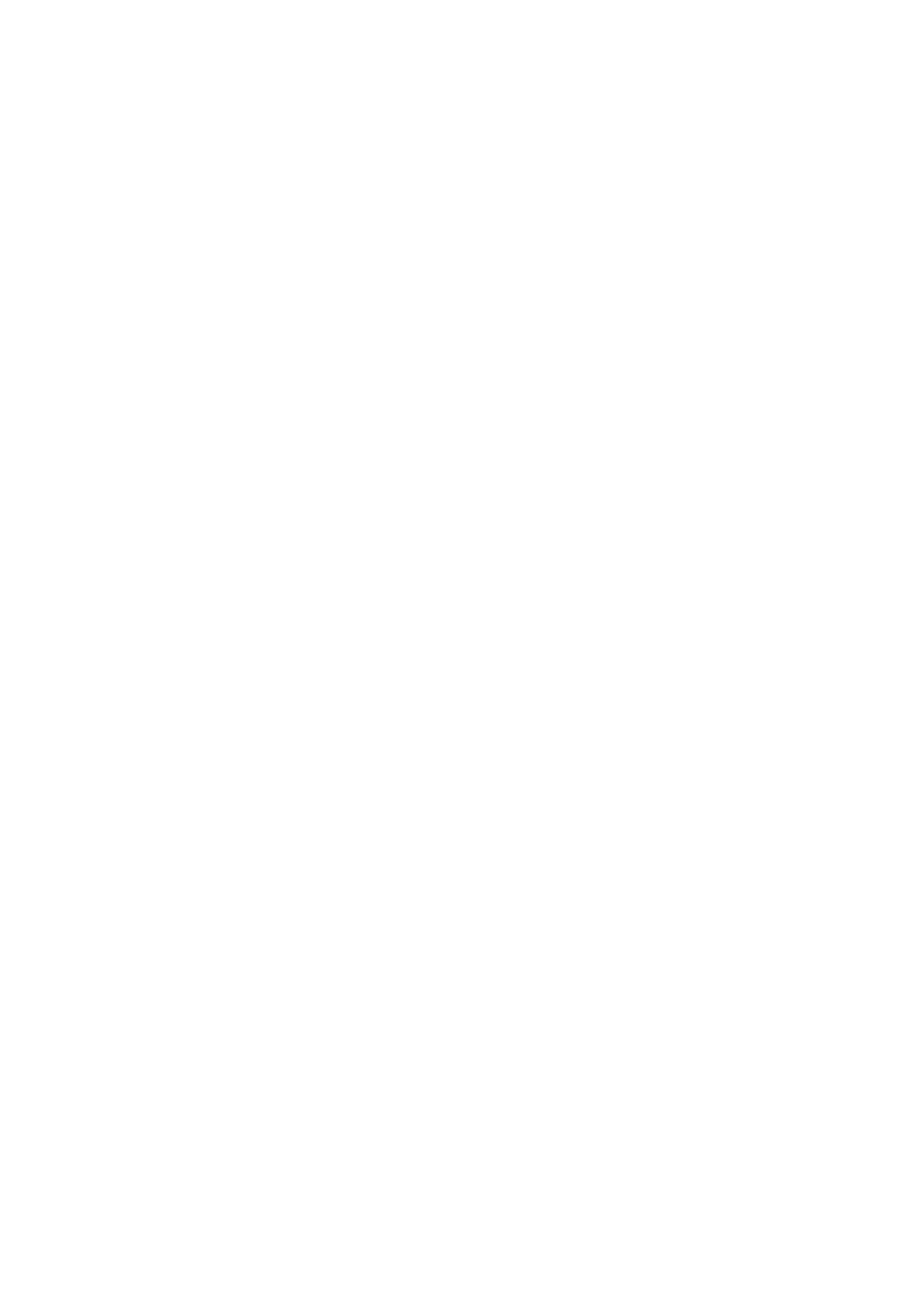# **Contents**

| <b>List of Abbreviations</b>                        | $\mathbf{2}$    |
|-----------------------------------------------------|-----------------|
| <b>Chief Inspector's Foreword</b>                   | 4               |
| <b>Executive summary</b>                            | 8               |
| <b>Introduction</b>                                 | $\overline{10}$ |
| <b>Chapter I External relationships</b>             | ш               |
| <b>Chapter 2 Customer focus</b>                     | $\overline{19}$ |
| <b>Chapter 3 Internal relationships</b>             | 23              |
| <b>Chapter 4 Organisational matters</b>             | 29              |
| <b>Chapter 5 Performance and results</b>            | 36              |
| <b>Appendix I Recommendations</b>                   | 40              |
| <b>Appendix 2 Methodology</b>                       | 42              |
| <b>Appendix 3 Minor recommendations</b>             | 45              |
| <b>Appendix 4 Performance statistics</b>            | 47              |
| <b>Appendix 5 OPONI response to recommendations</b> | 52              |
|                                                     |                 |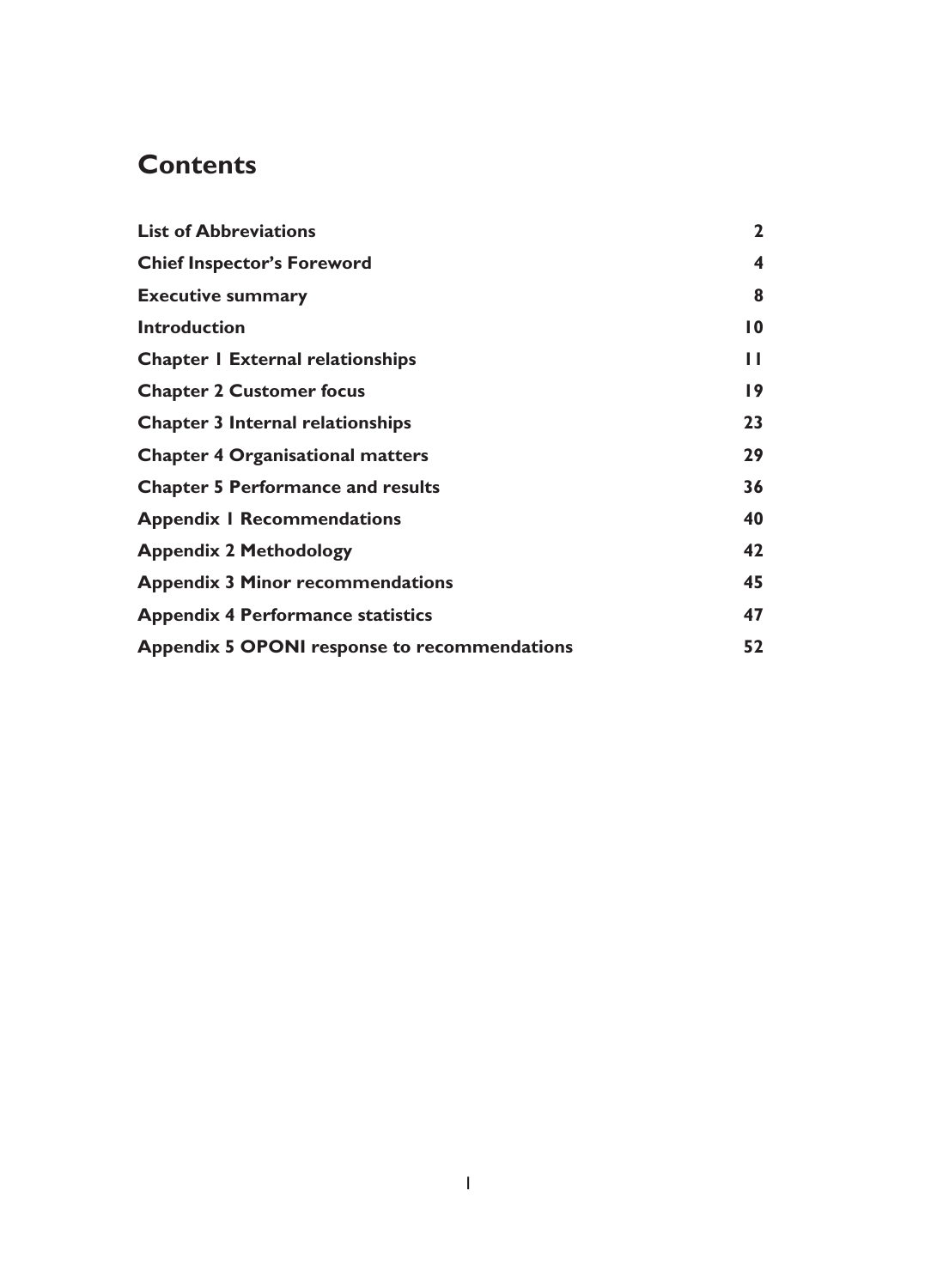# **List of Abbreviations**

| <b>ATP</b>      | Accreditated Training Programme for Investigators with the<br>University of Portsmouth                                                  |
|-----------------|-----------------------------------------------------------------------------------------------------------------------------------------|
| <b>CAUSEWAY</b> | The Causeway Programme is a joint undertaking by criminal<br>justice organisations to improve the administration of criminal<br>justice |
| <b>CID</b>      | Police Criminal Investigation Department                                                                                                |
| CJI             | Criminal Justice Inspection                                                                                                             |
| CJU             | Criminal Justice Unit (PSNI)                                                                                                            |
| <b>CO</b>       | <b>Complaints Officer</b>                                                                                                               |
| <b>DCU</b>      | <b>Police District Command Unit</b>                                                                                                     |
| <b>DPP</b>      | <b>Director of Public Prosecutions</b>                                                                                                  |
| DPP's           | <b>District Policing Partnerships</b>                                                                                                   |
| <b>EFQM</b>     | European Foundation for Quality Management                                                                                              |
| IIB             | PSNI Internal Investigations Branch                                                                                                     |
| IO              | <b>Investigating Officer</b>                                                                                                            |
| <b>IPCC</b>     | Independent Police Complaints Commission                                                                                                |
| JEGS            | Job Evaluation and Grading Support                                                                                                      |
| <b>JNCC</b>     | Joint Negotiating and Consultative Committee                                                                                            |
| <b>MOU</b>      | Memorandum of Understanding                                                                                                             |
| <b>NDPB</b>     | Non-Departmental Public Body                                                                                                            |
| <b>NICCY</b>    | Northern Ireland Commissioner for Children and Young People                                                                             |
| <b>NICEM</b>    | Northern Ireland Council for Ethnic Minorities                                                                                          |
| <b>NIO</b>      | The Northern Ireland Office                                                                                                             |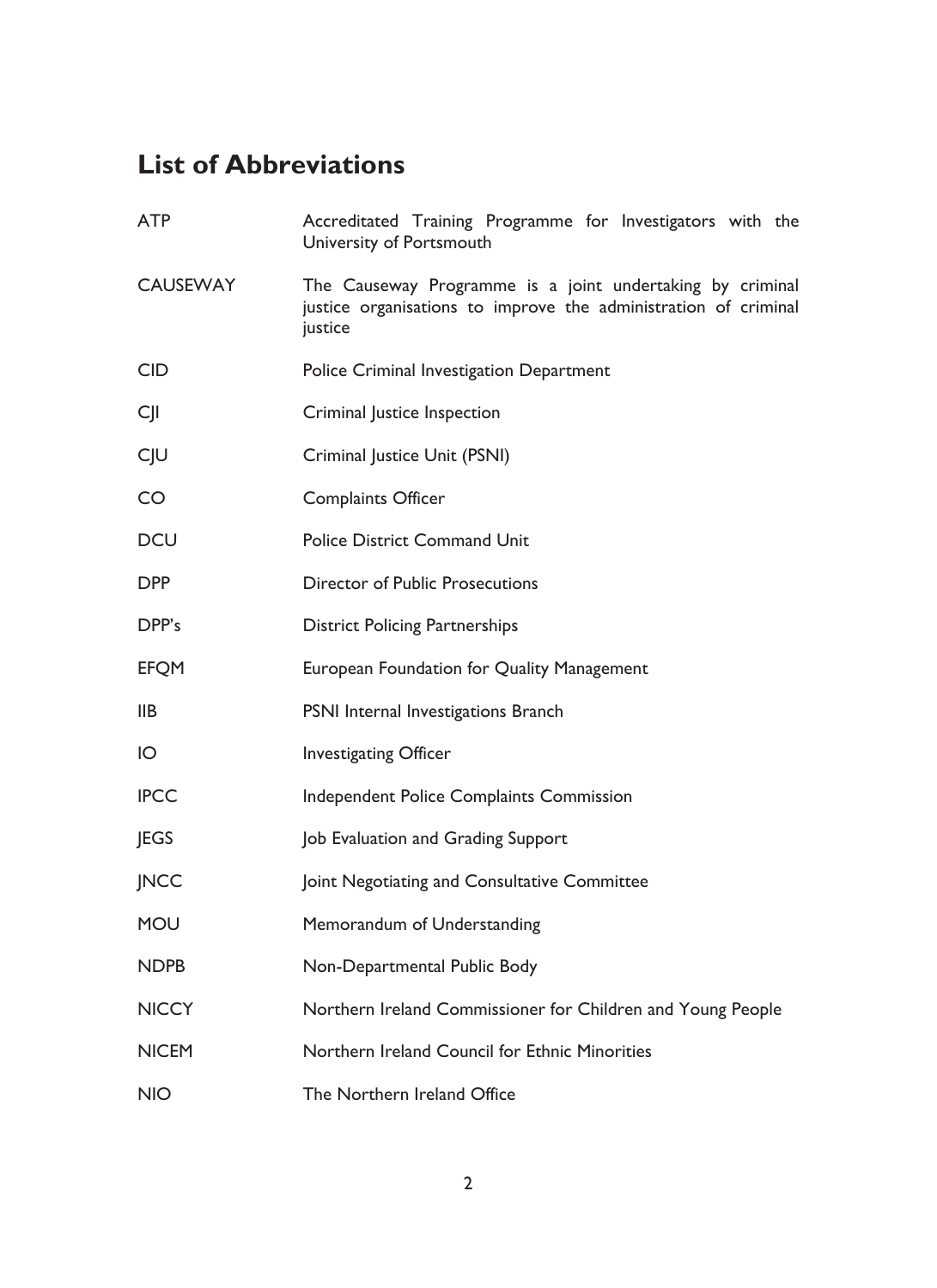| <b>NIPB</b>  | Northern Ireland Policing Board                         |
|--------------|---------------------------------------------------------|
| <b>NIPSA</b> | Northern Ireland Public Service Alliance                |
| <b>NISRA</b> | Northern Ireland Statistics and Research Agency         |
| <b>OPONI</b> | The Office of the Police Ombudsman for Northern Ireland |
| <b>PPS</b>   | <b>Public Prosecution Service</b>                       |
| <b>PSNI</b>  | The Police Service for Northern Ireland                 |
| <b>RUC</b>   | <b>Royal Ulster Constabulary</b>                        |
| <b>SMT</b>   | Senior Management Team                                  |
| <b>TSG</b>   | <b>Police Tactical Support Group</b>                    |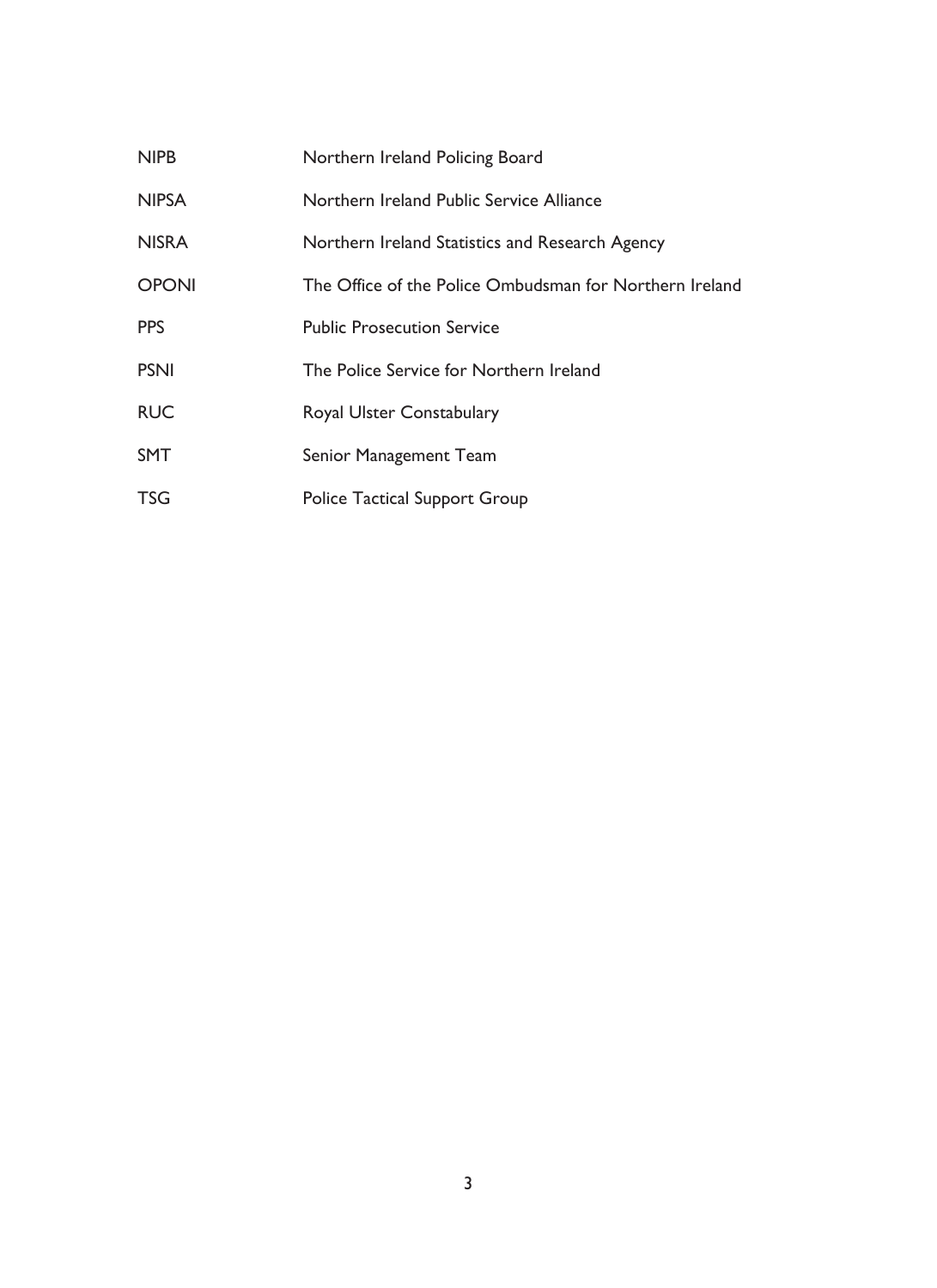### **Chief Inspector's Foreword**

"We cannot emphasise too strongly the importance of the office of Police Ombudsman in the future policing arrangements proposed in this report The institution is critical to the question of police accountability to the law, to public trust in the police and to the protection of human rights" - Report of the Independent Commission on Policing for Northern Ireland (the Patten Commission)

1. Policing is of paramount importance in Northern Ireland, and any report on the Office of the Police Ombudsman is liable to attract wide and critical attention. I want, therefore, to preface this report by making clear the nature and limitations of the inspection.

### CJI's approach

2. C|I has a duty to inspect the Office of the Police Ombudsman, along with many other organisations in the criminal justice system. With the approval of Ministers CII has adopted and published an inspection framework which applies to all the inspected organisations. It is based upon the five criteria of:

- Openness and accountability
- Partnership with other agencies in the criminal justice system
- Equality and human rights
- Learning, improvement and the management of change
- Results, including efficiency, effectiveness and value for money

3. The Inspectorate has adopted a consistent approach of working with the agencies it inspects with the shared purpose of seeking improvements.

### The special character of the Police Ombudsman's Office

4. The Office of the Police Ombudsman for Northern Ireland is in an important respect different from the other agencies that fall within the Inspectorate's remit.

5. The Ombudsman has a quasi-judicial role, which Inspectors had to be careful not to infringe. The concept of 'partnership' with other agencies of the criminal justice system, which is an important aspect of C|I's inspection framework, must be interpreted with care in relation to an organisation for which independence is of the essence. The building of appropriate working relationships is nonetheless essential to the Office's success.

6. Since an Ombudsman is quasi-judicial it would be wrong for C|I to second-guess the Police Ombudsman's decisions in individual cases, and CJI is in any case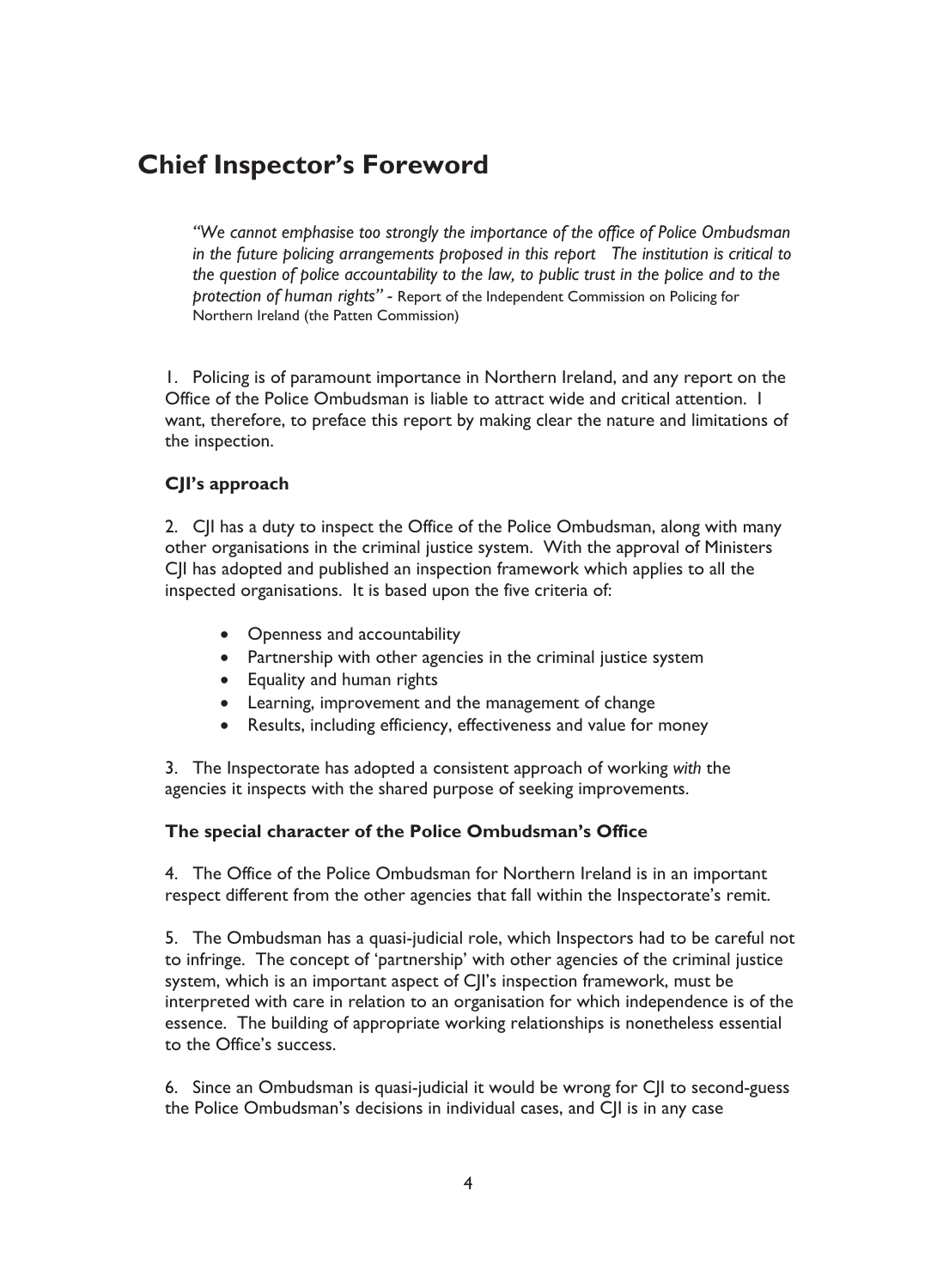specifically prevented by statute from doing so. The inspection therefore had to be conducted in general terms, relating to the criteria above.

### The political context

7. No-one who gave evidence questioned that it is right that there should be an independent police complaints body. In terms of its constitution and powers the Office of the Police Ombudsman is widely regarded internationally as a model of its kind. The Office is sensitive here because of the political-historical context and because of the peculiarly difficult subject matter with which it has to deal.

### **Findings**

8. The findings of the inspection are in general positive. Inspectors found that the Office was well and tightly managed. It is misleading to make simple cost comparisons with police complaints authorities elsewhere, since the task in Northern Ireland is different. Because of the history, the Police Ombudsman has to employ her own teams of trained investigators, instead of relying on serving PSNI officers to conduct investigations on her behalf. She also has to investigate historic cases as well as current ones.

9. The Office has worked hard to build confidence both among the public and within the Police Service of Northern Ireland. It has had considerable success with the former, and made some headway with the latter. There is an increasing recognition among the police that the Office is fair and independent and that it does a useful job by exonerating officers who have been unfairly complained against, as well as identifying those guilty of misconduct. There is more to be done, but the survey evidence shows progress in the right direction.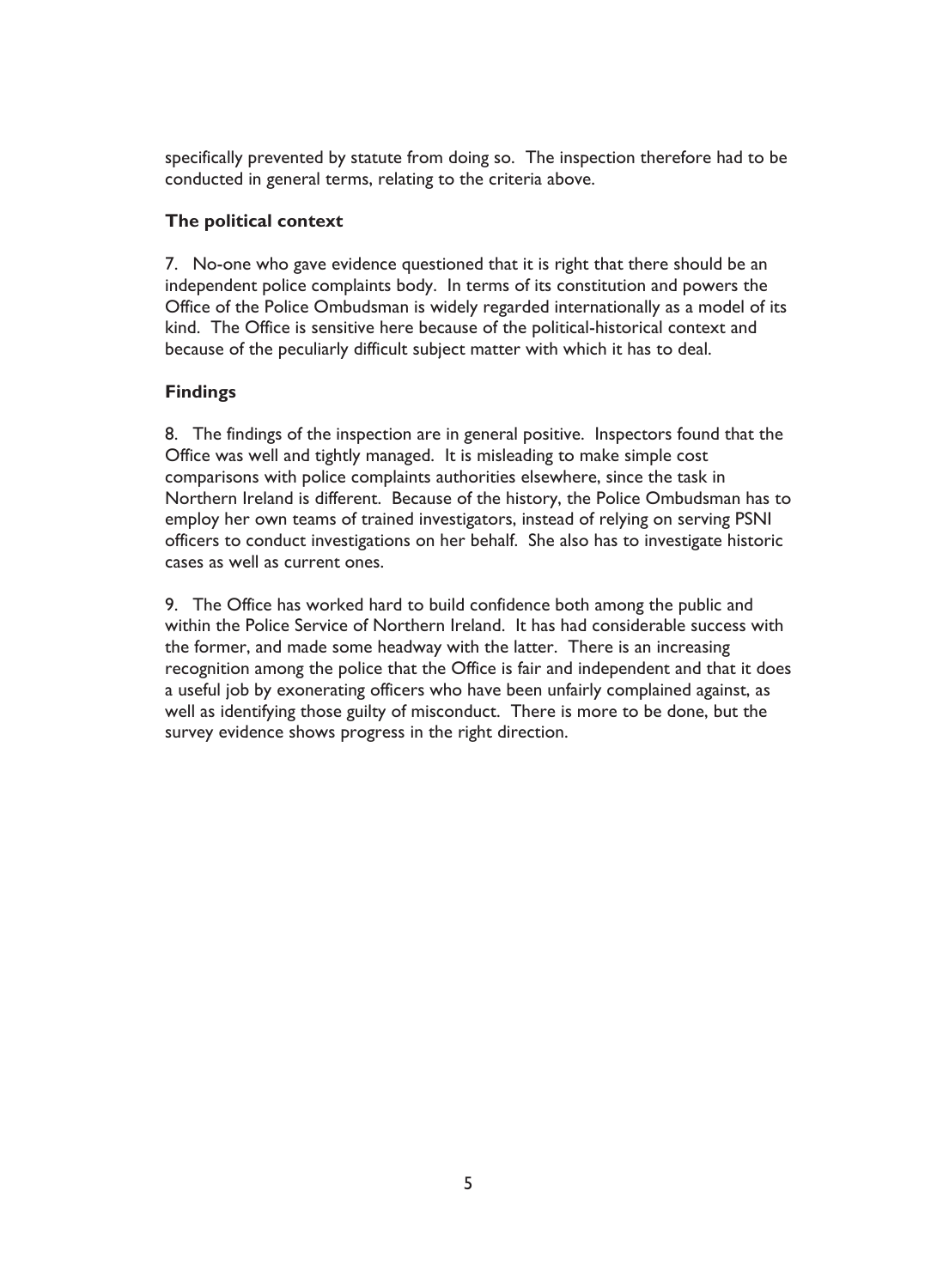### 'Hard cases'

10. Inspectors' inability to examine individual cases posed a particular problem. Several sources brought to their attention cases of police officers or former police officers who they considered had been poorly treated. There were complaints that cases had taken too long to resolve and that officers had not been kept properly informed about the progress of the investigation.

11. There are many reasons why delay can occur, not always attributable to the Ombudsman's Office. Sometimes they may relate to legal proceedings pending, sometimes to problems in obtaining documentation and sometimes to difficulties in arranging interviews involving officers, Federation friends and solicitors. Most cases are dealt with within the 90-day target, but there will always be some which take longer to resolve. It is essential that both the Ombudsman's Office and the PSNI keep these long-running cases under review and seek to minimise the human cost of the investigation process, even if the process itself is a correct one.

### **Establishing a sound basis**

12. The good functioning of the criminal justice system will be best served if the work of the Office can be accepted as a normal part of it. It is not helpful for it to be treated as a touchstone of attitudes towards the PSNI. More constructive relations with the Policing Board and others in the police family will be key to making progress with this. All the bodies concerned have a duty to make their best efforts to engage.

13. Some of the partner organizations expressed concern about, as they said, a 'lack of clarity about the remit' of the Office. Inspectors are by no means certain that a lack of clarity about the remit is really the problem but, be that as it may, I recommend that the Ombudsman should take the opportunity of her forthcoming five-year review of the operation of her remit to engage afresh with all the interested parties. I trust that they will respond positively.

### **Accountability**

14. No human institution is infallible, and there is a question what people can do if they disagree with the decisions of the Ombudsman. They can complain to the Secretary of State, but he will only hear the complaint if it relates to maladministration in the administrative functions of the Office. The Ombudsman's decisions on the handling, investigation and outcome of a complaint are final, subject only to the possibility of judicial review. An Ombudsman has effective jurisdiction in his or her proper field.

15. The safeguard against a decision by the Police Ombudsman is that it will fall to another organization - the Public Prosecution Service or the Police Service - to act upon any finding. Decisions will be made either in the Courts or in a police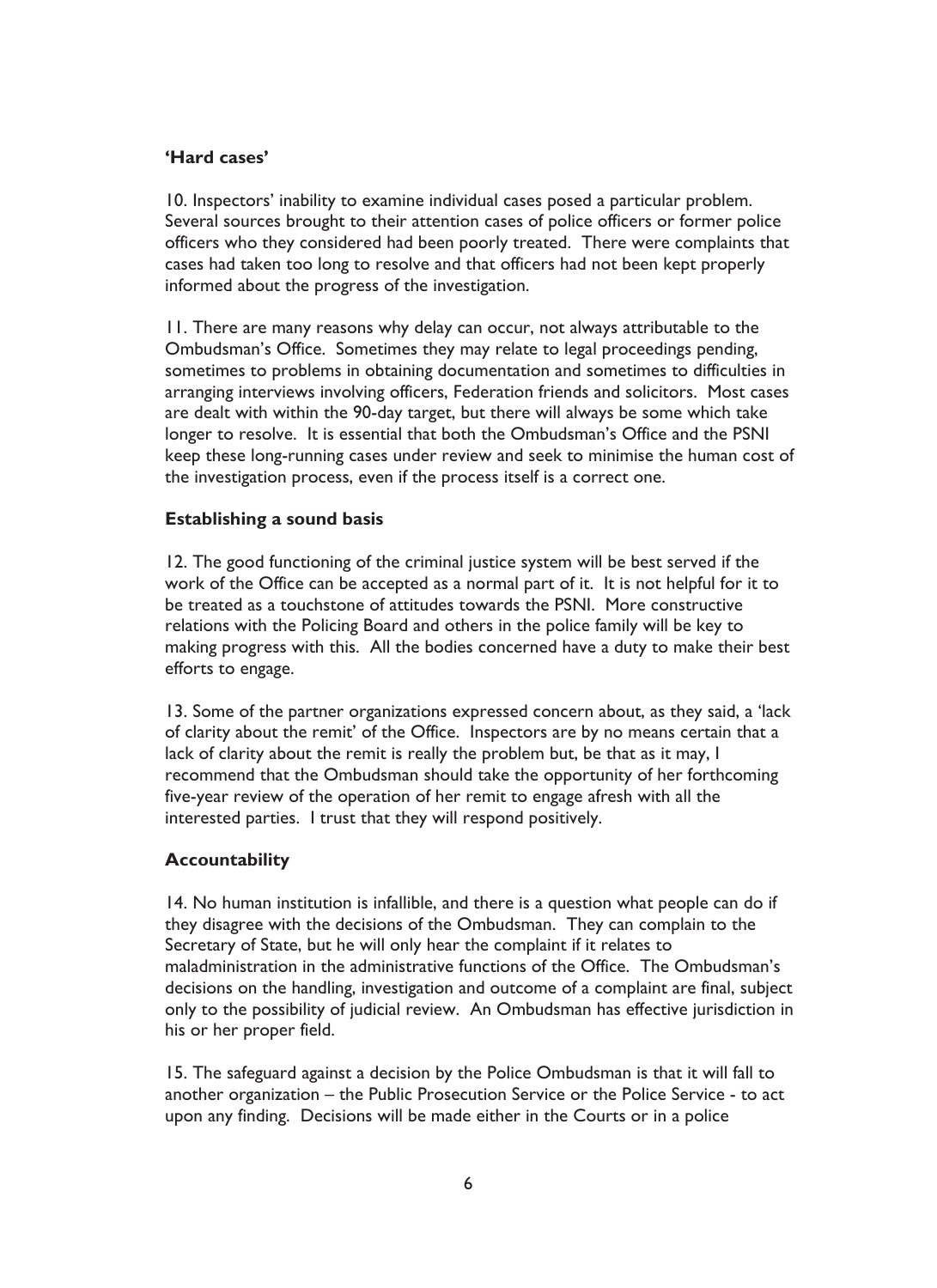disciplinary tribunal, from which there is the possibility of appeal to the Secretary of State.

16. Like the Parliamentary Ombudsman the Police Ombudsman has a final line of accountability to Parliament. The Northern Ireland Affairs Committee recently reported on the Office.<sup>1</sup> It would be right that there should in due course be a line of accountability from the Police Ombudsman to the Assembly in Northern Ireland.

### **Acknowledgments**

17. This inspection was led for CJI by William Priestley. The inspection team wishes to acknowledge the assistance that was provided by the Police Ombudsman's Office, particularly Greg Mullan, who acted as Liaison Officer for the inspection. The office put a great deal of hard work into preparing its initial self-assessment, and staff were without exception open and welcoming to the Inspectors.

18. I was greatly assisted in this inspection by the Parliamentary and Health Service Ombudsman, Ann Abraham, who kindly gave time to guide me with an Ombudsman's perspective on the issues and to join me in discussing the inspection's emerging findings with the Police Ombudsman.

19. The Police Ombudsman has responded formally to the recommendations in the report. Her response is attached at Appendix 5.

**Kit Chivers** Chief Inspector of Criminal Justice in Northern Ireland

<sup>&</sup>lt;sup>1</sup> Northern Ireland Affairs Committee fifth report of the 2004-05 session on the functions of OPONI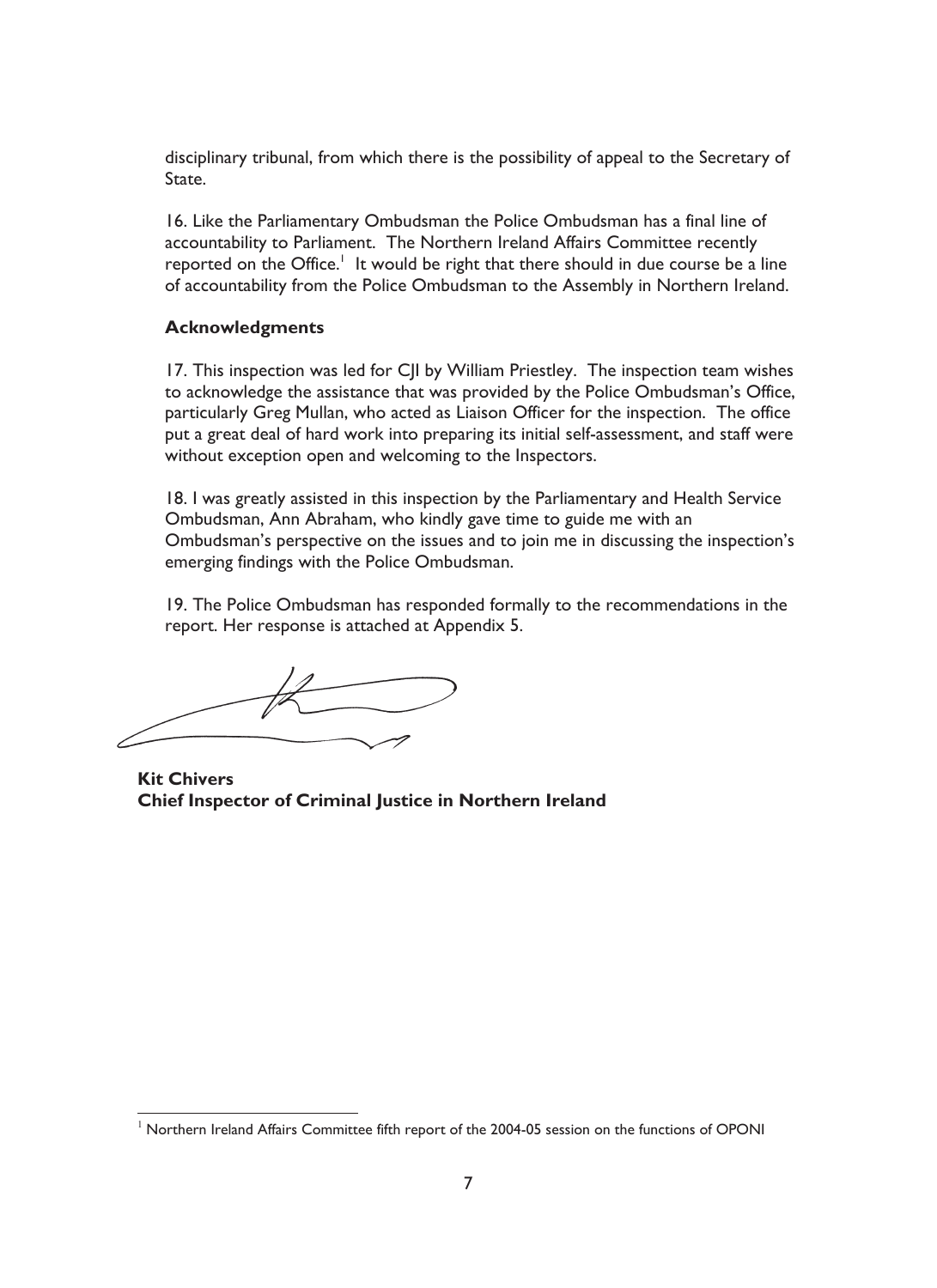## **Executive summary**

Inspectors found many positive elements:

- The staff of OPONI are motivated by the work they do and are enthusiastic about it.
- Staff see their work in the wider context of the normalisation process in Northern Ireland.
- Equality and human rights are given high priority within the organisation and are actively promoted by senior management.
- It is a learning organisation, showing a real commitment to continuous improvement.
- The accreditated training programme for investigators (ATP) is now well established and has enhanced the skills and knowledge of investigators.
- There is a comprehensive outreach programme that has yielded positive results with the public and stakeholders.
- OPONI has gained international recognition as the 'gold standard' for police complaints systems.
- The senior management team gives a strong lead to the organisation and manages it tightly.

Inspectors' overall assessment is that OPONI is an effective and efficient organisation, which is keen to improve further. Its task is a unique one and in the current situation devoting around one per cent of the cost of policing to providing a genuinely independent police complaints service cannot be regarded as disproportionate.

In the longer term the numbers employed can be expected to reduce, but for the next few years at least the demand for investigations of old cases will continue to stretch the organisation.

Significant numbers of CID officers expressed a lower level of confidence than other officers in the quality of the investigations conducted by OPONI. Inspectors found no evidence to suggest that the investigations were less than professional, but there is work to be done to dispel these doubts and confirm OPONI's reputation.

The main issue is the Ombudsman's relationships with the Policing Board, some (but not all) police officers and the police staff associations. The setting up of the Office was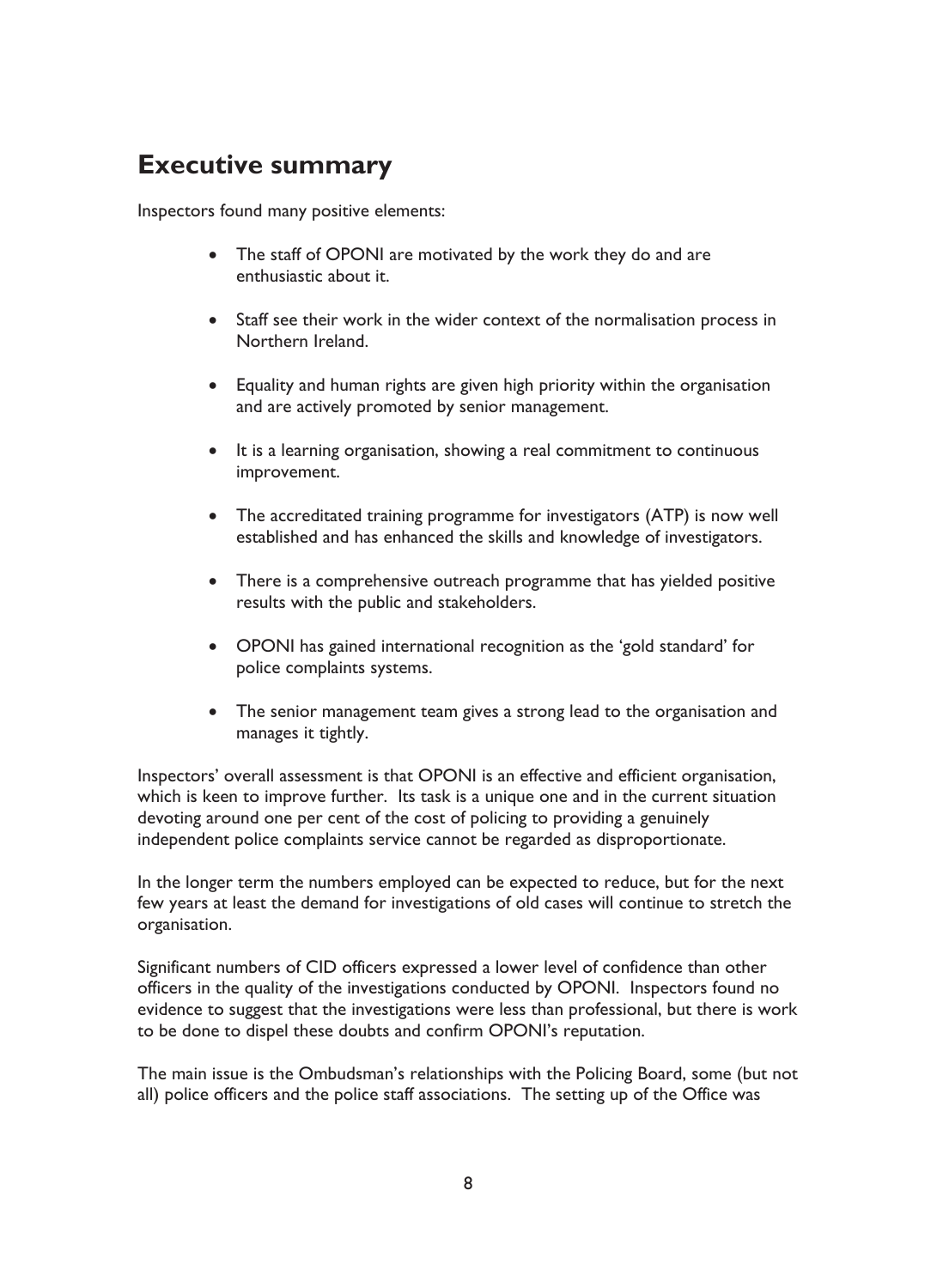controversial and the Office has had to defend itself robustly at times, and this has led to a perception that it is intolerant of criticism.

An Ombudsman is not dependent upon the goodwill of those in her jurisdiction, but Inspectors found evidence that current relationships were creating unnecessary friction and in minor ways impeding day-to-day business. Without allocating blame, Inspectors would encourage all parties to work together to establish better mutual understanding.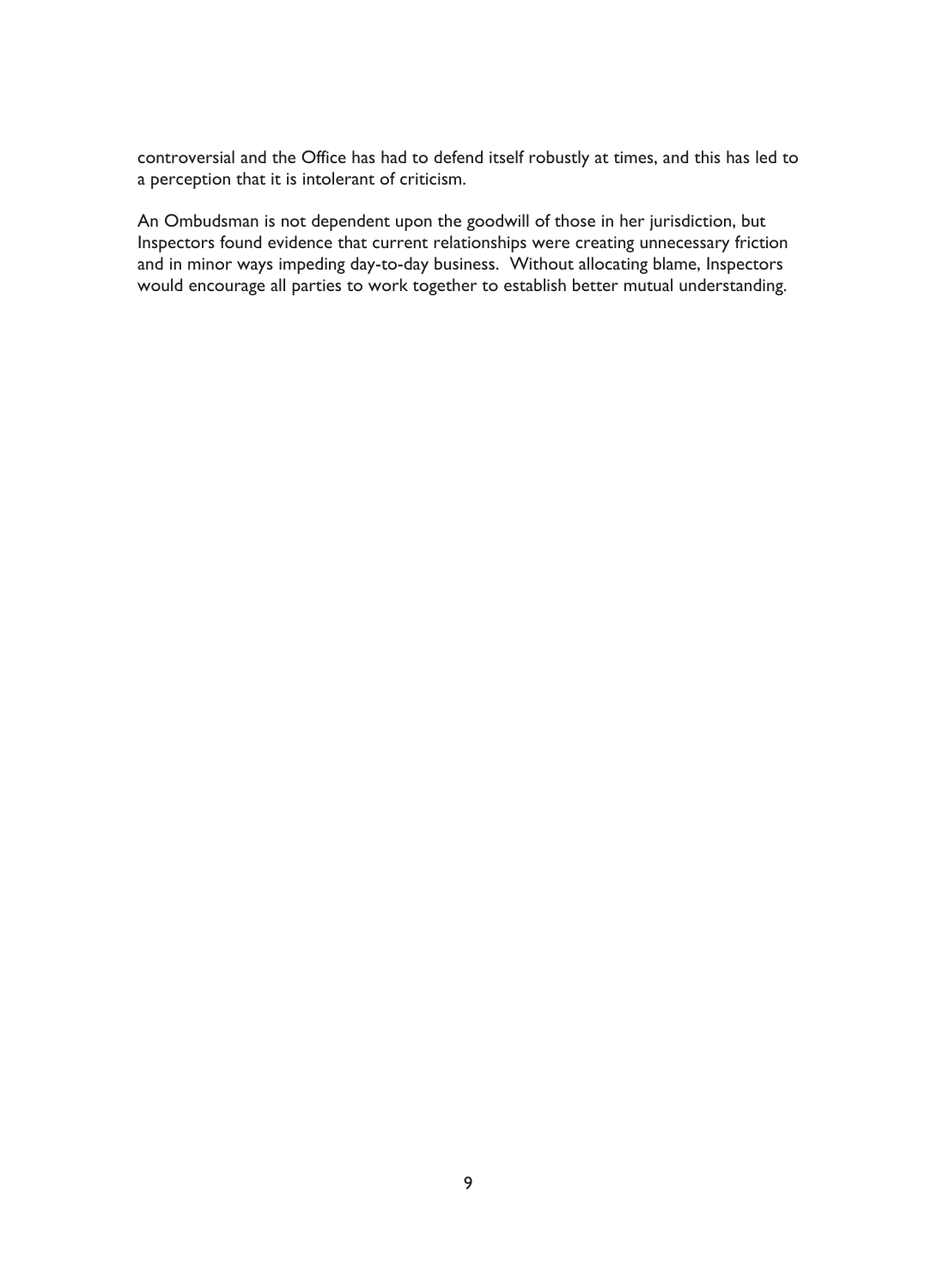### **Introduction**

The Police Ombudsman for Northern Ireland is the independent complaints body established by the Police (Northern Ireland) Act 1998, accountable to Parliament through the Secretary of State and constituted and operated independently of the Policing Board and the Chief Constable. It is a Non Departmental Public Body, (NDPB), financed by grant in aid from the Northern Ireland Office.

### Its vision is to

'strive for excellence in providing an independent impartial police complaints service in which the public and the police have confidence.'

Its stated missions are to:

'ensure maximum awareness of the police ombudsman complaints service and that it is fully accessible and responsive to the community,

provide a robust and effective investigation process leading to evidence based recommendations and

analyse and research the outcomes of complaints so as to inform and improve the policy and practice of policing.'

Under Section 51(4) of the Police (NI) Act 1998 the Ombudsman is directed to:

"exercise his powers under this Part in such manner and to such extent as appears to him to be best calculated to secure

- the efficiency, effectiveness and independence of the police complaints system: and
- the confidence of the public and of members of the police force in that system."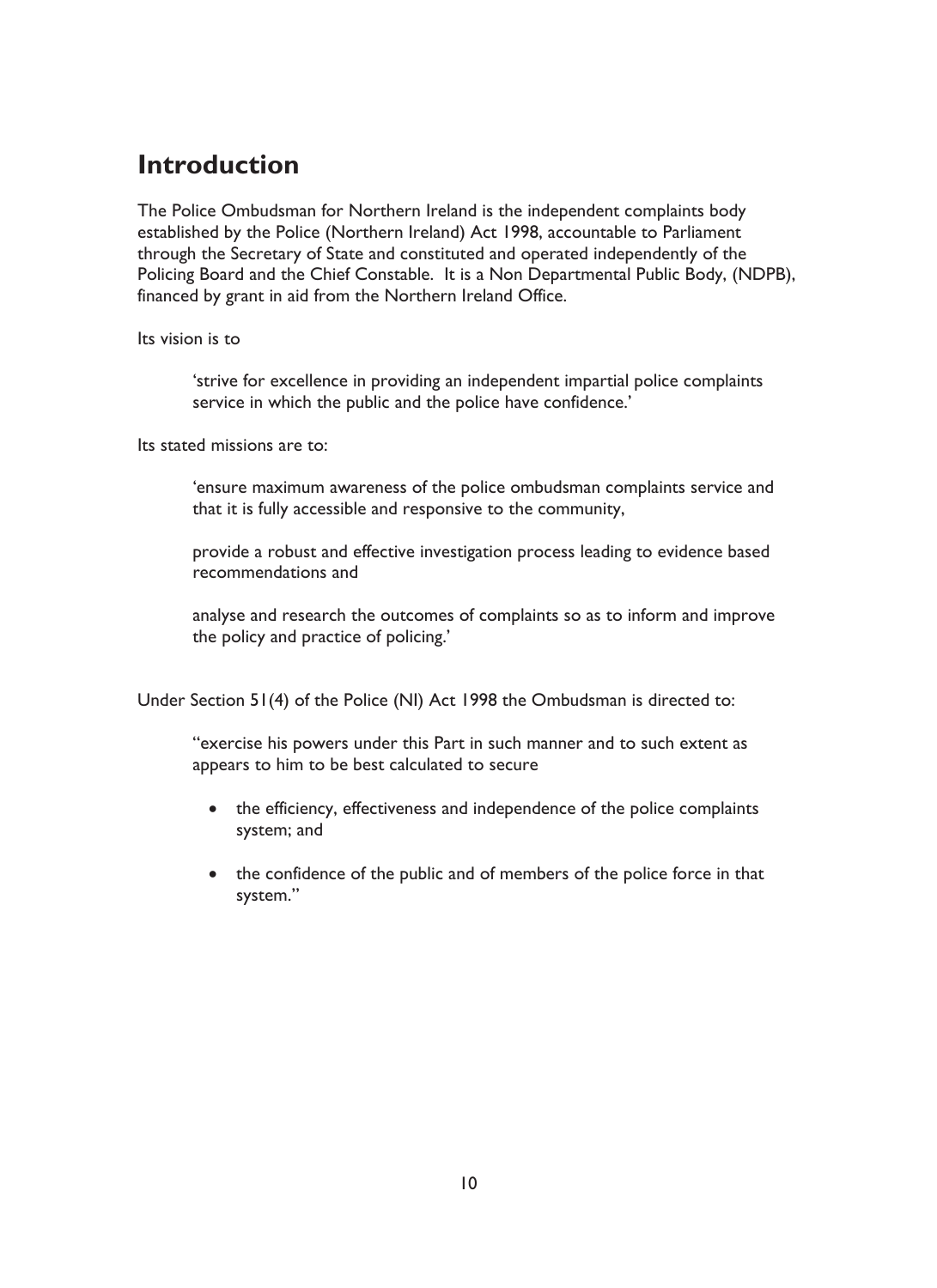## **Chapter I External relationships**

OPONI is independent of the other criminal justice organisations. The importance of this independence to its proper functioning cannot be over-stated. But whilst the Office operates independently, it cannot operate in isolation. The relationships of OPONI with its key stakeholders are vital to the stated aims and to the statutory obligations of the organisation.

### **Openness**

- $\overline{1}$ . In the context of the person of the Ombudsman being defined by the Police (Northern Ireland) Act 1998 as a 'corporation sole', an open approach is important in helping to secure confidence in the independent complaints system. OPONI has a very good external reporting process with key documents available in three languages and publications available in other languages upon request.
- $\overline{1}$ The Information Directorate has been proactive in establishing a programme of presentations to schools, community groups, District Policing Partnerships (DPP's) and the PSNI, demonstrating an open organisation with an coherent outreach strategy. The focus of the programme is changed each year and presently the priority is to reach groups identified in section 75 of the Northern Ireland Act
- $1.3$ Of particular note is the programme of presentations given to the Northern Ireland Tenants Action Project, representing 798 separate community groups. This is a very cost effective and efficient way of reaching out to community groups in N.Ireland.
- $\overline{1.4}$ Some presentations are targeted at groups that have demonstrated high usage of the Ombudsman's office, for example, young people. This positive targeted approach could be further developed to focus presentations on sections of the police that attract higher levels of complaints, or where there are known problems of confidence in the OPONI system.
- $1.5$ OPONI has a policy of participating in police training. During the past year six out of the twenty-nine Police District Command Units have, so far, received presentations from OPONI during District training events. These are in addition to the presentations given to student officers at the Police Training College, Garnerville. At the time of inspection these presentations had comprised a total of 43 sessions to DCU officers and 50 events with student and other serving officers across a wide range of police functions, including firearms training, public order training, senior investigating officers training and review officers training. A total of over 1800 officers had attended the presentations. Each event is bespoke to the police area so that complaint statistics from the area are used as part of the presentation. It is a credit to the Police Ombudsman that she attends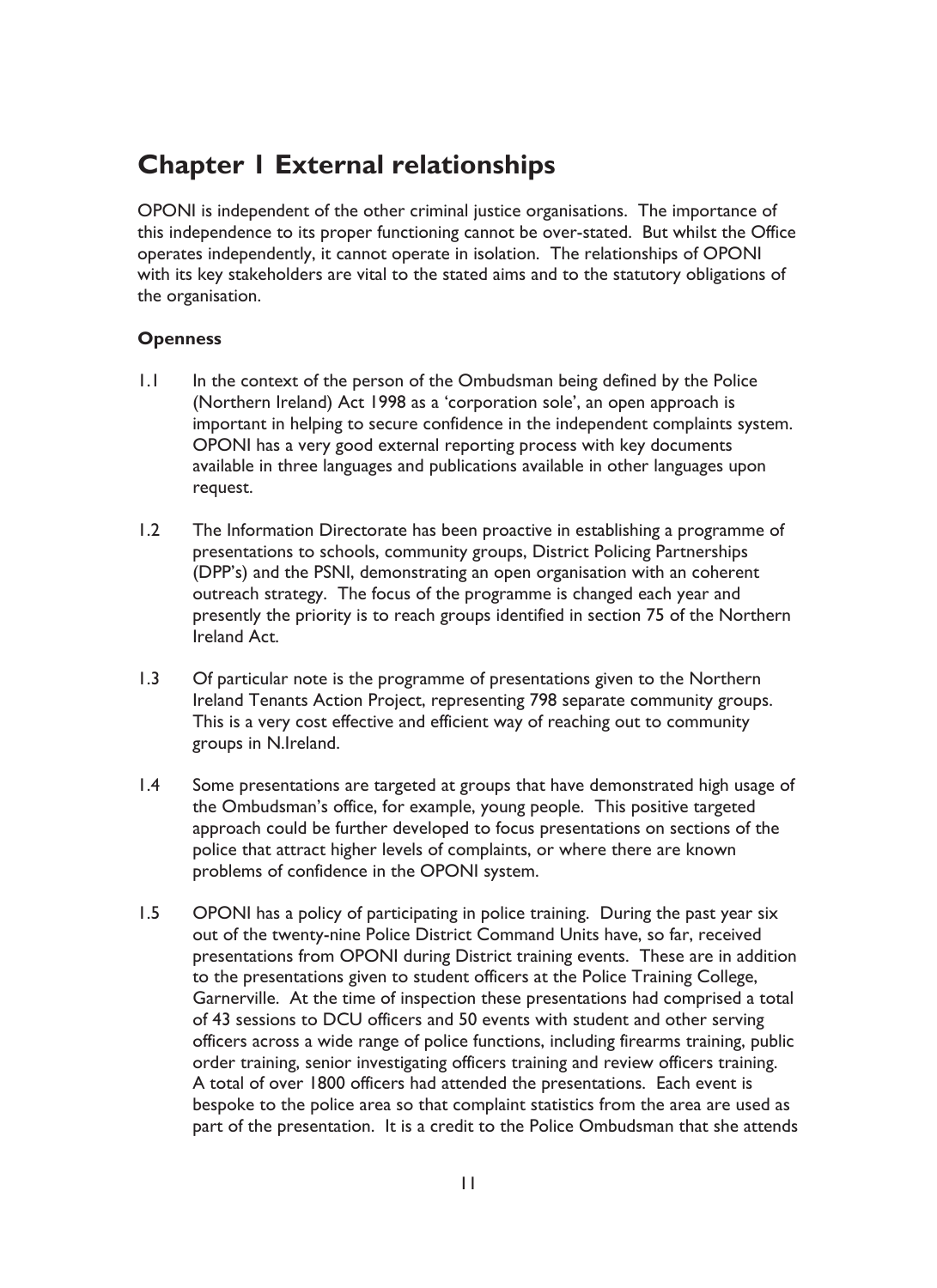and presents many of these events, and that presentations have continued despite some hostility being experienced. Many OPONI presenters volunteer for the task, often delivered outside of their normal working hours. A basic evaluation of each presentation is carried out and the results have been broadly positive. It would be useful to analyse the responses to compare the impact on newly recruited officers as against more experienced DCU staff so that adjustments can be made to enhance the effectiveness of the presentations.

- $1.6$ Police at higher management levels stated that confidence in OPONI investigations within CID remains a cause for concern as compared with confidence levels amongst other officers. Whilst some have attended OPONI presentations through District Training, the numbers of C.I.D officers attending these training events is low. This low confidence amongst the C.I.D has a disproportionate effect on the levels of confidence within the police service as a whole.
- $1.7$ District training events are probably not the most effective way to reach an audience of C.I.D. officers or other specialist units such as the TSG's. This has been recognised by OPONI and presentations have been given to seven out of eight of the Belfast TSG's. Presentations to other TSG's are planned. A similar approach would be more effective in reaching C.I.D. officers. Police District Commanders now have responsibility for all local training and OPONI should work with them to facilitate a targeted programme of OPONI presentations for C.L.D officers under their command.

### **Recommendation I**

OPONI as part of its outreach strategy should, with the co-operation of Police District Commanders, establish a programme of targeted presentations specifically designed for C.I.D. officers under their command.

- $1.8$ The Information Directorate has also established and maintained very good relations with the media. There is a policy that investigating officers do not speak directly to the media, all such enquiries are addressed through the Information Directorate. This should ensure that all interactions with the media are subject to internal scrutiny to ensure a corporate approach. However, some stakeholders expressed concerns over articles in the press that were seen as critical of the handling of cases by the R.U.C. The articles were described to Inspectors as being, 'unhelpful' and 'not even handed'. The articles in question had been progressed through the Information Directorate but there is no influence over the angle or tone taken by the press in any subsequent reports.
- $1.9$ The appointment of two Non-Executive members of the audit committee has been a very positive step by OPONI in further developing their open approach and having external 'critical friends'. At present each non-executive member of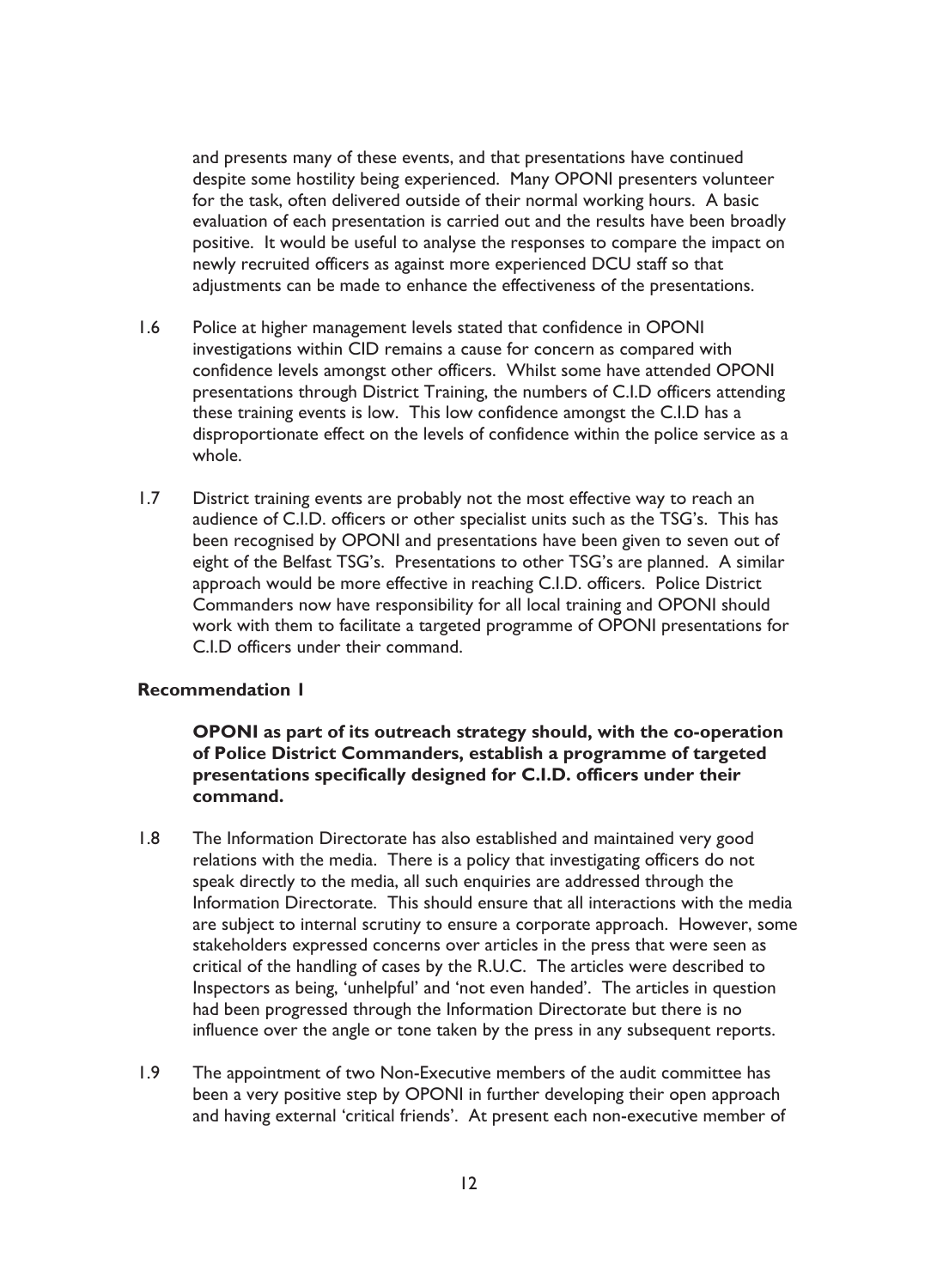the audit committee is engaged by OPONI for a minimum of five days each year. Taking into account their attendance at the quarterly audit committee this leaves only one day each for other activities. In the context of the organisational structure, which has no governing board, further development of the role of non-executive members would benefit OPONI by increasing the amount of external and independent opinion it receives.

### **Recommendation 2**

To further increase its openness and external scrutiny OPONI should further develop the role of the non-executive members of the Audit Committee.

#### Relationships with other organisations

- $1.10$ Inspectors heard many positive comments about the relationship of OPONI with other organisations. Include Youth expressed the 'utmost confidence' in the work of the Ombudsman whilst other stakeholders pointed to being dealt with, 'courteously and efficiently'. OPONI were 'positive and helpful' in reaching an understanding with NICCY and work is continuing towards agreement and signing of a memorandum of understanding (MOU).
- $1.11$ Independence is critical to the Ombudsman's role and whilst relationships with the NIO are good, independence has been maintained. Quarterly meetings between the NIO and OPONI report on the many issues that come within the remit of the Accounting Officer including budget expenditure.
- $1.12$ Oversight of the Ombudsman was considered by Dr Maurice Hayes in his review of the Police Complaints System published in 1997 and endorsed in "The Patten" Report" in 1999. Dr Hayes suggested that only complaints of maladministration about the offices' exercise of its administrative functions should be overseen by the Assembly Ombudsman, not any complaints concerning the handling of investigations nor their outcomes. The suggested use of the Assembly Ombudsman in this role has not as yet been possible because policing has not been devolved.
- $1.13$ The role of an Ombudsman is usually to be the final complaints mechanism, both against the organisation investigated, and themselves. In this context it is important to note that OPONI serves to investigate complaints, not to prosecute or discipline. At the conclusion of an investigation OPONI makes recommendations to the DPP/PPS or to the Chief Constable dependant on whether the case involves possible criminal charges or not. The Police Ombudsman makes directions to the Chief Constable in cases where recommendations that are required to be made in law have been disregarded. If someone believes that OPONI has acted improperly during investigations, or in the discharge of its functions, there is recourse to judicial review. Whilst some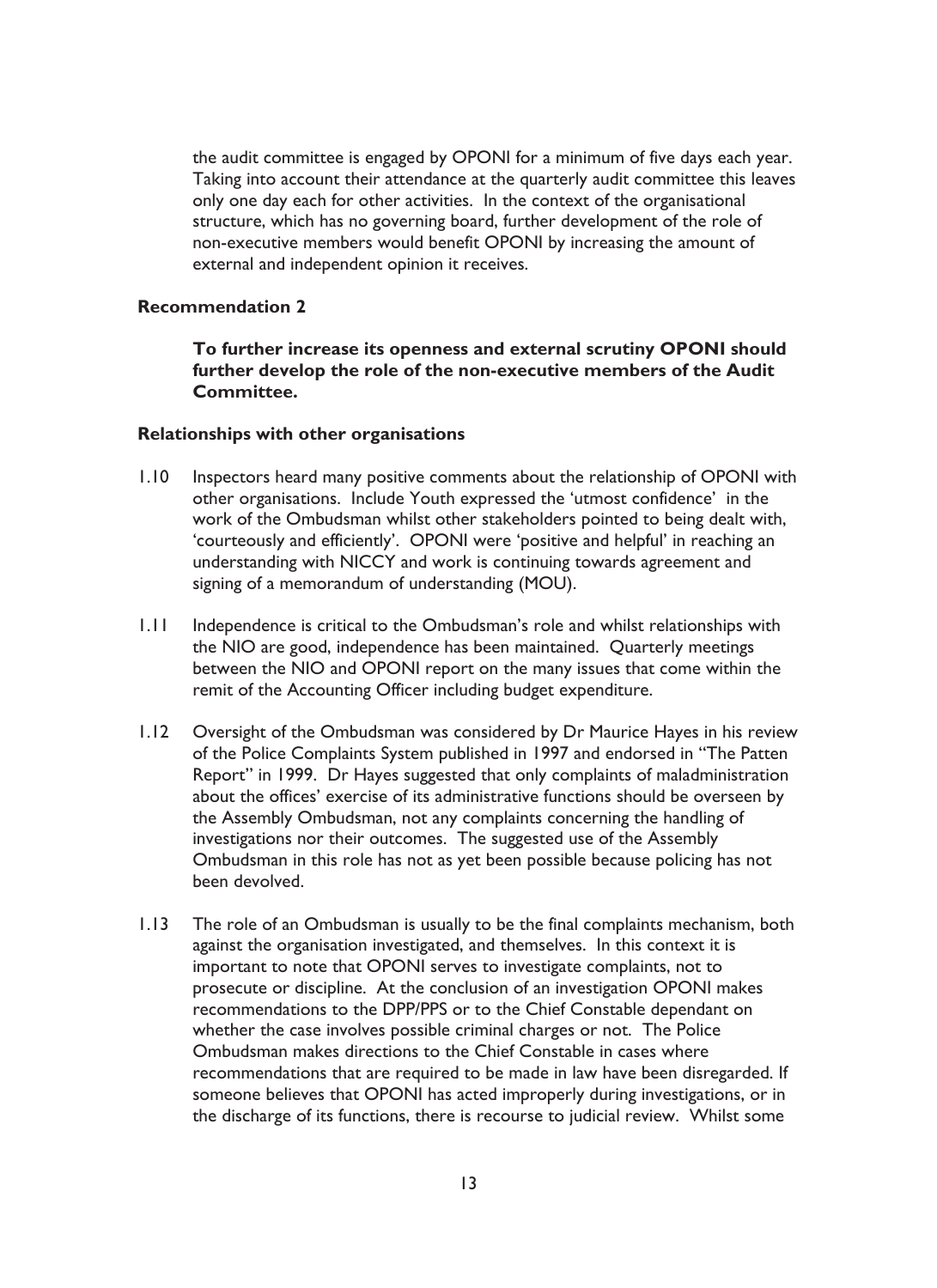stakeholders do not see this arrangement as particularly user friendly, it is an important mechanism in maintaining the independence of the Ombudsman's office.

- $1.14$ In cases of complaints of maladministration against the Ombudsman about the offices' exercise of its administrative functions the initial complaint is made to OPONI. If the complainant is dissatisfied they can then refer the matter to the Secretary of State who can appoint an independent investigator. This process is communicated to complainants by means of a leaflet at the time of initial contact with OPONI by prospective complainants. However, complaints not involving maladministration about the Ombudsman's handling, investigation and outcome of a case are entirely matters for the independent office of OPONI.
- $1.15$ Eligible maladministration complaints against OPONI in the exercise of her administrative functions which have not been satisfactorily resolved with her office will be considered by Ministers. The Northern Ireland Affairs Committee recommended that this system be given time to 'bed down'. Since that recommendation was published in February 2005, there has been just one complaint of maladministration. This complaint was considered by the Minister and was not upheld.
- $1.16$ At higher management levels within the PSNI there is a recognition that OPONI is keen to build good working relationships. There has been an improvement in relations between the police and OPONI to a point of being described to Inspectors by some senior officers as 'a very good working relationship'. The interaction between IIB and OPONI is described as 'professional, learning and open'. Investigators from OPONI have attended joint 'review officers training' with the PSNI, delivered by an external organisation. At present there is an investigation of police searches of domestic residences in which the police are assisting OPONI. These types of joint projects serve to cement the professional relationship that is required to enable OPONI to effectively and fully discharge its functions.
- $1.17$ The provision by OPONI of draft policy and practice investigation reports and draft public statements on high profile investigations for factual accuracy checking prior to publication and the prior notification of relevant press releases is seen as very positive by stakeholder organisations. Inspectors were told by one stakeholder organisation that the timely supply of draft reports has improved but that there had previously been an occasion during 2004, when a report had been supplied too close to the final publication date and without any prior knowledge of its content to allow for thorough checking and informed comment. Inspectors recognise that there are many matters to consider when preparing for the publication of reports. However, it would be useful if OPONI continued its recent timely supply of draft reports to stakeholders so that all reports have the benefit of considered feedback.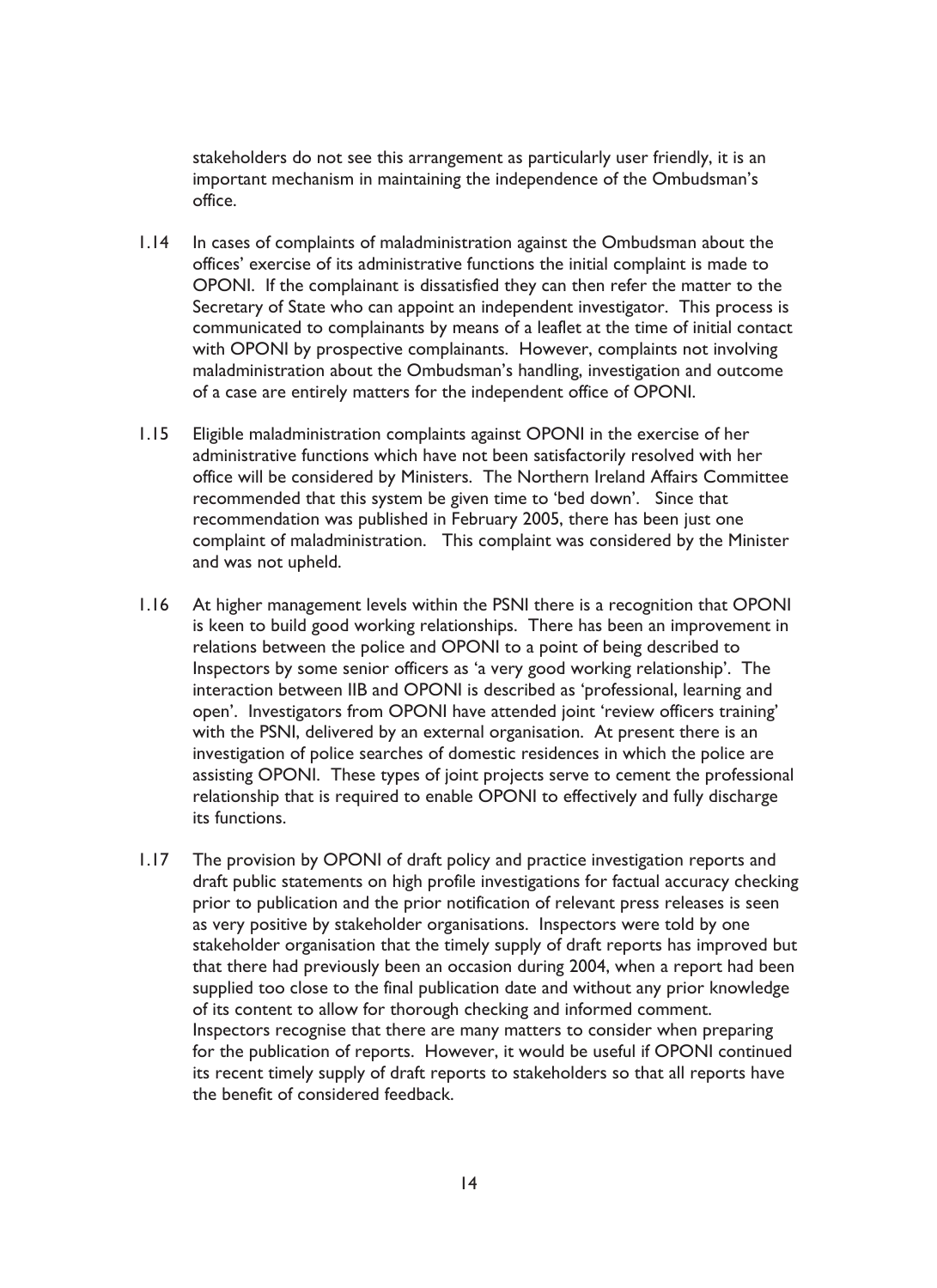- $1.18$ Publications of investigations into complaints have not always included reference to subsequent development (if any) of police policy and practice since the time of the complaint. It can be argued that this is not the role of the Ombudsman, and that the report should soley be concerned with the matters pertaining to the investigation of the complaint. However, where an incident under investigation has resulted in a change of police policy or practice, it should be possible to include a review of these changes, and publish this alongside the results of the investigation, without detracting from the importance or gravity of the complaint under investigation. This would provide current, relevant information to the complainant and the wider public on the prevailing position of police policy relating to the matter investigated. This type of information has been included alongside some reports at the time of their publication. If all the relevant information is not available at the time of publication it would be useful to indicate whether the police have accepted any recommendations made by OPONI or have planned changes to policy or working practices. The separate subject of investigation of police policy and practice is explored further at paragraph 1.29.
- $1.19$ OPONI holds six-weekly meetings with The Police Federation and this is a useful forum. The relationship with the Police Federation was described to Inspectors as "robust but good", whilst that with the Superintendents' Association was described as "challenging." The Police Federation are keen to maintain this contact and regards the meeting as an opportunity to usefully raise issues with the Ombudsman. A liaison officer for contact with the Police Staff Organisations has been appointed by OPONI and once again, this is a positive step in continuing improvement of relationships with police organisations. These initiatives, however challenging for all participants, should continue so that opportunities for developing good working relationships are not lost. All parties to these meetings have responsibilities to ensure that no opportunity to build trust is lost.
- $1.20$ OPONI and the PSNI have worked together to establish protocols, for example, concerning the naming or identifying of officers in public documents together with the provision of draft material to those officers. Naming of officers in public reports is the subject of legislative provision in s. 63 Police(NI) Act 1998. Protocols and memorandum of understanding are in place or being developed with other stakeholders. This continuing work is an example of the positive steps being taken by OPONI to develop appropriate relationships with other Criminal lustice organisations and staff representative bodies.
- $1.21$ Despite the improvement in relationships with the police and the many protocols that are in place with them and other stakeholder organisations, there are some difficulties, especially in relationships with members of the police family of organisations (PSNI, Policing Board, Police Staff Associations).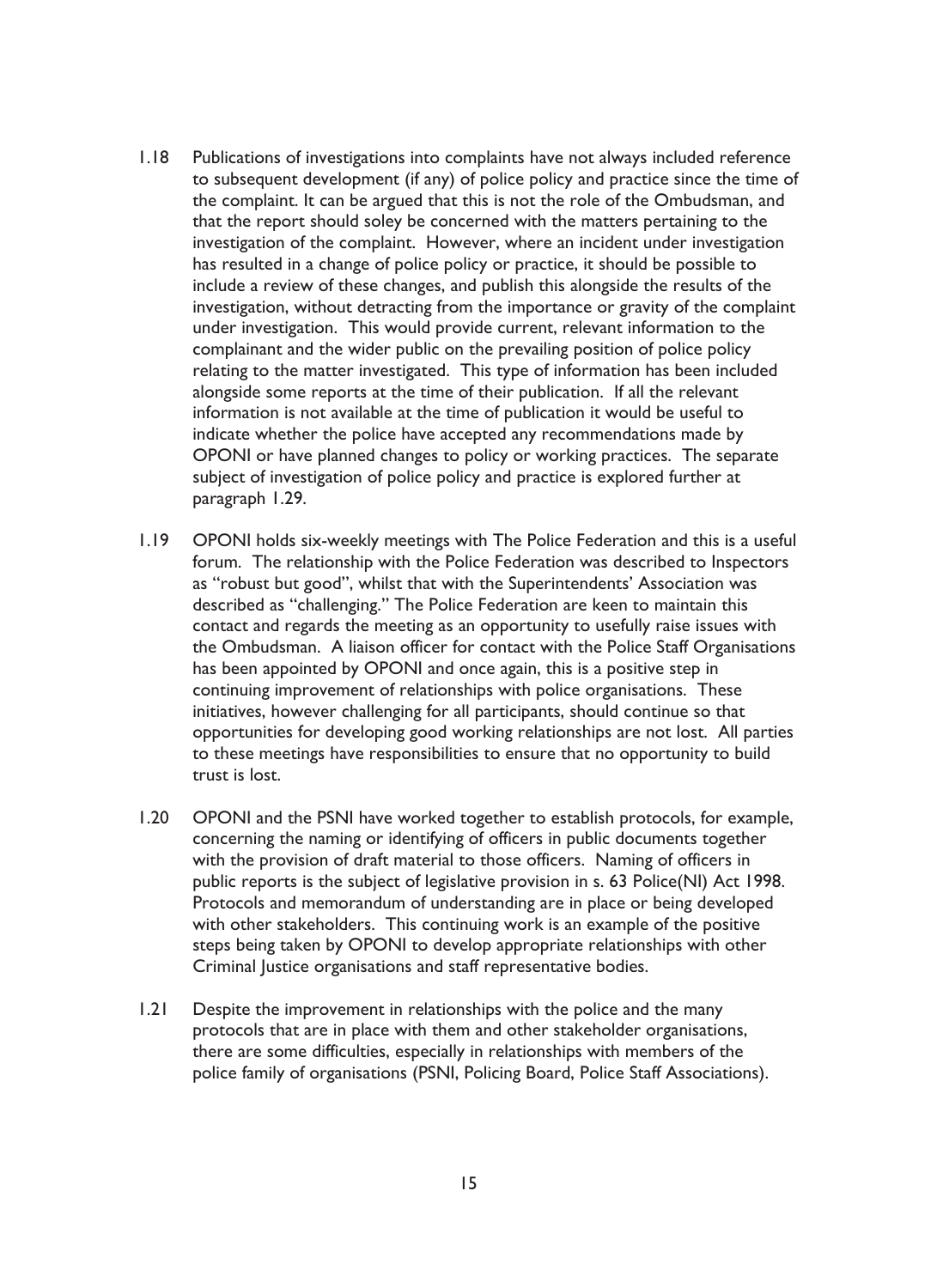- $1.22$ The difficulties are manifest in many ways which were evident during the inspection process, for example, delays with the police response to requirements made for information from them, confidence within the PSNI, particularly amongst C.I.D., in the quality of investigations, as well as difficulties in relationships with police staff associations and retired police officers associations, and limited engagement with the Policing Board.
- $1.23$ Apart from the obvious impact on the efficient progress of investigations, delay in obtaining information from the police results in Ombudsman investigators 'chasing up' the requirements, which in turn affects the relationship at the everyday, tactical level, between OPONI investigators and the police. At senior level within OPONI these difficulties are recognised: "we need to communicate more effectively, both internally and externally"; "there is a lot of work to be done to improve police confidence in the system." Responsibility for reducing delay rests with the police as well as OPONI.
- $1.24$ Inspectors were informed that many of the delays are as a result of the time taken by police CJU's to supply requested documentation. An OPONI 'timelines exercise' published in March 2005 suggests that this is the problem in over a quarter of cases. To improve the efficiency of OPONI with regard to the investigation of complaints it would be useful to develop a protocol with the PSNI concerning the timely supply of documentation from CJU's. Although police have a statutory obligation to provide the required information Inspectors believe that a protocol or MOU identifying the time frame within which information is to be provided would facilitate the process. Inspectors believe that this particular problem is illustrative of the fact that more work is required by both OPONI and the PSNI to build relationships and trust at the level of CJU managers and staff (police Inspectors and sergeants).
- $1.25$ The Northern Ireland Affairs Committee in its fifth report of the 2004-05 session on the functions of OPONI stated that:

"The relationship between the NIPB and the Office could be improved. These bodies need to take steps to ensure that their working relationship is fully satisfactory at all levels."

Inspectors endorse that statement. Despite efforts by the Police Ombudsman to secure more regular meetings OPONI meets only once annually with the full Policing Board and further work needs to be done to improve this relationship. This meeting is the only direct opportunity that the elected representatives sitting on the Policing Board have to engage collectively with OPONI. One meeting a year is not enough contact time to improve relationships, especially in the face of such difficulties as the perceived negativity towards the Police Ombudsman by some of the elected representatives on the Policing Board. There should be more regular meetings between OPONI and the full Policing Board in an effort to improve relationships.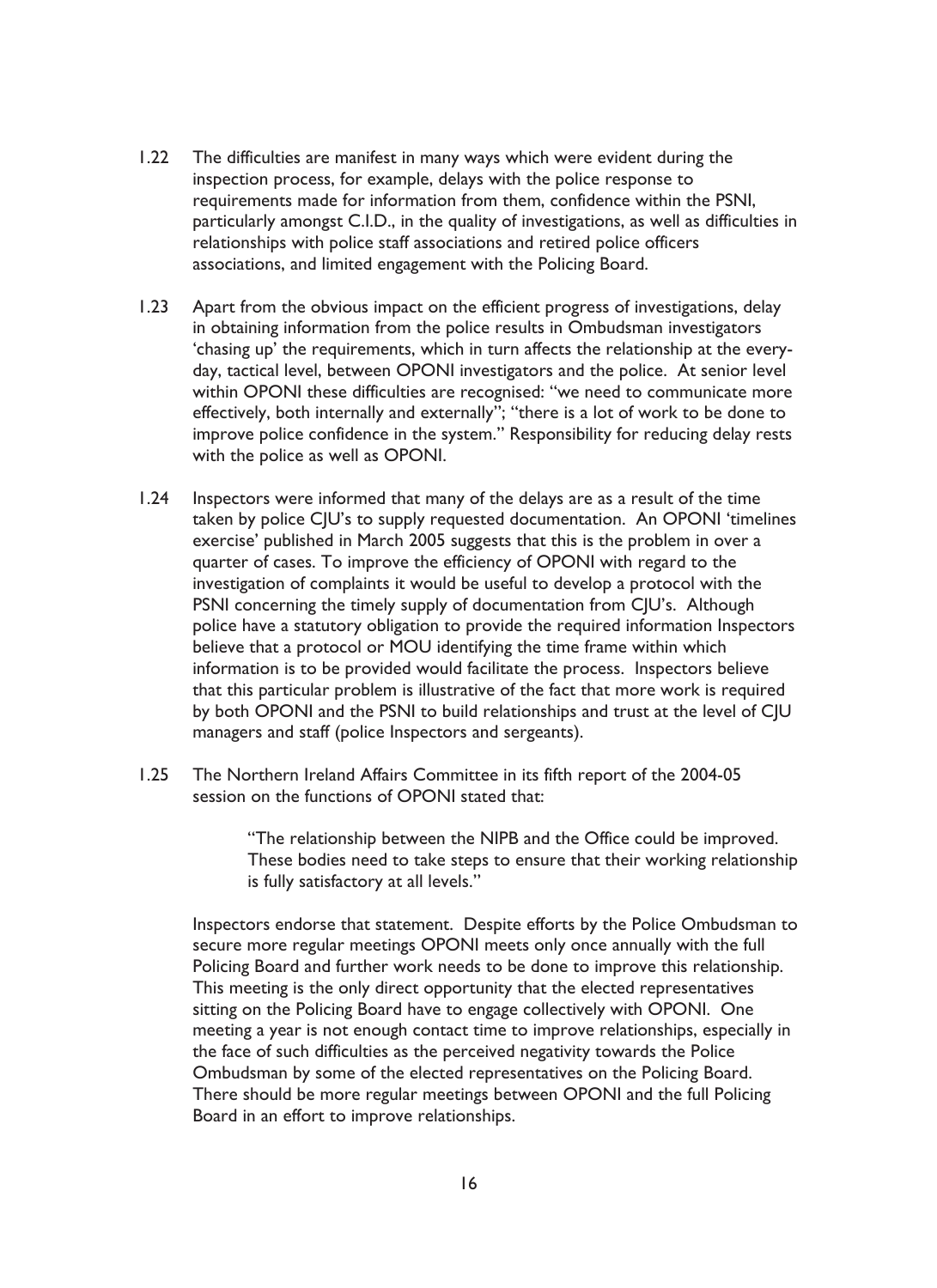- $1.26$ Police staff and retired officers' associations told Inspectors of their difficulties with the handling of investigations by OPONI. Examples were given of allegedly 'insensitive' approaches by OPONI investigators. Organisations quoted legislation to Inspectors in support of their interpretation of what OPONI should or should not be doing, whilst the same legislation was quoted by staff of OPONI when explaining the extent of their remit to Inspectors. It is apparent that there are differing interpretations of that legislation by some members of the PSNI and by some retired police officers, and this is contributing to difficulties in relationships with these stakeholders.
- $1.27$ CIINI recognises that the relationship between the investigating body and organisations whose members are being investigated is never going to be an easy one, and that much work has already been done to develop a good working relationship at higher management levels between OPONI and the PSNI as well as with the police staff associations. However, Inspectors believe that this is an area of such importance that addressing it should remain a priority.
- $1.28$ Whether or not differing interpretations of the legislation are at the heart of the problem (which is not certain) discussions aimed at establishing a shared understanding of how the Ombudsman operates within her remit may dispel misconceptions and be a useful way of developing better relationships more generally. Under the founding legislation the Ombudsman is due to conduct a five-year review of the operation of legislation concerning the discharge of her functions this Autumn, and that will provide an opportunity for taking this forward.

### **Recommendation 3**

The Ombudsman should take the opportunity of the forthcoming fiveyear review of the operation of legislation concerning the discharge of her functions to engage afresh with all the interested parties to establish better understandings about respective roles, objectives and methods of operation.

- The extension of the powers of the Ombudsman to investigate and report on  $1.29$ current police policy or practice is clearly set out in s 60A of the Police (Northern Ireland) Act 1998 (inserted by the Police (Northern Ireland) Act 2003). The powers enable OPONI to investigate matters of police policy and practice that have come to the attention of the Ombudsman if she believes that it is in the public interest to do so. These types of investigations will help to develop and inform police policy and practice.
- $1.30$ Quality assurance of policy and practice is carried out in England and Wales by many police forces themselves, for example through their own internal quality assurance teams. These teams have clearly established remits and clear reporting lines within their own forces to carry out quality assurance of the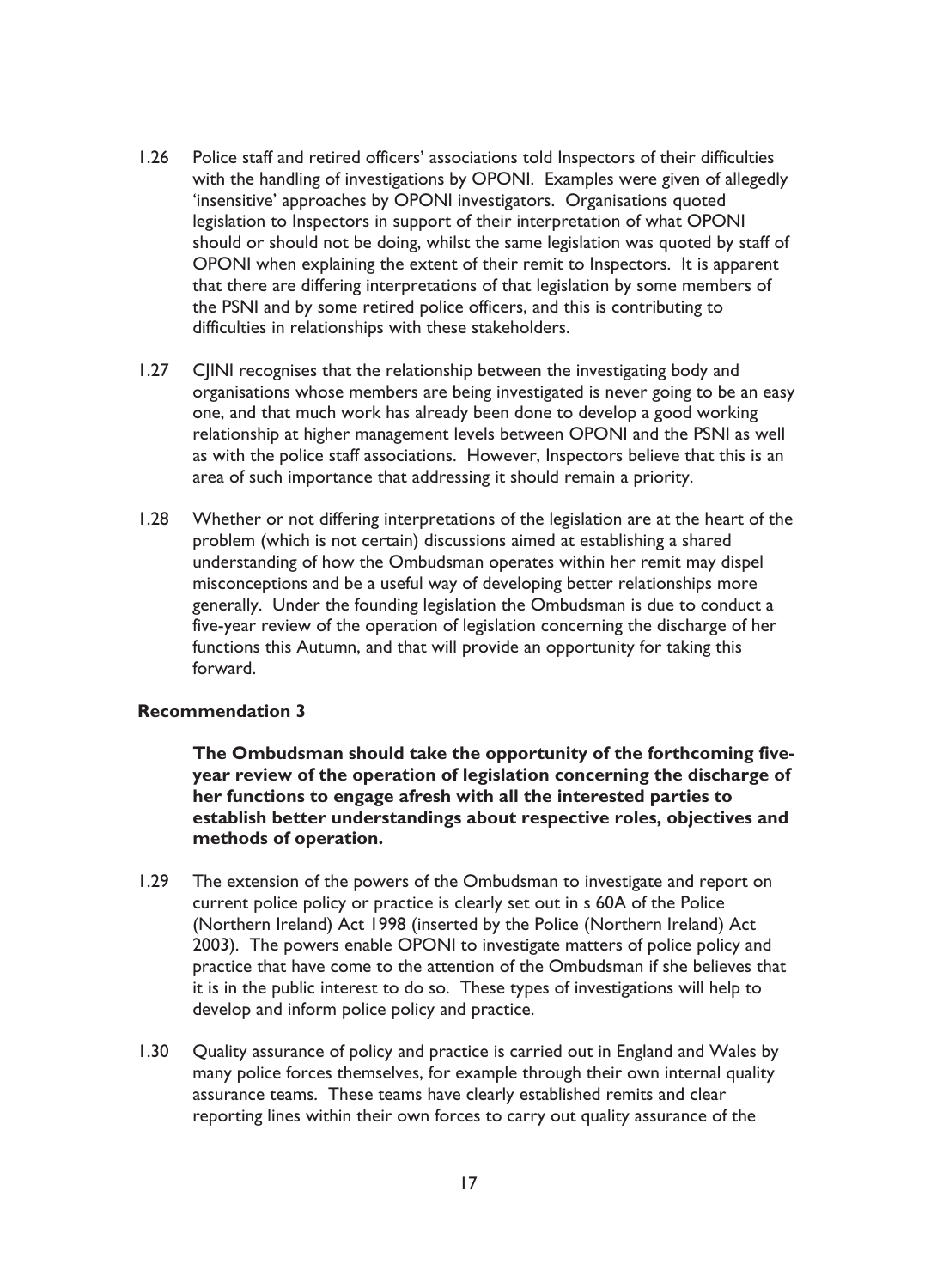operation of police policy and practice. Quality assurance research conducted by OPONI into these matters would be enhanced if clear protocols were in place regarding the notification of such exercises and the handling of material whilst retaining the independence of OPONI in these matters.

### **Recommendation 4**

OPONI should establish clear protocols with the police as to the notification of quality assurance research into police policy and practice. These should include a framework for developing these types of approaches.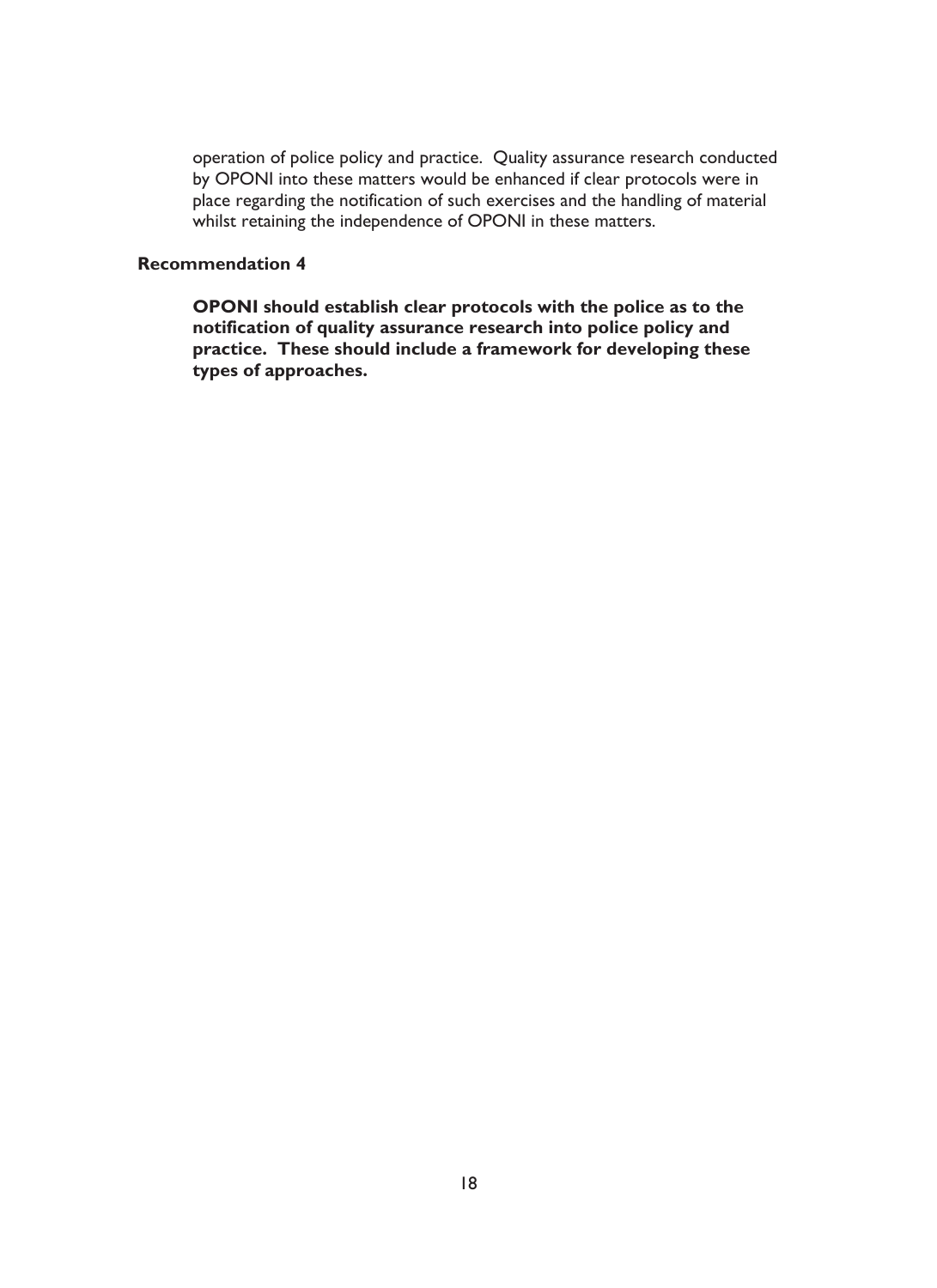### **Chapter 2 Customer focus**

Who are the customers of the Ombudsman's Office? The arrangements for the independent investigation of complaints against the police are part of the wider reform agenda in Northern Ireland. The widest interpretation of 'customer', then, would be the whole of the population of Northern Ireland, because the reforms in policing arrangements are aimed at securing a police service that has the confidence of all of the public. 'Customers' can, however, be broken down into the direct customers of OPONI, people making complaints and other directly involved parties, and the indirect customers, the rest of the population, who benefit from the services of OPONI in securing a system of policing that enioys public confidence.

- $2.1$ The organisation is very customer-focused. Complainants are able to make reports to the Ombudsman in a variety of ways, in person, by telephone or in writing. Complaints officers and investigators will visit complainants in their homes if necessary and there is the provision of an on-line complaints form. Vulnerable complainants have been interviewed in the premises of support organisations. All of these measures indicate an organisation that is committed to delivering an effective service to its customers in whatever circumstances.
- $2.2$ Power is given to the Ombudsman by Section 55(6) of The Police (Northern Ireland) Act 1998, to call herself in to conduct investigations, even where a complaint has not been made, in circumstances where it appears to her that a member of the police force may have committed a criminal offence, or behaved in a way which would justify disciplinary proceedings. This is an important element of the work of OPONI and serves the wider public interest in having a fully accountable police service. The Ombudsman has used this power on occasion, demonstrating the customer focused nature of the organisation.
- $2.3$ Inspectors found that there is an awareness in OPONI that the closure letter sent to complainants at the conclusion of investigation does not always adequately satisfy customer requirements. It can be too bureaucratic in nature and at times does not explain in sufficient detail the reasons for closure. Improvements in satisfaction levels even where the decision is not what the complainant would have wished, are possible through the development of a more customer focused system of closure. Closure could be by personal telephone contact followed up by a letter setting out the detail. The option of personal contact by telephone would at least make available a system whereby complainants can clarify their understanding of the reasons for closure. It would be useful if OPONI were to review its closure system for complaints and introduce a more user friendly service with the option of personal explanation of the reasons for closure.
- $2.4$ The supply of monthly complaints statistics to Police District Commanders has been successful and allows for the good management of trends in complaints at a local level. Officers attracting three complaints or more in a period of a year are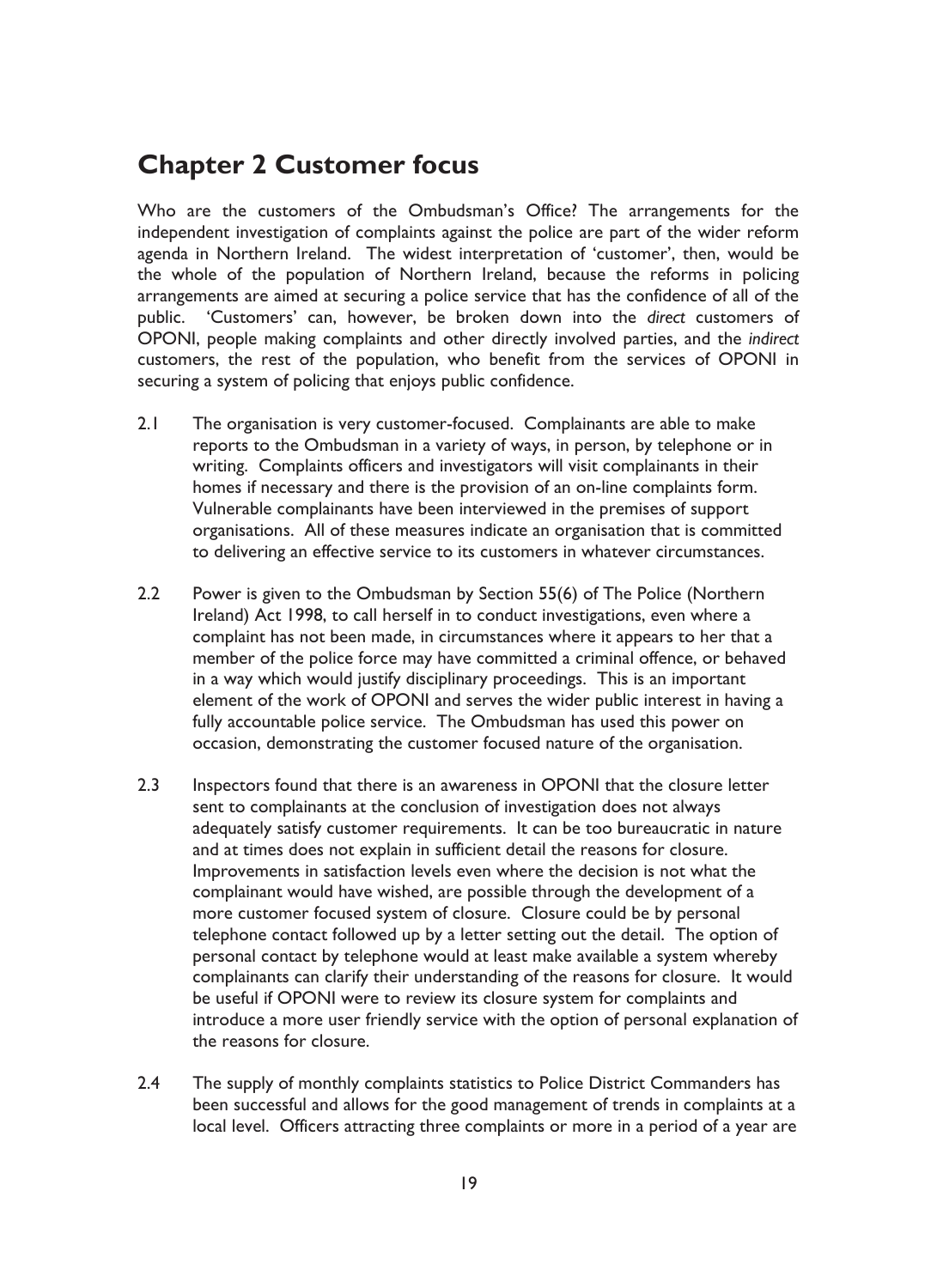identified through analysis of complaints by OPONI and forwarded to the PSNI. The statistics have proved useful to commanders in managing officers who are receiving above average numbers of complaints. Statistics are supplied to the police through their own internal complaints unit, IIB, and these are then disseminated to local district commanders.

### **Equality in service provision**

- $2.5$ OPONI surveys the community background of complainants and publishes this data in its annual report. The numbers of complainants from a Protestant community background are around ten percent higher than from a Catholic community background (appendix 3, figure 10) a figure that reflects current demographics. Most complainants are males. Eighty-one percent of Catholics and seventy-four percent of Protestants thought that OPONI conducted their investigations impartially (appendix 3, figure 8). Figures were higher amongst both communities when asked if they thought that OPONI would help the police do a good job (appendix 3, figure 9). These figures and the fact that percentages have been increasing since inception indicate the effort that OPONI has put in to securing the confidence of the public in the complaints system. In the space of little over four and a half years this is a very creditable performance.
- $2.6$ Accessibility of the Ombudsman's office across the province was raised by others with the Chief Executive and was commented upon in a report published in 2003 by the Institute for Conflict Research 'Policing, Accountability and Young People.' Whilst the provision of regional offices would probably be desireable in promoting the police complaints system outside of the Belfast area, Inspectors found that there was no significant evidence that accessibility was being affected by being located only in Belfast. The wide range of options open to people who wish to lodge a complaint appears to offset the effect of the location of the offices. OPONI is a relatively small organisation and the opening of permanent regional centres would more than likely be excessively draining on an already very busy office.
- $2.7$ Whilst recorded figures are low, complaints made by members of black and minority ethnic groups about the police are important elements of the community focus of OPONI. As previously stated, OPONI's outreach programme is to be concentrated on groups identified under the nine headings of Section 75 of the Northern Ireland Act, and NICEM was involved with OPONI during it's initial stages in delivering cultural awareness training, so plainly, work in this area is already being done. However, the provision of information leaflets translated into the main ethnic minority languages used in Northern Ireland, for use by organisations such as NICEM would be a positive step in promoting the services offered by OPONI to people who have a different first language. It would be useful if OPONI were to continue to engage with such organisations to guage the demand for leaflets in specific languages.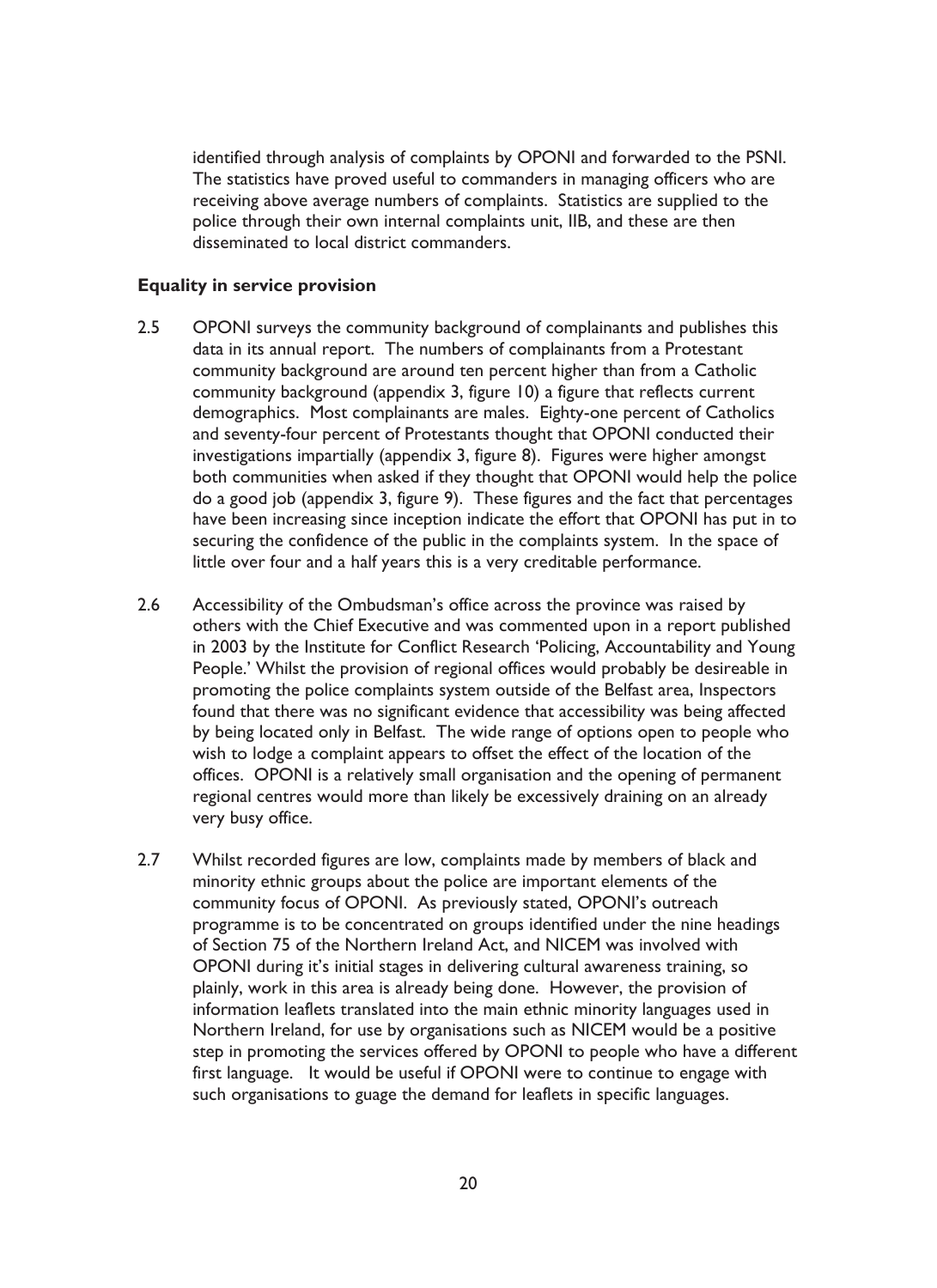### **Learning from Stakeholders**

- OPONI is a learning organisation. It conducts regular surveys on its  $2.8$ performance against targets and places great emphasis in learning from their analysis. It also commissions studies into areas affecting its work, sometimes in partnership with stakeholders. For example, the work carried out on young people by the Institute for Conflict Research (ICR) funded jointly by OPONI and the Policing Board. There is current research in partnership with the Policing Board into views on policing amongst other minority groups such as gay, lesbian and bisexual people and people from a minority ethnic background.
- $2.9$ Feedback from stakeholders and other organisations has been acted upon by OPONI, with many stakeholders stating that they had seen an improvement in response to their needs in the last year to 14 months. OPONI has had meetings with stakeholders to accurately determine their needs and has acted upon these findings. The Policy and Practice Directorate and Information Directorate has had a positive influence on the perception that stakeholders have of OPONI. There has been consultation from both directorates with DPP's and other stakeholders and the current general perception is one of a listening organisation prepared to meet needs where possible.
- $2.10$ Some stakeholders have perceived OPONI's response to criticism as being overrobust. Whilst this response may often have been justified it can have a negative impact on relationships. Some stakeholders have also perceived defensiveness towards previous recommendations made as a result of research carried out into the interface with young people. Any perceived unnecessarily defensive response could damage the good outreach work being done by OPONI.
- $2.11$ The interface of OPONI with young people is regarded by some stakeholders as "not particularly child friendly". The outreach work already being done with young people was described to Inspectors as being focused on "one-off events." OPONI has jointly arranged youth conferences with the Youth Council, Policing Board and PSNI, made school visits and engaged with youth organisations, despite these efforts Inspectors were told that, "there needs to be more activity in the day to day operations of the office to reach marginalised young people". The Institute for Conflict Research publication, Policing, Accountability and Young People recommended that, "An advisory group of young people should be convened to advise on how the Police Ombudsman's Office might make their information and services more accessible to young people." Inspectors believe that OPONI should learn from the feedback and recommendations offered to them in respect of young people so as to promote their services more widely to that section of the population.
- $2.12$ It is positive and encouraging that the forthcoming OPONI outreach work is to concentrate on minority groups. Engagement with the police complaints system by people from diverse backgrounds is an important element in promoting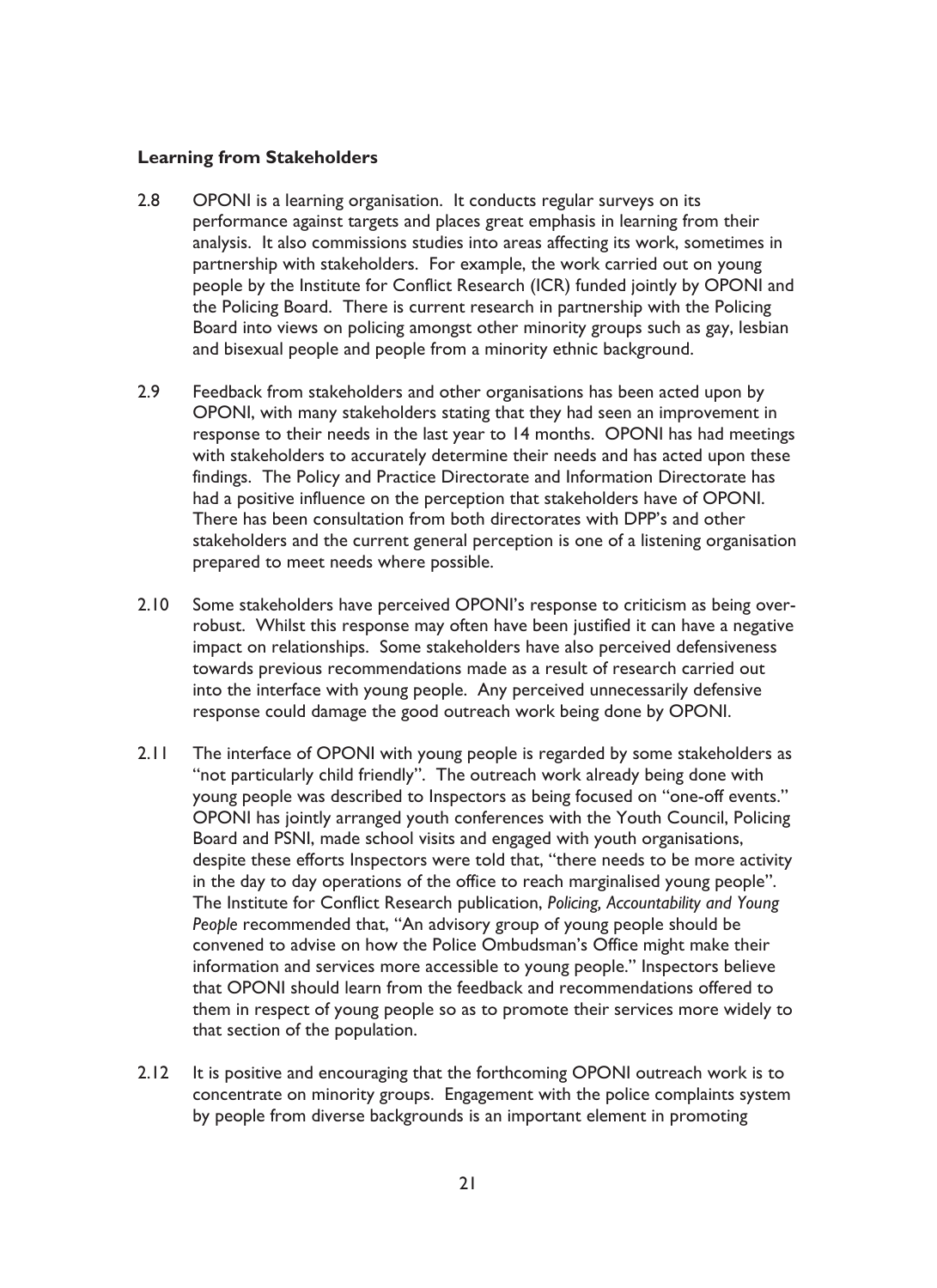confidence within all sections of the community. Outreach work of this nature should go further than presentations and should aim to give people from minority groups a voice in how OPONI engages with them. Whilst there are opportunities during OPONI presentations for minority groups to participate actively, the process could be developed and extended.

 $2.13$ Other NDPBs have made use of advisory groups to give them the crucial community and stakeholder perspective on their work. Such consultative groups can act as 'critical friends', on a range of strategic issues and policy development. Any such group must be fully representative and inclusive, and should be subject to a tenure of appointment so as to maintain the independent and critical nature of the relationship. People who previously have had little input into the Criminal lustice Institutions, such as young people, should be included in any consultative group.

#### **Recommendation 5**

OPONI should appoint an independent community consultative group to provide a structured method of securing the community and stakeholder perspective on its work.

#### **Reporting to the community**

- $2.14$ OPONI achieves all its statutory obligations in reporting its activities to the public. An annual report is published each year and made available through the website. In addition OPONI has previously published a summary of its annual report as a supplement in the Belfast Telegraph and has used its website to publish many other reports. Key reports are published in the three main local languages and all reports are available in other languages on request. Reports are also available in braille and information leaflets are available for those people with impaired visual ability. Providing answers to parliamentary questions is the responsibility of the Chief Executive and to date over sixty such answers have been provided. It would be a useful additional method of reporting to the community if answers to parliamentary questions were published to the OPONI internet as well as to the staff intranet.
- $2.15$ As part of its strategy of reporting to the community OPONI engages with Community representatives on a regular basis and there is extensive liaison with the media through the Information Directorate. Presentations on the work of OPONI have been delivered to all of the District Policing Partnerships. OPONI website was redesigned and relaunched in January 2004 and this has led to an increase in the number of people accessing it for information. The site is hosted by external IT consultants and visits to the site are monitored regularly. There were over 16,000 occasions when documents were downloaded from the site between April and December 2004.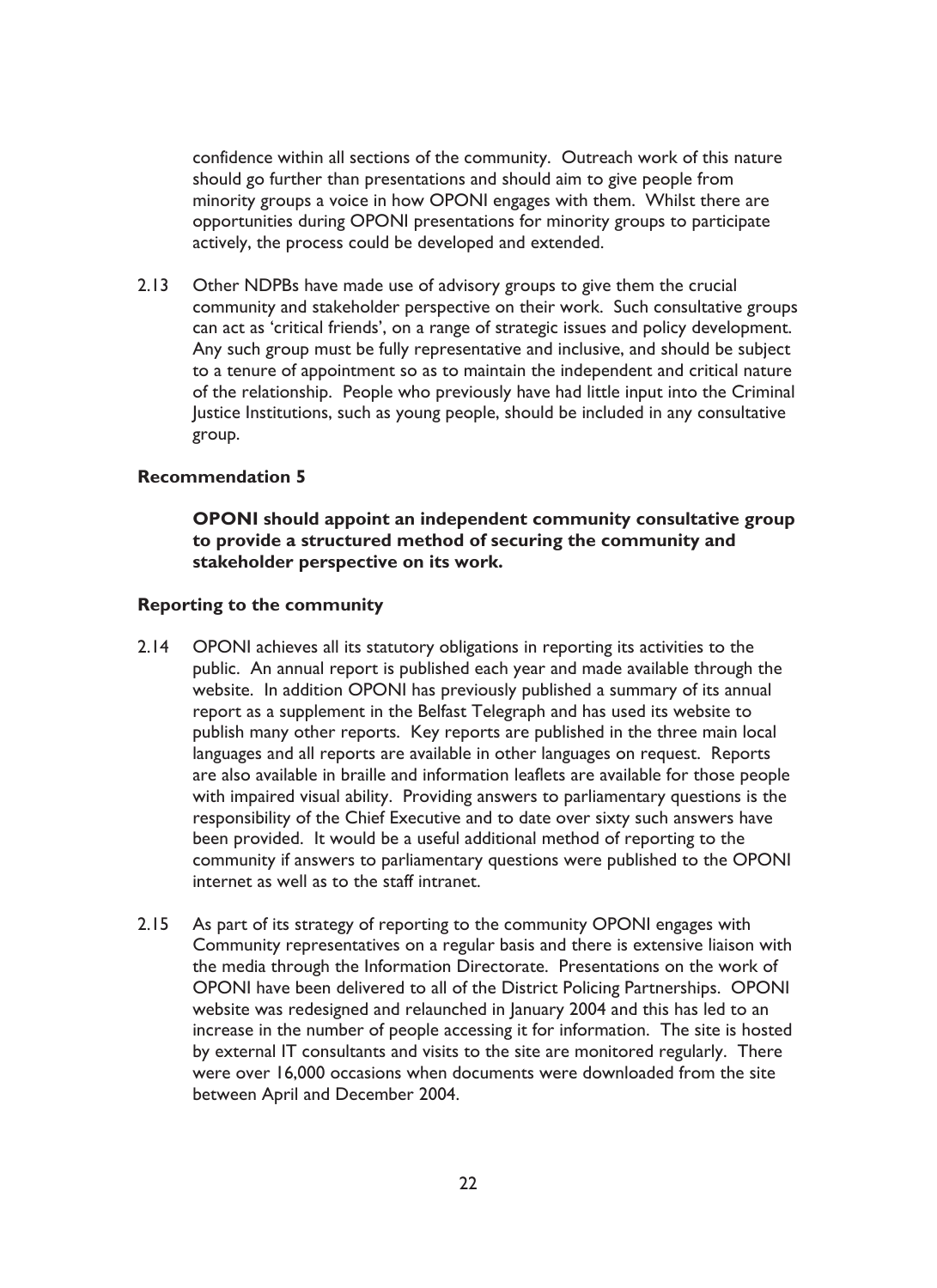### **Chapter 3 Internal relationships**

Relationships within the organisation are generally good. A wide range of methods of consultation with staff are used, for example, through JNCC meetings, staff surveys and away day events. Whilst staff recognise that members of SMT are busy people, most see them as accessible. The structure of the building is such that directorates usually operate on one floor only and this has played a part in limiting communication between directorates. Although there are gathering areas for staff on each floor, there is no communal area for the office as a whole that could help to facilitate communication.

### **Communication:**

- $3.1$ Whilst it is recognised that there is a necessity for some parts of the organisation to operate separately from others, for example, the intelligence unit, some departments and directorates are not operating as closely as they could with others. OPONI has made great effort to ensure good communication across the directorates and this is happening at a senior level. However, links between directorates at more junior levels are not as strong.
- $3.2$ There is some inconsistency of approach across the investigation teams with regard to file preparation as well as internal processes such as appraisals. For example, Inspectors found that one team was not aware that another was preparing short format files for misconduct complaints and that this system was being run as a pilot. Also, the appraisal process has been operating differently in some of the investigative teams. This is commented on further at paragraph  $4.15.$
- $3.3$ SIO's attend monthly tasking and co-ordinating meetings where strategic matters are discussed and the regular monthly finance meeting was described as being 'very useful.' However some planned weekly team meetings are occurring only bi-monthly due to pressure of work.
- $3.4$ Inspectors were told of one example where only two team meetings had been held during the preceeding six months and Inspectors were told that, "this is not enough to make sure we all know what is going on". Investigative team meetings are often used to discuss case progress with little time being given over to organisational matters. Inspectors found that there was no formal mechanism for sharing information across the teams and were told that, "lessons learned seemed to be kept within the teams." There is a training morning held once a month dealing with issues choosen by staff anonymously, however this was not seen by staff as meeting the need for the sharing of information.
- $3.5$ A senior member of OPONI said that communication of SMT decisions is done on a "need to know basis and to specific teams in terms of the effect on their own work plans and targets." SMT minutes are not posted on the intranet. This occurred once in the past and it seems that agreement was reached to post the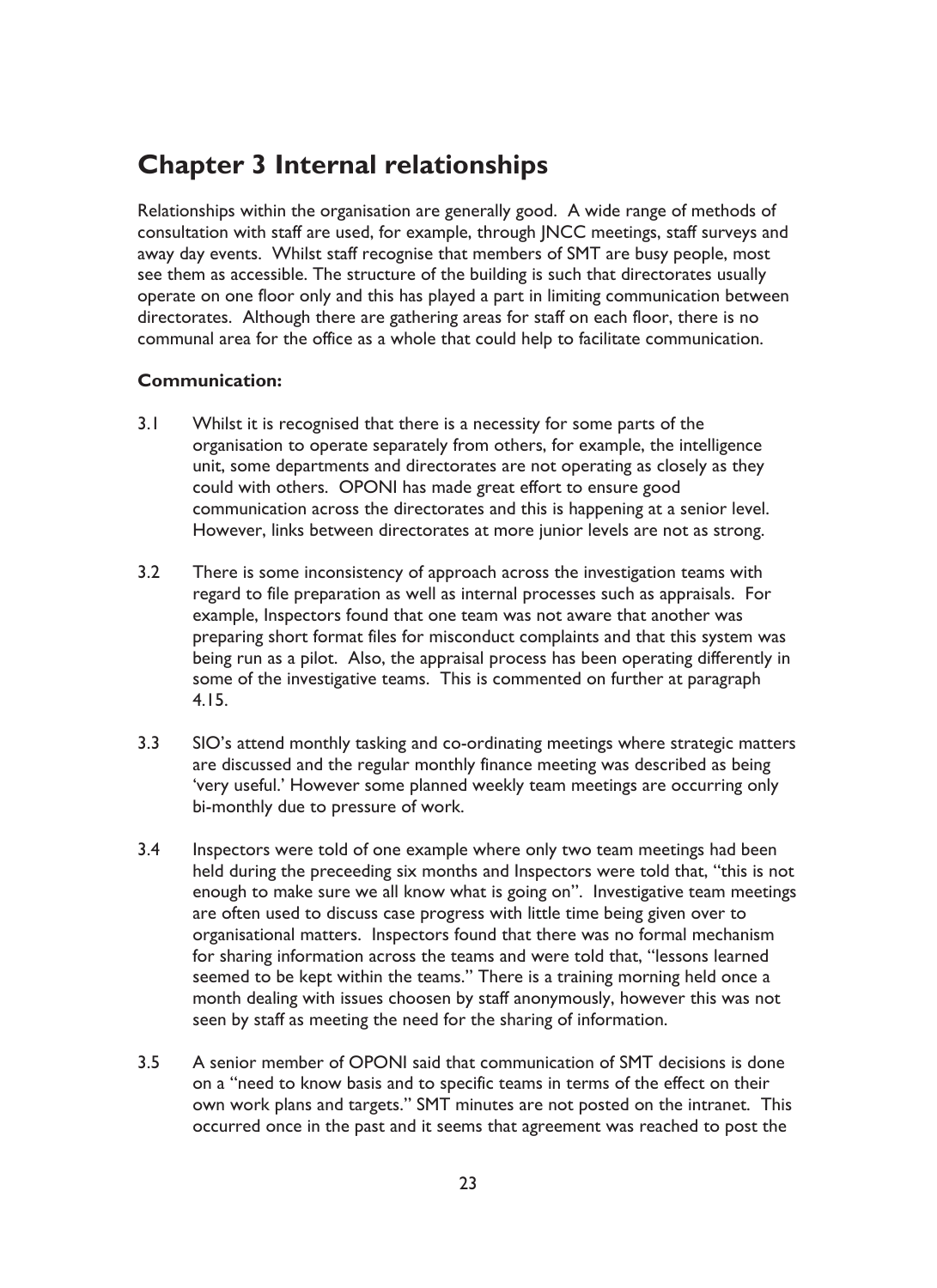minutes on the staff intranet. However, these are now not available on the intranet and no more recent SMT minutes have been published on it. Where possible the publication of minutes of meetings, for example, SMT and JNCC, on the intranet would be useful to staff and may help to improve internal communications. In general, staff see SMT as 'very approachable, accessible and interested in their staff'

- $3.6$ Although communication within teams was seen as being good, communicating changes of structures in the organisation has on occasion been seen as being done too late. For example, some grades were told they were moving team only a week before the event. This led to feelings of being kept 'in the dark' and to perceptions that communication across the organisation was not as it should be.
- $3.7$ The intranet is used to good effect to publish the OPONI Complaints manual and Investigations manual and this is seen by staff as very useful and easily accessible. Also available on the intranet are the OPONI staff policies documents and a comprehensive press clippings database as well as provision for staff events and news. There is evidence that these facilities are accessed regularly by staff. At the time of the inspection Inspectors were told that there was no 'page counter' for the intranet site although there was strong anecdotal evidence of the facility being used extensively. It would be useful if a page counter system was implemented so that usage of the staff intranet could be monitored and adjustments made to information as appropriate.
- $3.8$ Whilst the intranet and e-mail systems are convenient, and often effective media, staff were concerned that communication had become too reliant on electronic systems. In particular, organisational policies were being communicated by the e-mail system. There is a strong case for explaining policies at team meetings to re-inforce staff understanding of them and to enhance deployment, as well as giving staff another opportunity to voice any concerns. During this inspection work was on-going to finalise a Communications policy before being referred to SMT.

### **Recommendation 6**

OPONI should continue to review its internal communications policy and develop the strategy to enable the effective dissemination of information throughout the organisation. This should include a framework of meetings at all levels with 'organisational information' as a standing agenda item.

#### **Learning from Staff**

 $3.9$ OPONI has gathered the views of its staff through various team and office wide events. A recent event for all staff was facilitated by outside trainers and designed to be fully inclusive of all staff within OPONI following a consultation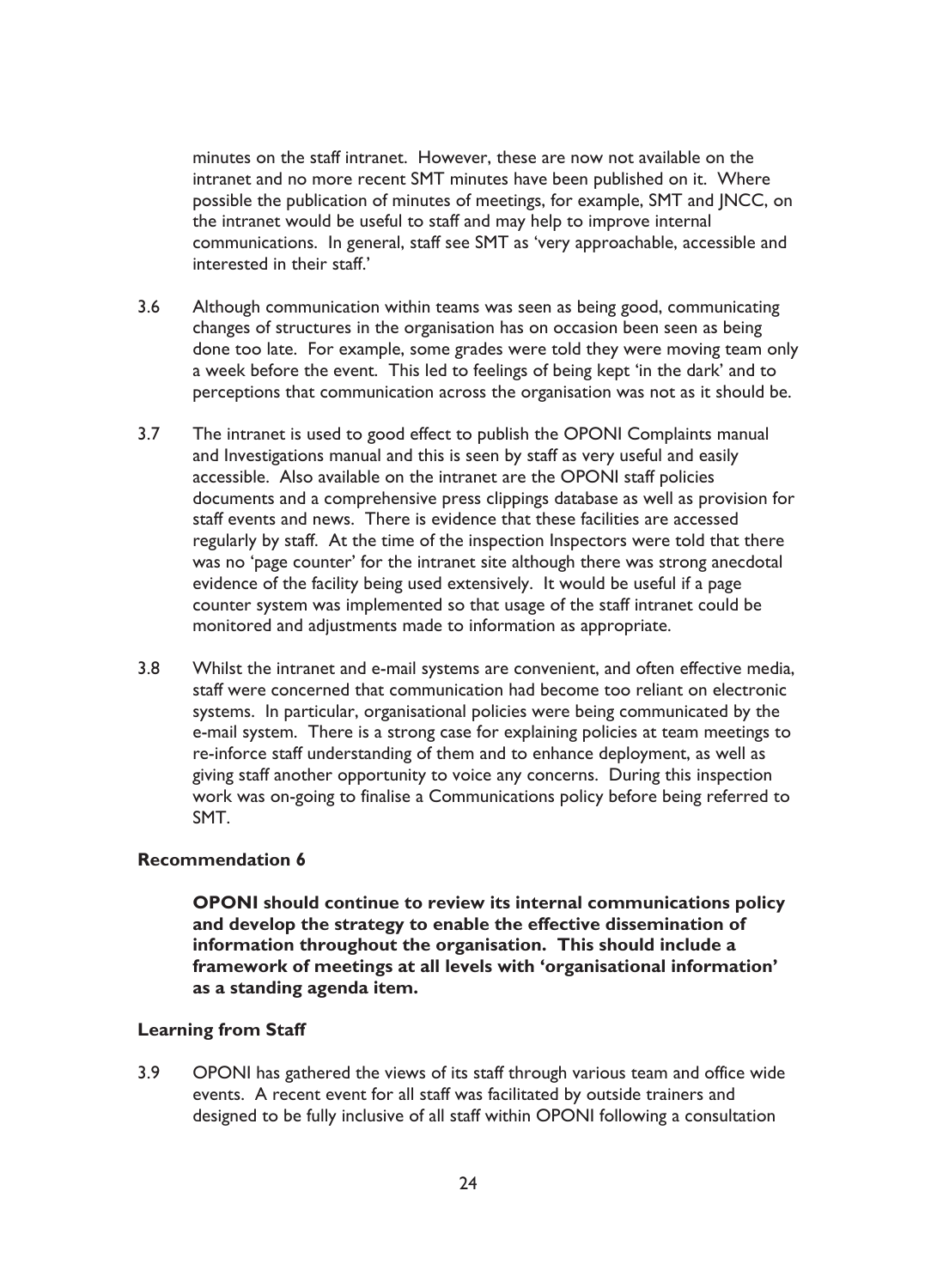process that included designing an appropriate format. The approach of the facilitators was to feed back the discussions of the groups themselves to senior management therefore preserving anonymity and encouraging wide participation and this drew praise from attendees. Many strong views were expressed, recorded, and are being acted upon. This is a very positive step, however, some staff at C and D grades saw the event as being focused on higher grades and on investigative staff. They saw their own contributions as being minimal. It is difficult in any event such as this to cater for the needs of all, especially when the audience is mixed in terms of seniority and role, but a review of its effectiveness may aid the development of future away days.

### **Recommendation 7**

OPONI should gather the views of all staff prior to any future planned away days. It should also review the methodology employed in the last staff away days so that in future such events the methodology used encourages all staff, but in particular those at C and D grades, to contribute their feelings freely.

 $3.10$ Internally, a comprehensive staff cultural survey was carried out in the summer of 2004 and this is a very positive step by the organisation to aid internal communication and learn from its own people. However, many staff interviewed by Inspectors were unaware of its findings or any actions arising from it, despite it being published in full on the staff intranet. This observation is an example of the reliance of the organisation on the intranet as a means of internal communication commented upon at paragraph 3.8 above. The results of the cultural survey is a large document that is not immediately attractive to read, therefore some extra effort is required to promote it to staff. The survey is a positive step by OPONI towards communicating with and understanding its staff and should be repeated on a regular basis so that staff trends can be monitored.

#### **Recommendation 8**

OPONI should take positive action to inform their staff of the findings of and actions arising from, the corporate cultural survey by extracting the executive summary of the document and circulating this to all staff whilst drawing their attention to the full report on the staff intranet. The corporate cultural survey should be made an annual event so that trends can be detected.

#### Use of seconded officers

Around a quarter of the staff of OPONI have some sort of police background,  $3.11$ including police service outside the UK. During its first year of operation the office had six seconded police staff in the Directorate of Investigations rising to a total of twenty-one during the second year of operation. This number had fallen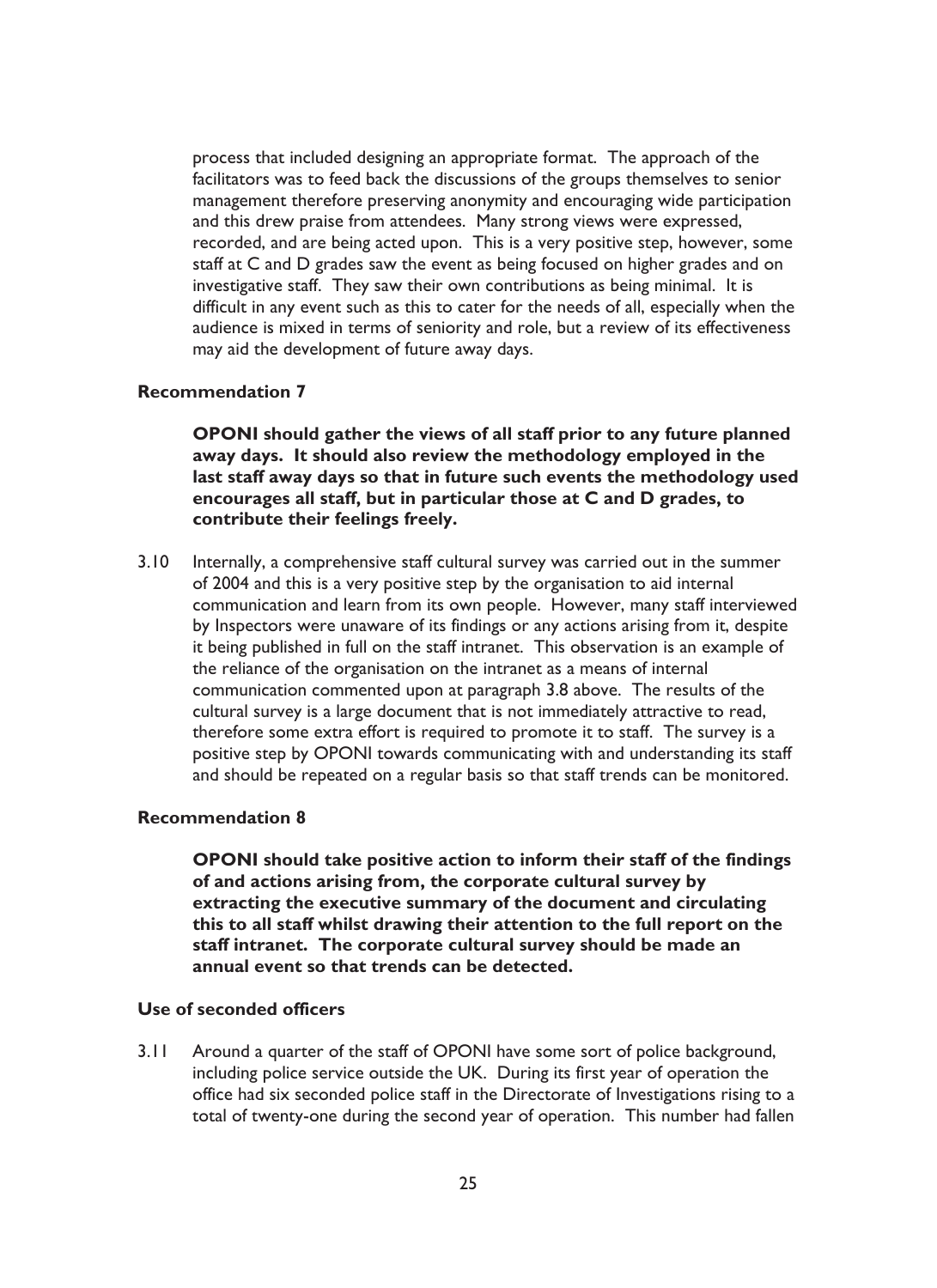to fourteen at the time of the inspection and there is an organisational aspiration to move towards less reliance on seconded staff. There is support within OPONI for maintaining a level of seconded officers to carry out the investigation of complex and specialist cases as well as influencing positively the credibility and quality of investigations. However, maintaining levels of seconded officers is becoming difficult as their home forces become more reluctant to release them. A general trawl of all police forces is issued when vacancies arise for seconded staff.

- $3.12$ Seconded officers are on better pay and conditions than their directly recruited colleagues performing the same function, which is a point of contention. The terms and conditions of seconded officers are set by the Home Office and cannot be varied by the Police Ombudsman. The pay differential between a seconded officer and a direct employee doing the same job can be significant. However, this must be balanced against the benefit that seconded officers bring to OPONI. It was obvious to Inspectors that despite the issues over pay and conditions seconded officers are generally well regarded for their skills and experience by their directly employed colleagues.
- $3.13$ Whilst directly recruited investigators are further developing their own skills and gaining operational experience seconded officers will continue to be a valuable resource. In the long term OPONI will be able to move to a position of less reliance on seconded officers whilst maintaining the effectiveness, quality and credibility of its investigations. In its Corporate Plan of 2002 - 2005 one of the strategic goals was, "to recruit and develop qualified investigation staff within the office so as to decrease dependence on seconded police officers." A target of having 75% of investigative staff directly recruited was set. It would however, be of benefit to the directly recruited staff if the intention to reduce the reliance on seconded officers was re-stated, and long-term targets to achieve this were set recognising, of course, that HR management has to respond to constantly changing demands year by year. Inspectors believe that this may help to alleviate any tensions over differentials in pay and conditions.

### **Recommendation 9**

OPONI should re-state its commitment to reducing the numbers of seconded police officers. Long-term targets should be set, recognising that management will always have to respond to changing demands year by year.

 $3.14$ A pay working group has been formed and benchmarking against other criminal justice organisations indicated that remuneration was generally lower within the OPONI with some other organisations benefitting from higher starting points within the grades. The perception of the status of investigators is low as compared with the people they are investigating. OPONI investigators hold the equivalent grade to a police inspector in terms of responsibilities but are paid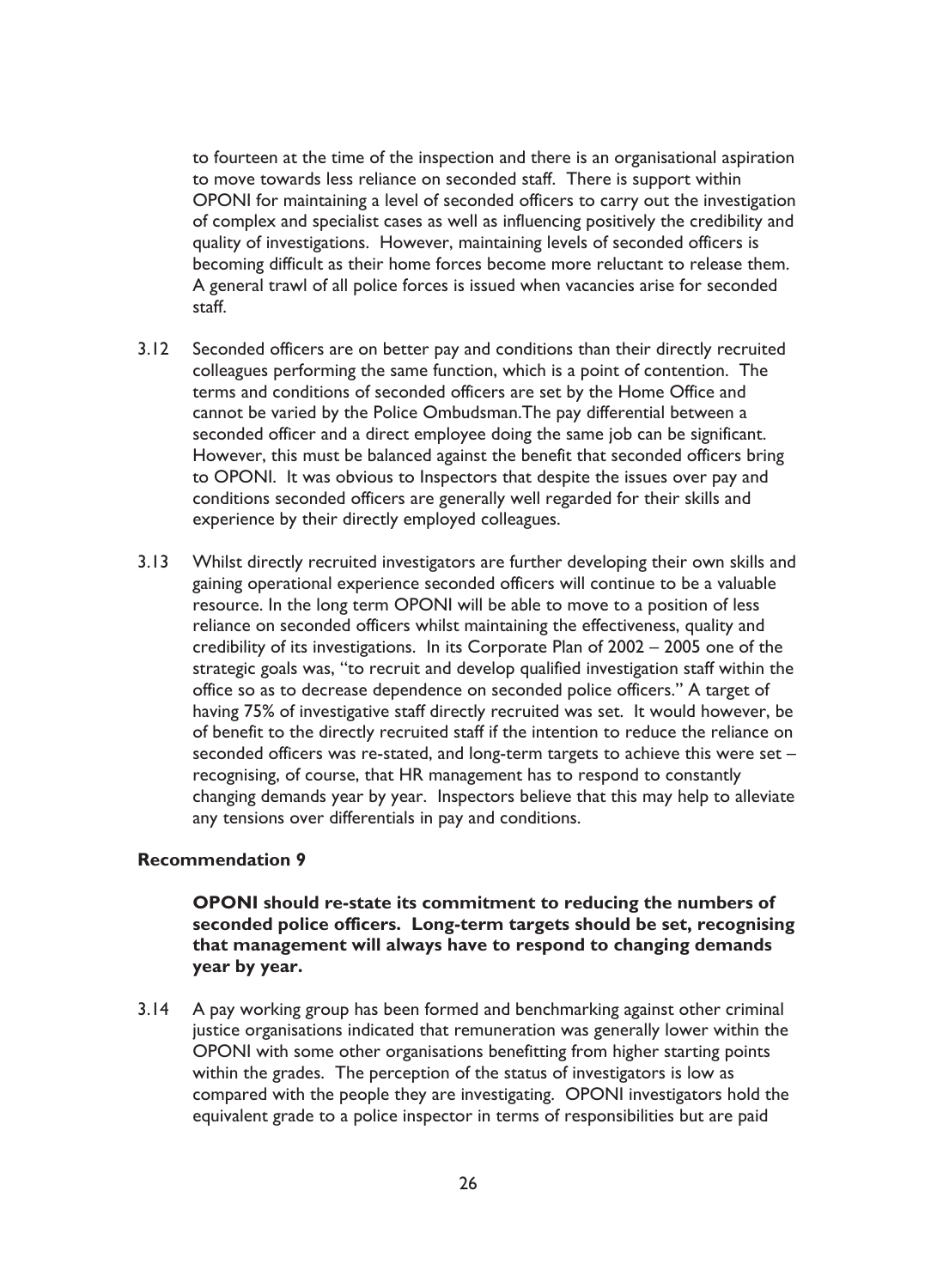much less. An evaluation of a range of posts was carried out both by external consultants and internal management over an eighteen month period utilising job analysis techniques and the JEGS grading system.

- $3.15$ OPONI is limited as to remuneration of employees so must look to other ways to provide incentives and increase the standing of all its staff. Most investigators are now enrolled on the accreditated training programme with the University of Portsmouth (ATP), see paragraph 4.15, and this should aid with the perception of their status both internally and externally. There are numerous opportunities for OPONI staff to attend relevant training and this is seen by employees as very positive, "There are good training and development opportunities for direct employees within OPONI."
- $3.16$ Staff have on occasion 'acted up' to the next grade which gives people the opportunity to develop their skill internally. These cases are processed by HR in conjunction with management and the SMT – needs or vacancies are assessed in terms of skill and experience and there are examples of acting up positions being shared amongst staff to ensure that the development opportunity afforded was open to all. There have also been temporary promotions for those engaged in specialist projects although this has resulted in anomolies such as being managed by someone of the same grade.

### **Staff-management relations**

- $3.17$ There are quarterly JNCC meetings that are seen as useful and challenging. Two unions are represented within OPONI. The largest union is NIPSA and any negotiations with the NIO over pay are handled by this union. The investigative staff are mainly represented by UNISON. The working relationship between staff representatives and management was described to Inspectors as "healthy." The operation of an internal promotion policy has been seen as inconsistent, however, this policy has been reviewed and was due to end in June 2005. A pay working group that is a sub-group of the JNCC was established to review starting pay, pay on promotion and overlapping grades, and many staff regarded the handling of negotiations on staff conditions by the Chief Executive as open, fair and transparent.
- $3.18$ Staff are flexible, for example, there are four investigative teams. Two of these deal with core volume complaints whilst the other two deal with more specialised areas. At times of high volume of core business, staff from the two specialist teams have provided cover enabling the efficient investigation of a high volume of complaints or of personnel intensive complex complaints. There is also a lateral transfer policy operating within OPONI that staff see as a positive step towards enabling personal development.
- $3.19$ Inspectors found that amongst the senior management of OPONI there is respect for their staff and the work that they do. One director said, "The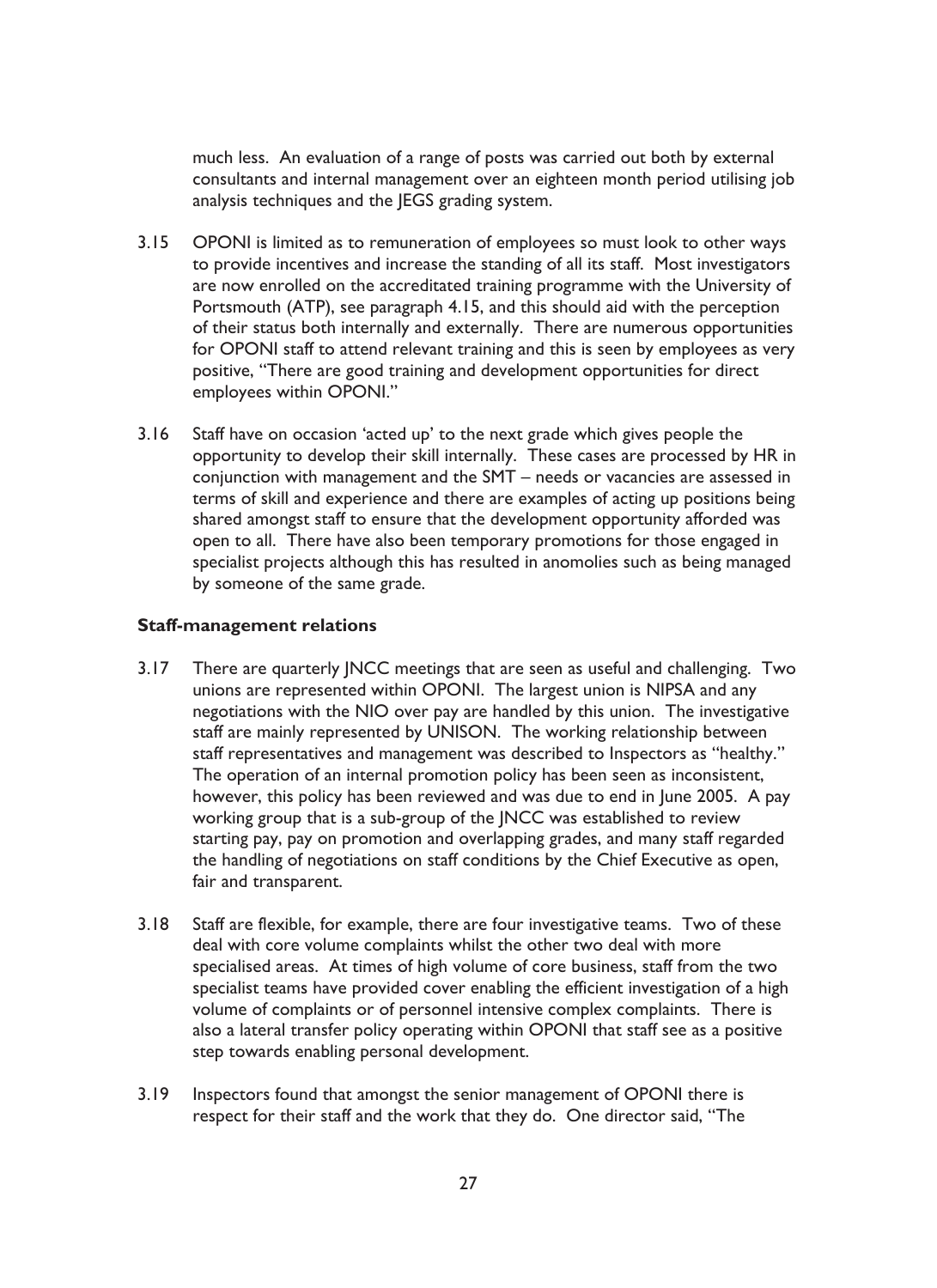brightest young people I have ever worked with are in OPONI." However, there was some feeling amongst staff that the pressures on investigators were not fully appreciated by senior management, and that management was sometimes over-critical. Inspectors found that many staff identified two distinct cultures within OPONI, a police culture and a civil service one, with the police culture reflecting a more hirearchical style of management.

 $3.20$ That being said, the overall view amongst staff is that there is a good working environment within OPONI. Line managers are described as "approachable" whilst there was generally good access to senior management "despite their being located on the fourth floor." Whilst staff recognised contrasting styles among the senior managers Inspectors were told that the senior management team worked together well under the strong personal leadership of the Ombudsman.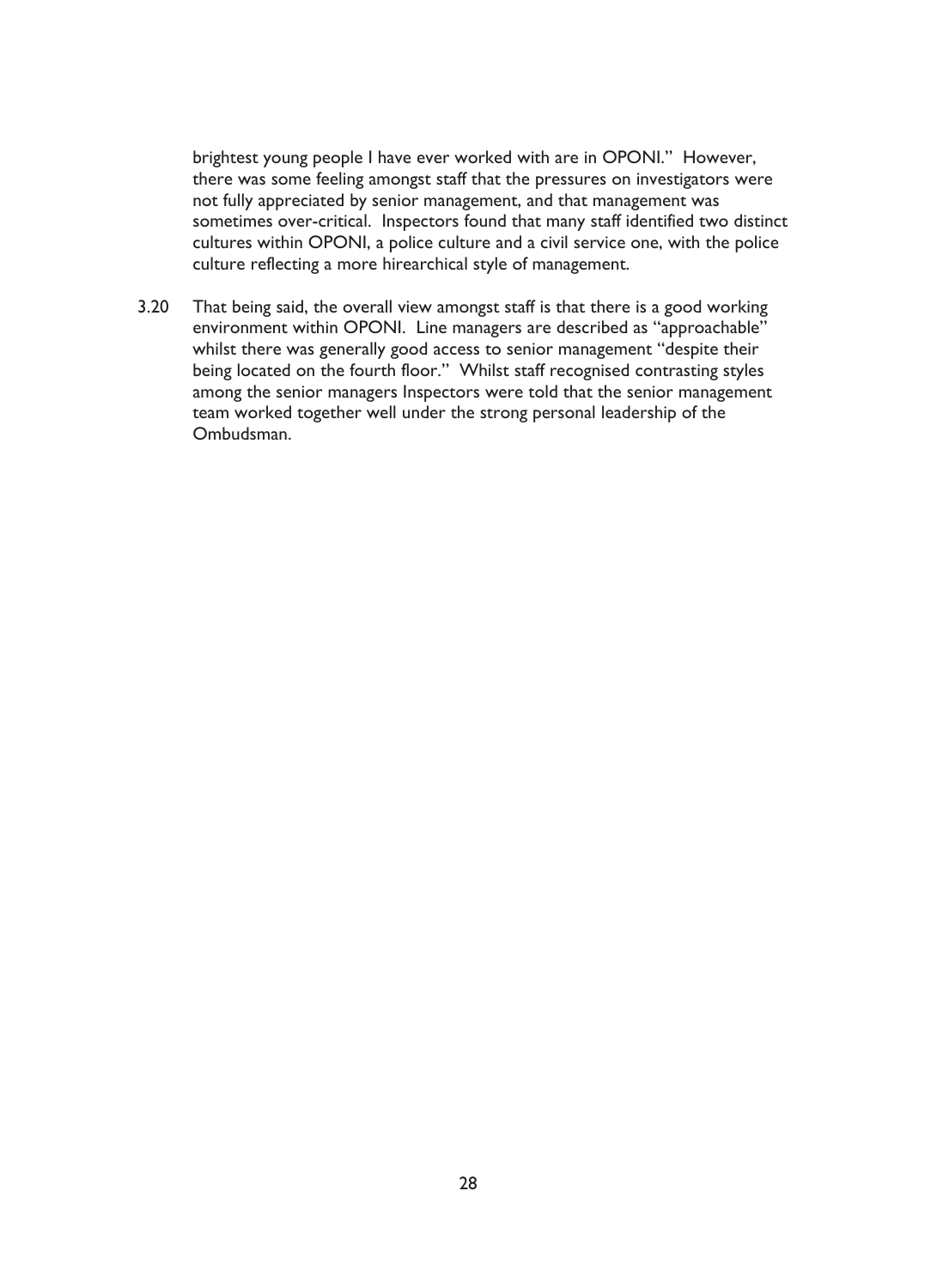### **Chapter 4 Organisational matters**

OPONI is a tightly managed organisation delivering value for money. It has an existing staff of around 118 as at time of inspection, which is around 10 short of a full complement. Agency or contract staff have been used on occasion to cover short term need.

### **Equality and Human Rights:**

- $4.1$ OPONI shows a good understanding of its equality obligations. Within the organisation harassment and grievance figures are low and there are stated policies on each. Most disputes are informally resolved. Inspectors found that the ethos of the office was one of equality and respect and the staff spoke very highly of the emphasis and lead that the SMT gives on equality. One staff member commented that, "The SMT takes equality really seriously and everybody knows that."
- $42$ Staff feel that they work in a good environment, free from bullying and harassment. The system for dealing with staff grievances is fair and efficient and there are harassment contact officers available to staff. However, most staff were unaware of who the harassment officers were and their details had not been published on the intranet. There has also been a decrease in the number of harassment officers due to staff leaving the organisation.

### **Recommendation 10**

OPONI should actively promote to its staff the support offered to them by the harassment officers and should ensure that staff in every department is made aware of their details and procedures for contacting them. OPONI should publish contact details on the staff intranet as a follow up to any awareness raising initiative.

 $4.3$ The staff employed by OPONI is broadly reflective of the composition of the population of N.Ireland. The organisation has in the past consulted the Equality Commission on its processes and practices and fully complies with equality legislation. An Equality Impact Assessment survey has been carried out and the most recent returns supplied to the Equality Commission indicated the breakdown of staff was around 62% male and 38% female, whilst 47% are from a Protestant background and 39% are from a Catholic background. (appendix 3, figures 5 and 6).

### **Operations and Processes:**

 $4.4$ OPONI is an efficient and hard-working organisation with a task-oriented culture. As an organisation it is clearly focused on its main functions of ensuring maximum awareness, accessibility and responsiveness; the provision of an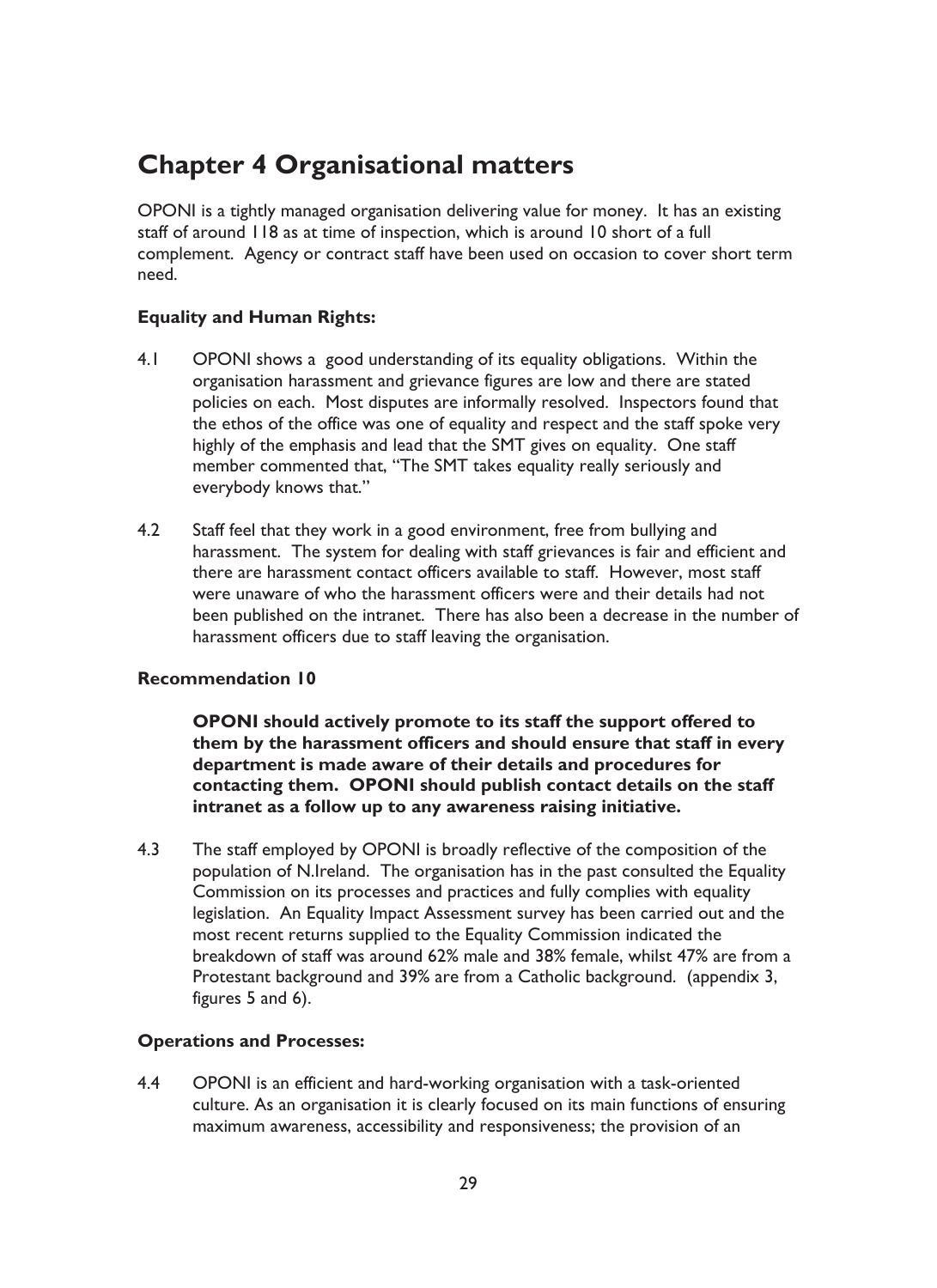effective process; and research that improves police policy and practice. Actions taken in relation to complaints are subject to a good recording and tracking system.

- $4.5$ Information of a sensitive nature is handled and stored appropriately and access to it is very tightly controlled. As stated there is a dedicated intelligence unit, located seperately from the other business areas, with controlled and restricted access and with a completely separate IT system. The unit has agreed protocols with the PSNI however, Inspectors were told that these had not been signed off at the time of the inspection. Investigating officers refer suitable cases to the intelligence unit and these requests are reviewed by the unit manager who will advise as to whether the unit can usefully contribute to the investigation of the case. The unit is busy and effective with the number of live cases running at just under 200.
- 4.6 At present a mediation project is under way, examining the feasibility of using mediation as an effective method of dealing with suitable complaints. Mediation would begin at inception of the complaint and would require the consent of all parties involved in the complaint. OPONI has researched the use of mediation in other jurisdictions and believe that the use of mediation would be beneficial to the complaints system as well as to all parties involved. Present legislation would require amendment and this is presently with the NIO.
- 4.7 The case handling system is due to be replaced having been in operation for over four and a half years. Since its introduction, the work of the Ombudsman has developed to a point where the system is no longer fit for purpose. The sourcing of a new case handling system should enable better interaction with police and prosecution systems especially with the development offered by the Causeway project, and enable OPONI to conduct intelligent interrogations of data collected. At present although unit costs can be determined for most areas of operation, this is not possible under the present system for the cost of individual investigations. However costs can be attributed to teams and directorates for example. This is problematical in that investigation of cases represents the bulk of the business of the office in terms of expenditure.
- 4.8 The organisation is working towards Iip accreditation, a worthwhile endeavour, and plans to check its progress towards final accreditation through the services of an external consultant. Inspectors found that there is an aspiration at senior level to work towards the use of the EFOM excellence model as a means to organisational development. This would be a positive development following on from the work done towards Iip status. The excellence model encourages selfassessment within organisations and has been successfully used by many public sector bodies including NDPB's.
- 4.9 The self-assessment document produced by OPONI for the purposes of this inspection was comprehensive and well evidenced. It could have been developed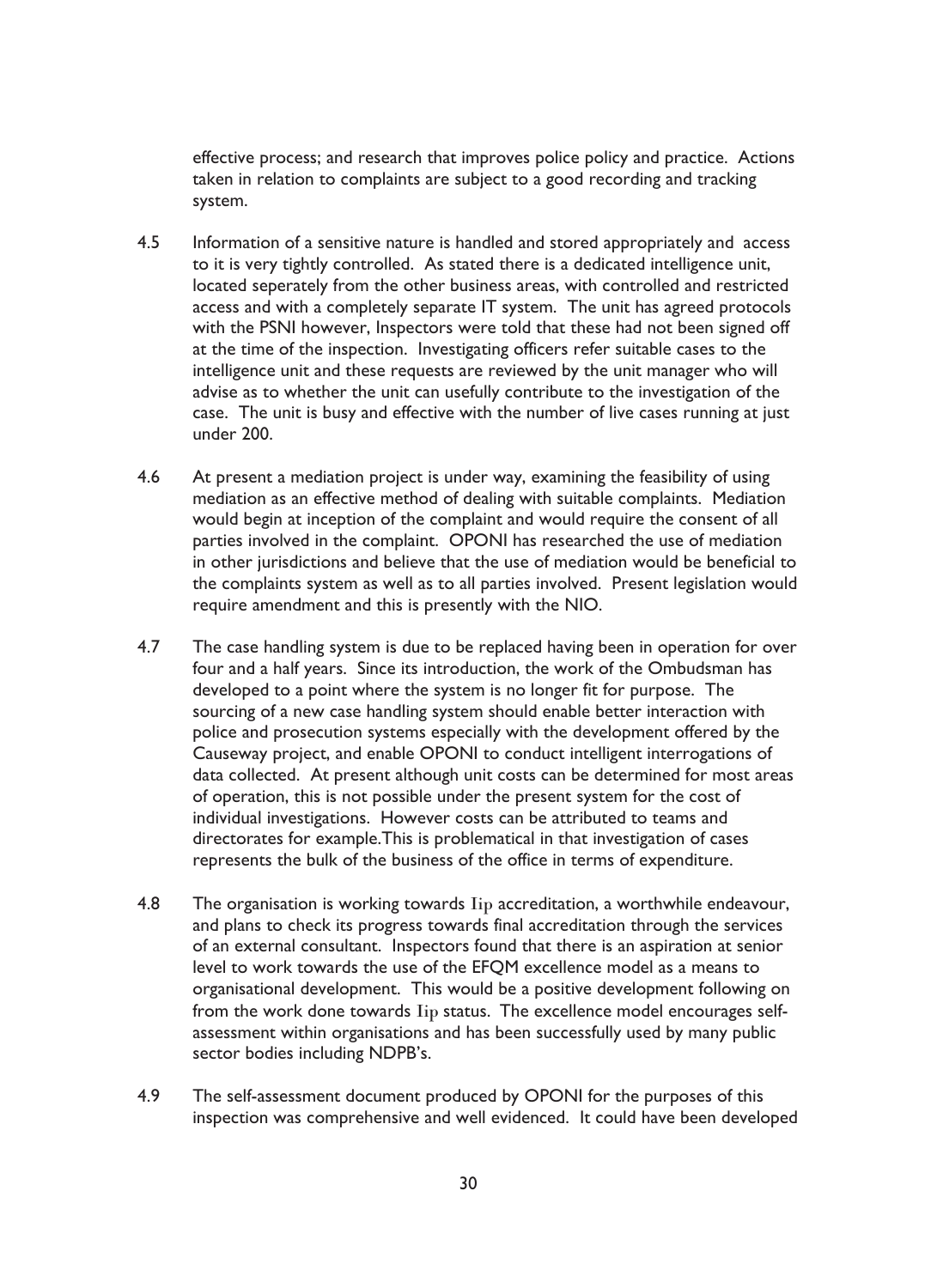further with regard to making judgements on performance based on the evidence gathered. The EFQM self-assessment process enables organisations to make such judgements so that key themes for development can easily be identified. C|I would encourage OPONI's aspiration to consider the use of the EFQM excellence model to aid further development.

### **Human Resources:**

- $4.10$ Inspectors found that OPONI staff were well motivated by their role and regarded it as an important part of the normalisation process in N.Ireland. Investigating officers see their work as worthwhile and are encouraged by the level of access they have to all communities. Sickness levels of OPONI staff remain lower than average though they have increased a little recently. This is a good indication of the 'health' of the organisation.
- $4.11$ The number of staff at time of inspection was 118, ten below the complement set in the management statement formulated together with the NIO. The investigative staff have a workload of around 28 cases at any one time. It is difficult to make direct workload comparisons with any other organisation due to the unique position of the Ombudsman as the investigator of complaints against the police, however, the investigative staff interviewed by Inspectors felt that their caseload was at the upper end of their effective working capacity.
- $4.12$ Any reduction in the number of complaints received by OPONI (appendix 3, figure 1) has to be offset against the waiting list of historical cases to be investigated. Obviously, the focus has to be on 'live cases', however there are at present two teams dealing with cases of complaints against the police from the past. This forms an important area of work for OPONI in providing a service to people whose only avenue for complaint about police investigations from some years ago is through OPONI. Therefore, a reduction in the numbers of staff employed by OPONI would at this stage be premature, though a reduction in the longer term would probably be a good indicator of the progress of Northern Ireland towards 'normality.'
- $4.13$ There are frequent competitions to replace staff who leave OPONI. Losses have been running at a rate of one a month for the last fourteen months. This has become a major issue for the office. Recent losses of staff have been to the PSNI, IPCC, DPP and C|INI. Well trained staff are attractive to other organisations.
- $4.14$ Staff leave OPONI for various reasons. Since its inception around half of those leaving have resigned. However, of those resigning almost one third were officers returning to their own force, for example, at the end of contract or less often, on promotion. OPONI has worked hard to retain staff however, it is difficult to offset the attraction of better pay within other Criminal Justice organisations, for example, the IPCC and the PSNI. The quality of training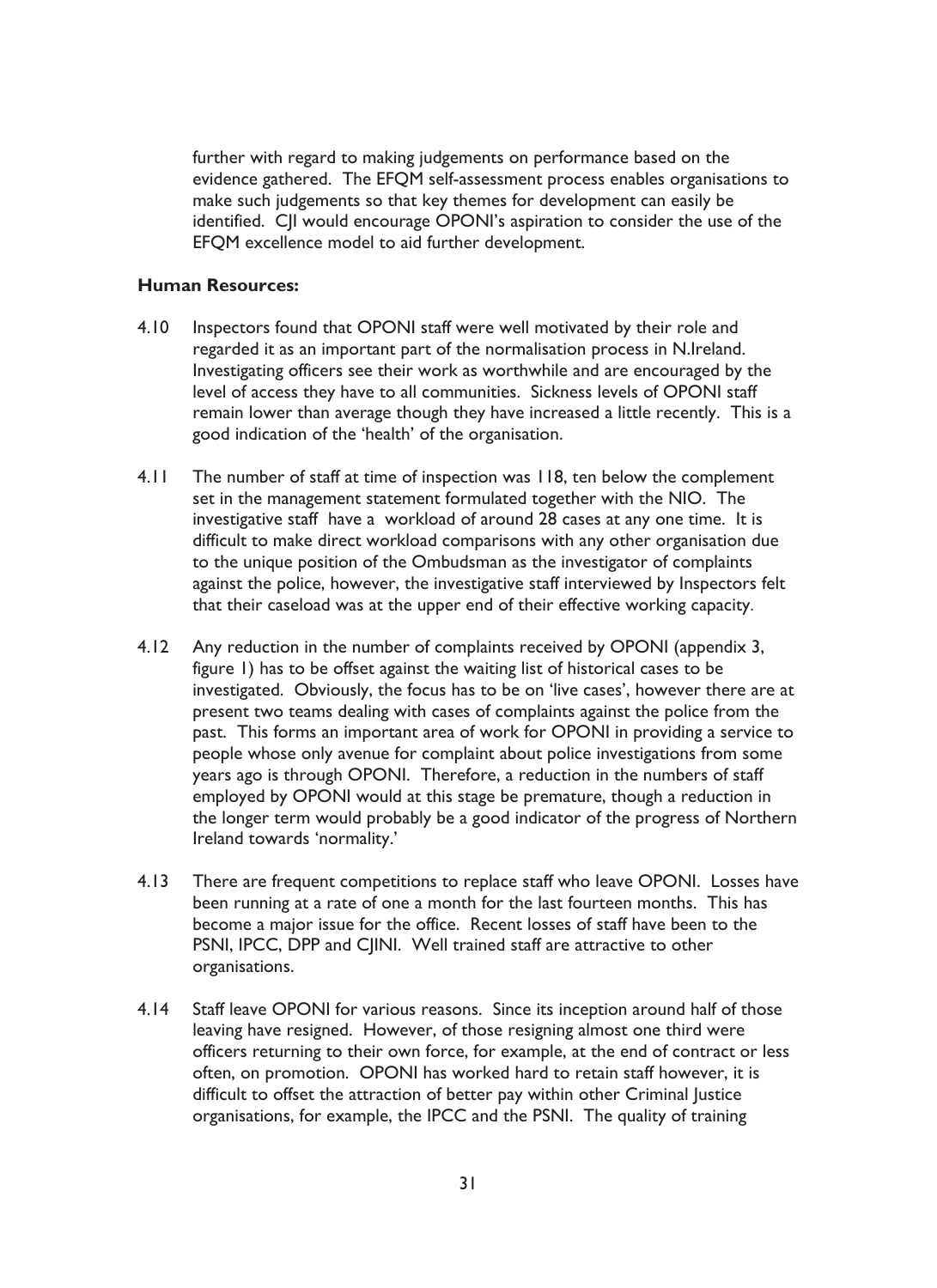offered by OPONI is seen by staff as an incentive to stay whilst at the same time it makes staff attractive to other organisations. CII does not propose that training should be reduced, but other incentives should be explored to encourage retention of a skillful workforce.

 $415$ Performance reviews are not seen as useful and are not occurring as frequently as they should. Neither is the methodology consistent: the introduction of peer assessment in one of the investigative teams is a positive step to attempt to make the process more accurate and verifible, but this is not widespread and has had a mixed reception amongst staff. Inspectors were told that, "Appraisals are not taken seriously, you can stick down anything just so as you have one." The review process is six-monthly, with appraisal at yearly intervals. Inspectors were given numerous examples of six-monthly reviews being missed. The system is a NIO-wide, five-level one and the tendency has been to award levels at the higher end of the scale. It is overly bureaucratic and not user friendly. The system is due to be updated this year and the move to a more simple, user-friendly system should increase confidence in its use.

### **Training**

- $4.16$ Training has a high priority, especially the accredited training programme (ATP) for investigators developed jointly by OPONI and the University of Portsmouth. Within OPONI the quality of training given to staff was described to Inspectors as, 'One of the main incentives'. As well as the ATP there are monthly half-day training events for investigative staff on relevant issues plus any training identified through the appraisal system. There has been joint training with some of the key stakeholders, such as Forensic Scene Advisors Training, with FSNI. Seconded police officers from England and Wales now receive a five-day local induction which is regarded as being very valuable and gives officers from outside Northern Ireland understanding of the context in which the Ombudsman's office conducts its investigations.
- $4.17$ One senior member of staff stated that, "too much training had been done in the year 2004-2005", and examples were given of the pressures on investigators undertaking the ATP on top of their normal workload. Additionally, the support given to staff who are on the ATP increases organisational pressures. Attendance of investigators on the ATP is well supported by the organisation and where possible less case work is allocated at times of high involvement with the programme. The majority of investigators are now on the programme and the aim is to have all the investigators accredited. Recent advertisements for OPONI have stated that investigators must be accredidated within three years of taking up employment.
- $4.18$ The ATP is open only to direct employees, not to seconded police officers who have been selected because they already possess the required skills. For the purpose of the effectiveness of their investigations, IOs need to have "at least as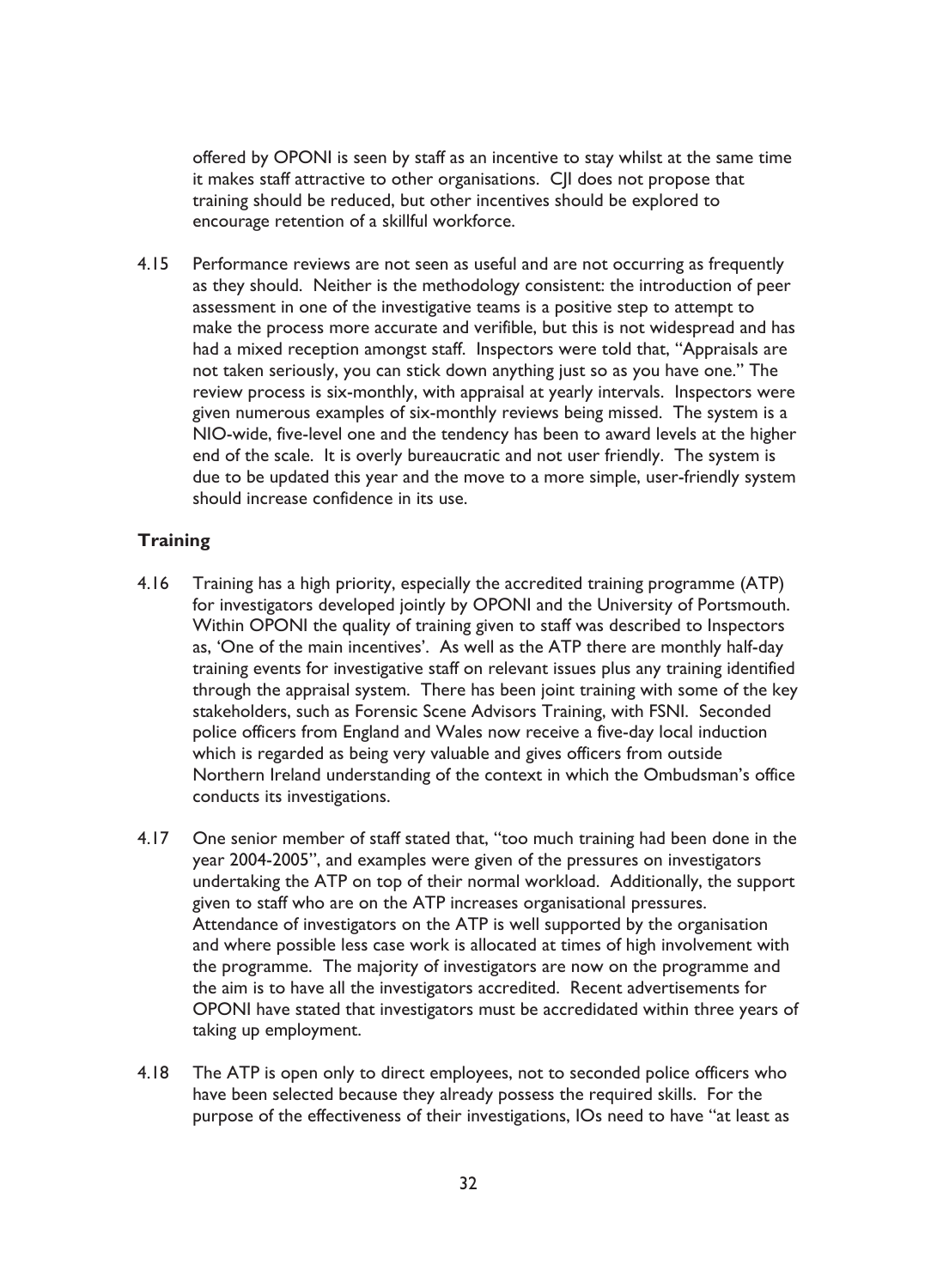much knowledge of investigative processes as the officers they are interviewing." To this end the ATP was described as being "brilliant for the office." However, this is an on-going development programme and as such would benefit from formative evaluation that is built into each stage to determine whether there has been any impact on confidence in the quality of OPONI investigations. Following completion of the programme the evaluation should be strengthened with a summative evaluation of its overall impact.

- $4.19$ The ATP content does cover some of the material previously delivered by the extended induction training. The programme aims to provide investigators with the skills and knowledge required to undertake their role and enable them to view their role in the wider social context. The programme is based on established investigative, forensic and interview models and is described as being analogous to the initial CID training programme undergone by police investigators with the addition of workplace based portfolio building. Successful participants are able to move on to a degree course and around one third of those have done so. The Independent Police Complaints Commission in England and Wales participates in the same programme, which has meant that the costs to OPONI have reduced. Modules are delivered locally in Northern Ireland, keeping the cost and impact of staff abstractions low.
- 4.20 The programme is very worthwhile and apart from equipping investigators with the required skills and knowledge to be effective in their roles should aid with the credibility and quality of OPONI investigatons. Knowledge of the programme outside of OPONI is not widespread and Inspectors believe that the benefits and status conferred by this programme should actively be communicated externally.

### **Recommendation II**

**OPONI** should continue its accredited training programme for investigators and should work together with the University of Portsmouth to publicise to the PSNI and other stakeholders the status and benefits of the programme.

- $421$ The University of Portsmouth does conduct some evaluation of the ATP, but this is to inform the development of the programme and does not seek to investigate links between it and confidence with any investigations conducted by OPONI. The ATP has already undergone some changes based on feedback from investigators. It would aid its development or of any subsequent courses, if an evaluation of its wider effect in the workplace and in the community were to be conducted.
- $4.22$ Complaints Officers, who are usually the first point of contact between OPONI and complainants, are less well trained. These officers are essentially the front end of the investigation process and whilst they do not conduct formal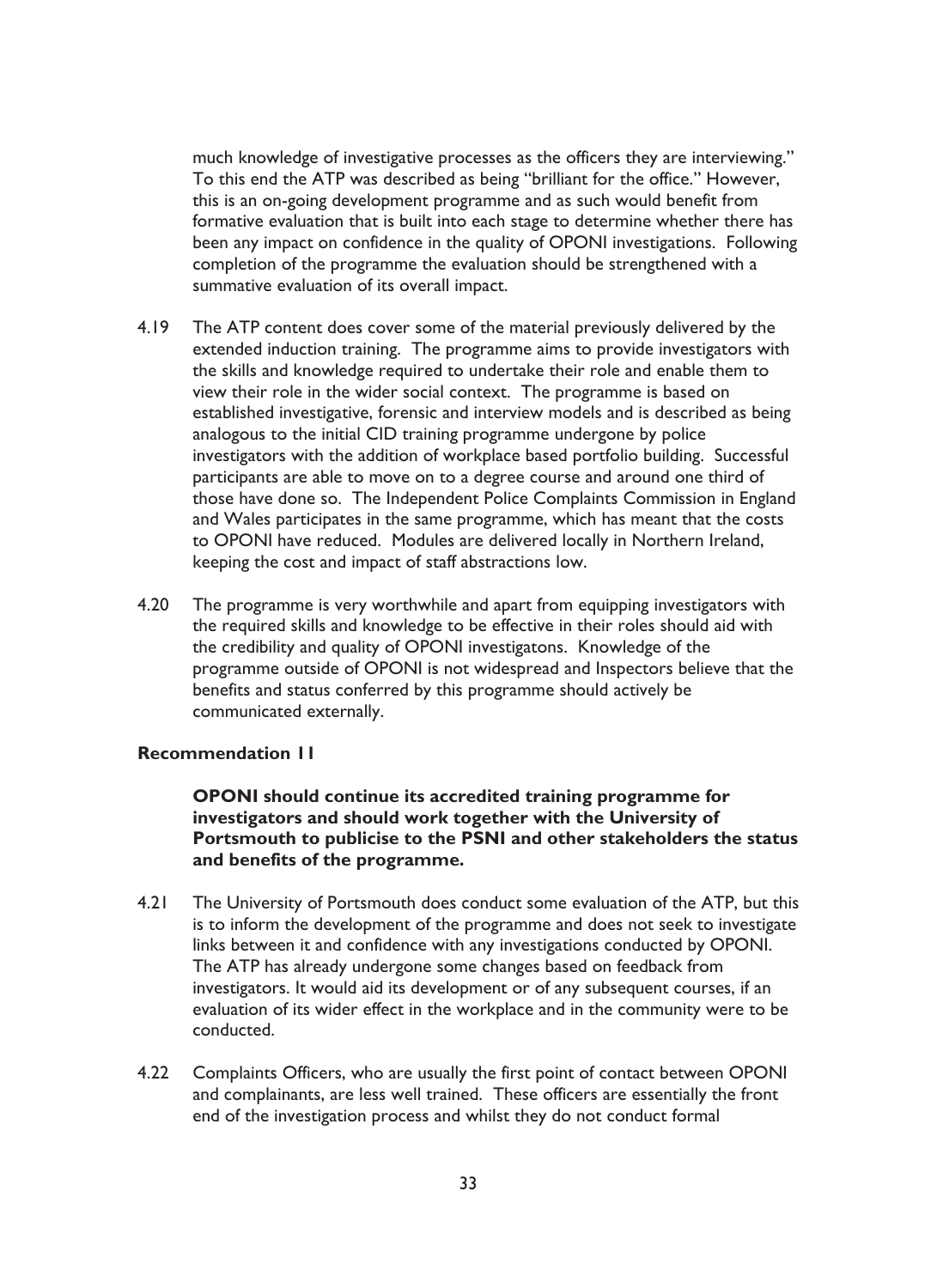investigations, around 55% of reported cases are signed off through the complaints office. The role of the complaints officer involves the initial recording of the complaint, making initial enquiries and securing information, and making recommendations to the complaints supervisor as to the progress of the case. The complaints supervisors see all complaints made to the office and applying agreed criteria make the decision as to any further progress of the case. The roles of the complaints officers and supervisors are vital in ensuring fairness in the complaints process at this initial stage.

- $4.23$ Although there are usually two complaints officers in attendance at the initial contact with complainants, these situations can be very emotive and have the potential to become heated. Training for current complaints officers has been limited and none has had any specific conflict resolution training, though Inspectors found that action to identify training for CO's was continuing at the time of the inspection. The high turnover of staff in the role of complaints officer has meant that a snapshot of the role would often reveal officers who have had limited training. Inspectors were told that although there is a 'panic button' in the interview rooms, some complaints officers are unsure of the steps they should take in the event of facing a difficult or potentially violent complainant, for example, whether to press the button and wait for assistance or to exit the room immediately. OPONI should find a way to reinforce to its complaint officers considerations for their own health and safety. For example, reminders during team briefings and providing written guidance.
- $4.24$ The function of the training officer who is seconded to OPONI, was described to Inspectors as being "a real bonus." This role was seen as being mainly focused on the investigative staff and the training officer administers and co-ordinates the ATP along with The University of Portsmouth. Other staff training is mostly driven by line managers who make the decision as to whether courses are suitable or not. The training officer sees all the staff development profiles identifing training needs.
- $4.25$ However, as stated at paragraph 4.15 above, performance reviews are not seen as useful and are not occurring as they should. Training needs are formulated from this review/PDP process, therefore the inconsistency in deployment of the system may have an impact on the currency and appropriateness of training. Staff appraisal is an area that will require development in the light of OPONI's liP aspirations. The forthcoming change to a more user-friendly appraisal system may go some way to addressing this issue.

#### **Recommendation 12**

OPONI should review the process by which training needs are identified so that training remains current and appropriate to the organisation, the role and the individual.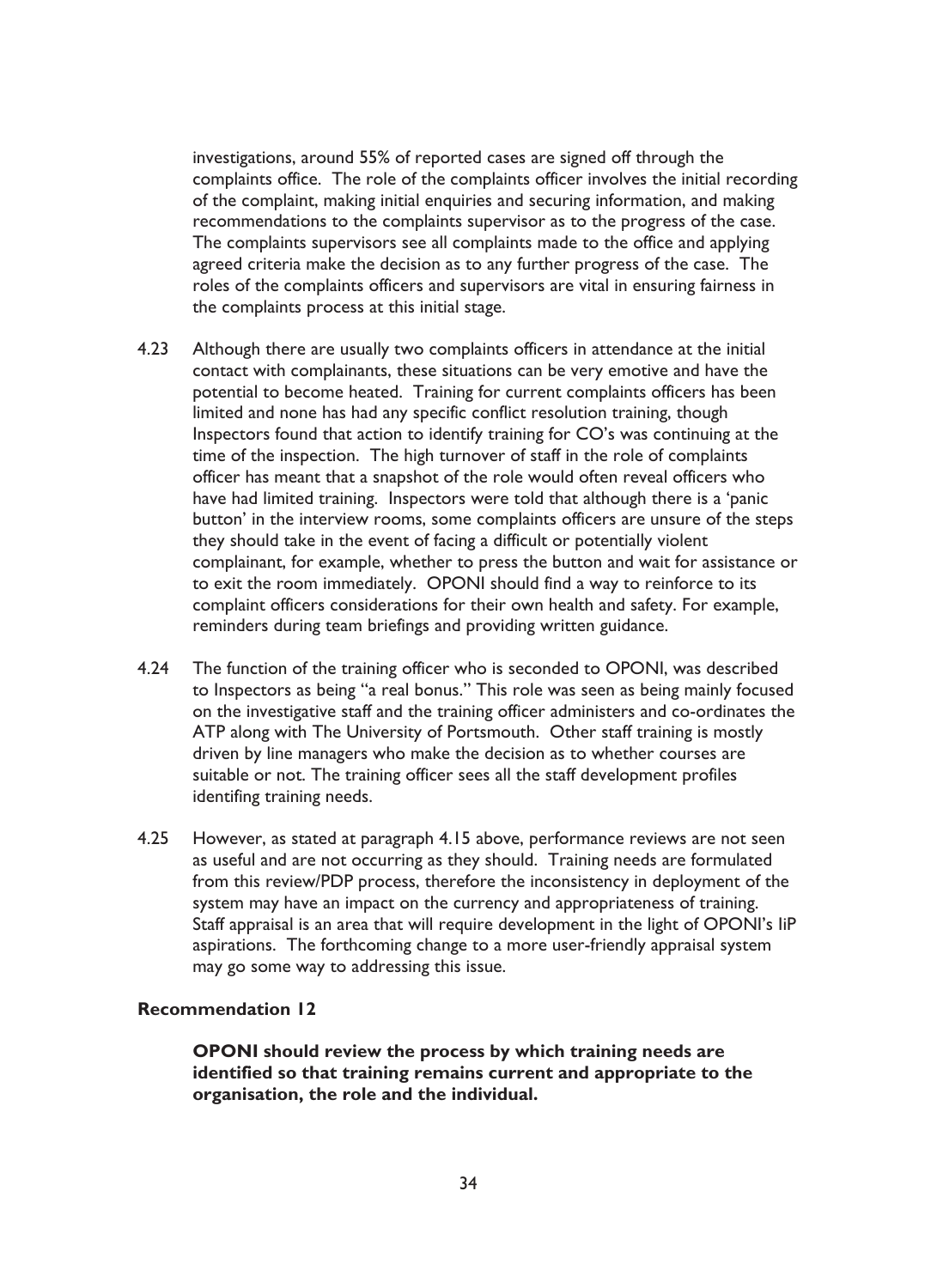## **Chapter 5 Performance and results**

The business of OPONI is managed effectively and it has recently consulted widely on its annual business plan for 2005-06 and its corporate plan for 2005-08. Objectives and targets are set and data is published on its performance against them.

### **Strategic Planning and Management**

- $5.1$ The SMT was described as giving "clear leadership", and there is a strategic plan for performance, quality assurance, policy and practice. At the time of inspection planning for a 'disaster recovery' strategy was being developed by the Director of Corporate Services. SMT conducts a corporate planning process annually and reviews progress quarterly with a major review every six months. Inspectors were told by a senior member of staff that, "The SMT is a small enough body to ensure that it is dynamic, issues are explored thoroughly and decisions are taken." Many existing organisational objectives were shown as being achieved by the nine month review.
- 5.2 Business planning in OPONI is inclusive of all staff and there is a full two-day planning event each year. Plans are consulted on both internally and externally before final drafting and publishing. Inspectors found that staff at all levels were aware of the business planning process.
- $5.3$ SMT has shown flexibility in reponse to changes in legislation. For example, the increased powers to conduct investigations into police policy and practice led directly to the formation of the Policy and Practice Directorate with a restructuring of roles such as quality assurance and research achieved within existing resources. Another example of SMT providing clear leadership based on listening to its staff was the creation of the posts of deputy investigating officers. This enables structured career progression opportunities for direct recruited staff.

### **Results:**

- $5.4$ OPONI is a tightly managed organisation that delivers good value for money. It is delivering on its stated aims and objectives with public confidence in the system increasing whilst the numbers and frequency of serious complaints such as oppressive conduct are falling. (appendix 3, figure 2). Also on the increase are the numbers of the public who view the investigations carried out by OPONI as being impartial. It publishes useful management statistics to police district commanders on a monthly basis.
- $5.5$ To improve its results with regard to its stated aim of improving awareness, understanding and confidence of Police Officers in the independence and impartiality of the Office, the outreach programme and recommendations made concerning it are important. Also of importance in improving results in this area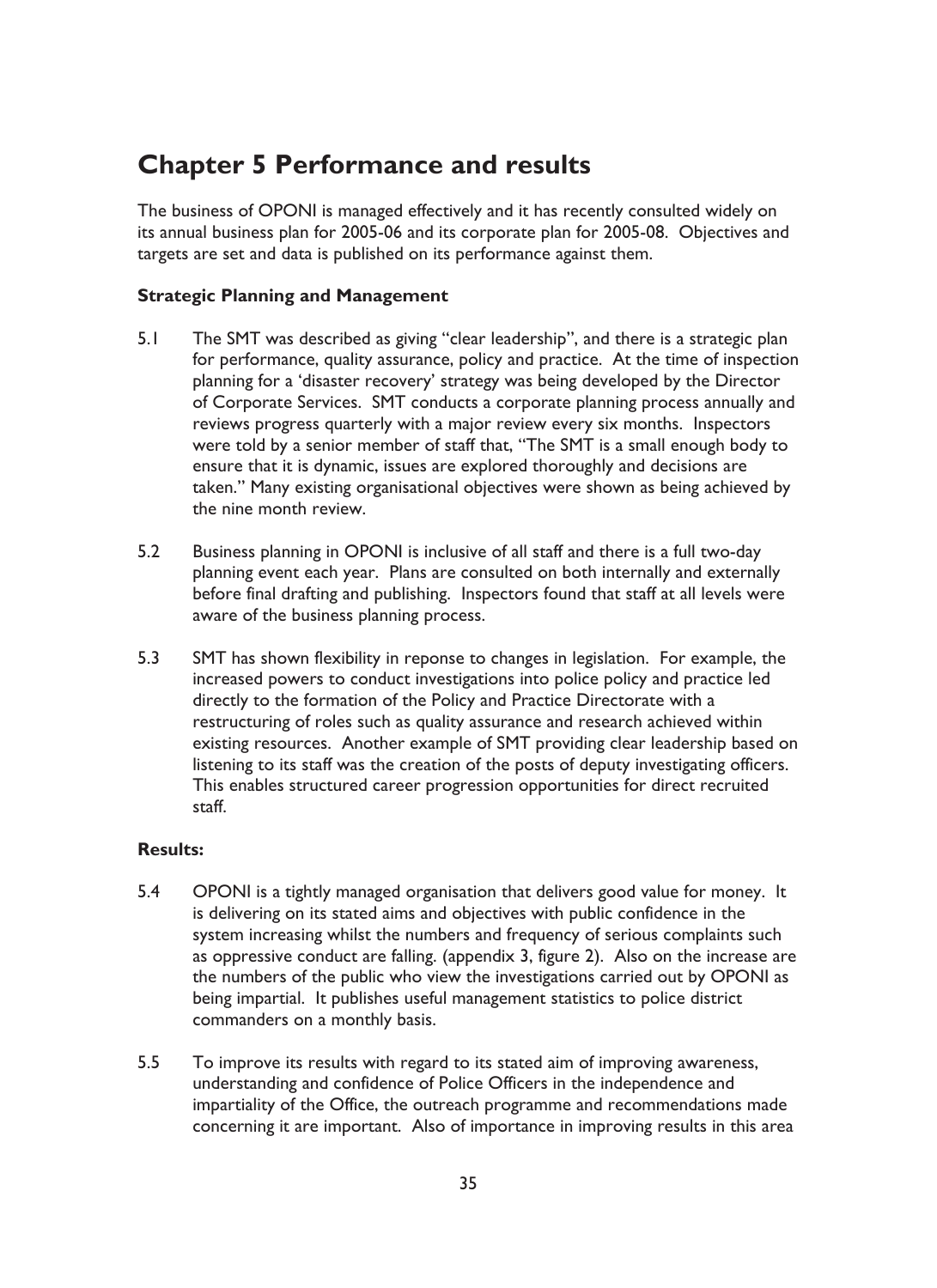is the accredited training programme for investigators through The University of Portsmouth.

- $5.6$ Inspectors found that there was a lower level of confidence amongst some CID officers in the quality of the investigations conducted by OPONI than there is amongst other sections of the police. There are many aspects to this. Inspectors found that there is an element of assumption by CID officers that someone without a police background cannot conduct investigations into police officers as effectively as a person who knows the workings of the police service intimately. However, many OPONI investigators have a police background so this is not the only factor. There is also the feeling amongst CID officers that investigating in the Northern Ireland context is unique and requires someone with detailed knowledge of and exposure to policing in that environment. However, many OPONI investigators do come from Northern Ireland. Some CID officers base their judgements on the low percentage of cases investigated by OPONI that result in prosecution of the officer under investigation. Of around 3000 cases reported each year the vast majority do not result in a criminal prosecution being brought. Though under previous police complaint systems in Northern Ireland the proportion of successful prosecutions resulting from complaints was lower. However, as stated previously, the role of prosecution lies outside the remit of OPONI. Its function is to investigate and to report on cases to the DPP/PPS where appropriate, and there is no evidence to suggest that investigations are lacking in quality.
- $5.7$ OPONI has achieved tangible results as a result of investigations conducted into incidents and published as Regulation 20 reports. These reports may be published following referral of incidents to OPONI by the Chief Constable or by the Ombudsman calling herself in to investigate in the public interest where a complaint has not been made. Changes to police training in the use of CS spray and baton rounds are examples of where such investigations and publications have made a positive contribution to the development of policing methods.

#### Finance and fixed asset utilisation:

- Finances are generally handled well. There are quarterly reports to the N.I.O. 5.8 and no high risk issues have been identified as a result of external audits. The internal audit function is provided by an independent body and this will be put out to tender again in the forthcoming year. The NIO has agreed funding for the purchase of a new case handling system of £1.2m initially, followed by a sum of  $\mathbf{\hat{f}}$  Im over a period of seven years. This is additional to the grant-in-aid sum of around £7.1m for 2004-05 and £7.2m for 2005-06. Over the past three years OPONI has maintained expenditure within the allocated budget indicating prudent management of OPONI finances.
- 5.9 There has been a procurement policy in place since inception of the office, however, central control of procurement has not been vested in a dedicated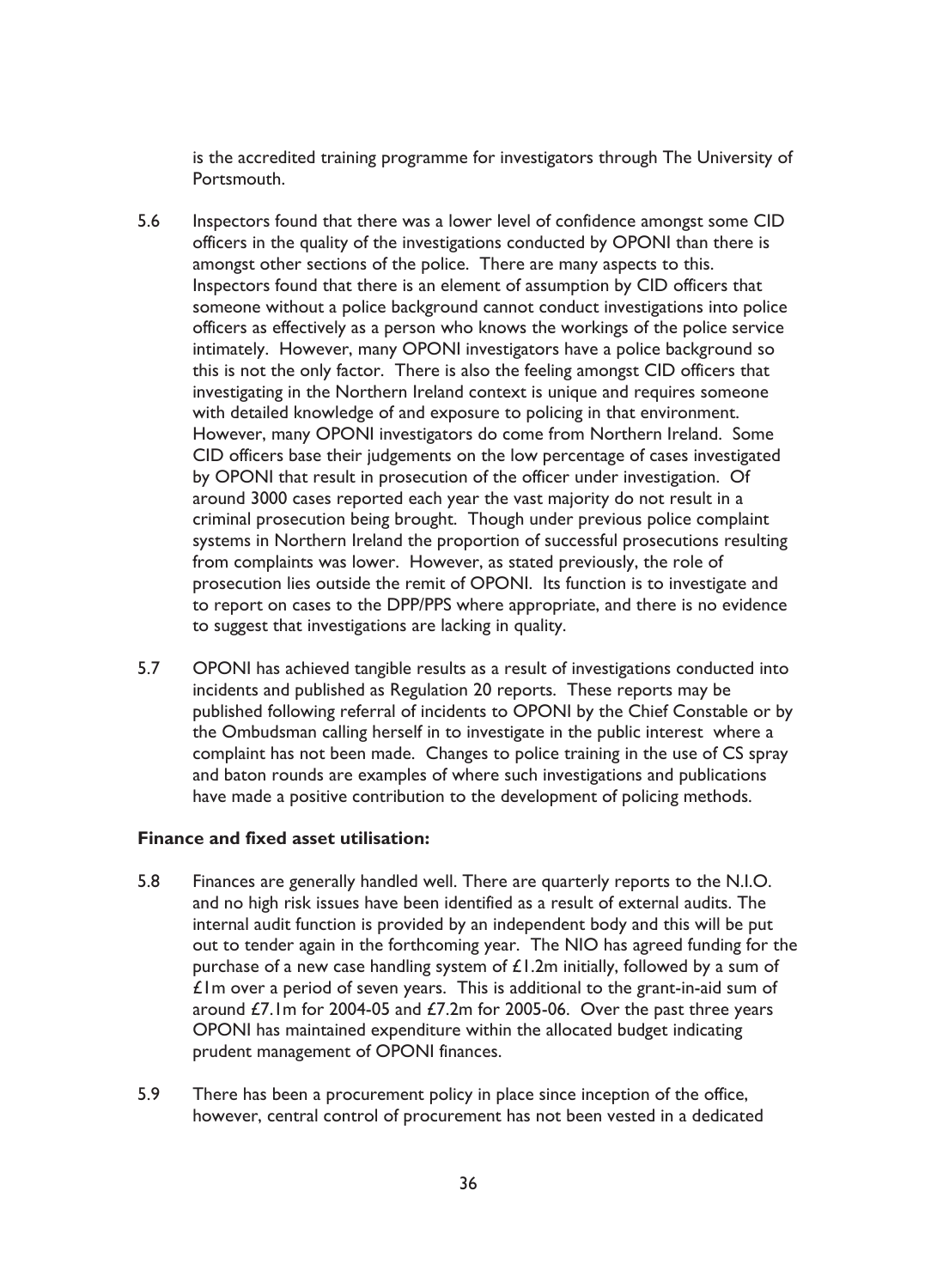role, rather it was controlled through the finance function. Whilst no key issues regarding this had been raised by internal or external audit the advantages of having such a dedicated post has been realised by OPONI and a procurement officer had been appointed at the beginning of April 2005, just prior to this inspection taking place. To ensure that the procurement processes operate effectively requires organisational support through the clear communication and enforcement of policies.

### **Recommendation 13**

### OPONI should closely support and monitor the new procurement processes and ensure that all parts of the organisation are fully aware of their procurement responsibilities.

 $5.10$ OPONI has this year committed itself to producing signed-off accounts in time for inclusion in the annual report, demonstrating its desire to be as open and accountable as possible in its operations. It is the only organisation reporting to the NIO to do so. OPONI follows the guidance in Government Accounting, Resource Accounting and HM Treasury's NDPB guidance.

### **Managing Quality of Service**

- $5.11$ Targets for the timely progression of complaints are set and closely monitored. There is a sixty day review of complaint cases and the set target of ninety days to investigate a complaint is stretching. At present the average time taken to investigate core cases is 84 working days. Investigators were very aware of the targets and these were seen as useful. There are also useful targets set and monitored in relation to informing all parties to a complaint of progress in its investigation.
- $5.12$ The formation of the Directorate of Policy and Performance in 2003 involved the re-siting of the role of quality assurance under a new directorate. The directorate was established after power was given to OPONI to conduct investigations into police policy and practice. Concerns were expressed to Inspectors about the current priority given to quality assurance and best practice within OPONI. Inspectors found no evidence that quality assurance had been compromised by this re-organisation. Best practice guidelines are published on the intranet and figures for the correct closure of complaints are running at over 90%. However, staff engaged with quality assurance roles had been re-assigned temporarily to other tasks within the Policy and Practice Directorate. Whilst this demonstrates effective use of resources, the situation needs monitoring to ensure there is no adverse effect on quality assurance initiatives.
- $5.13$ The quality assurance of how complaints are dealt with from initial receipt through to signing-off is based mainly upon reviews of reports submitted by complaints officers or investigators. Supervisors from both areas acknowledged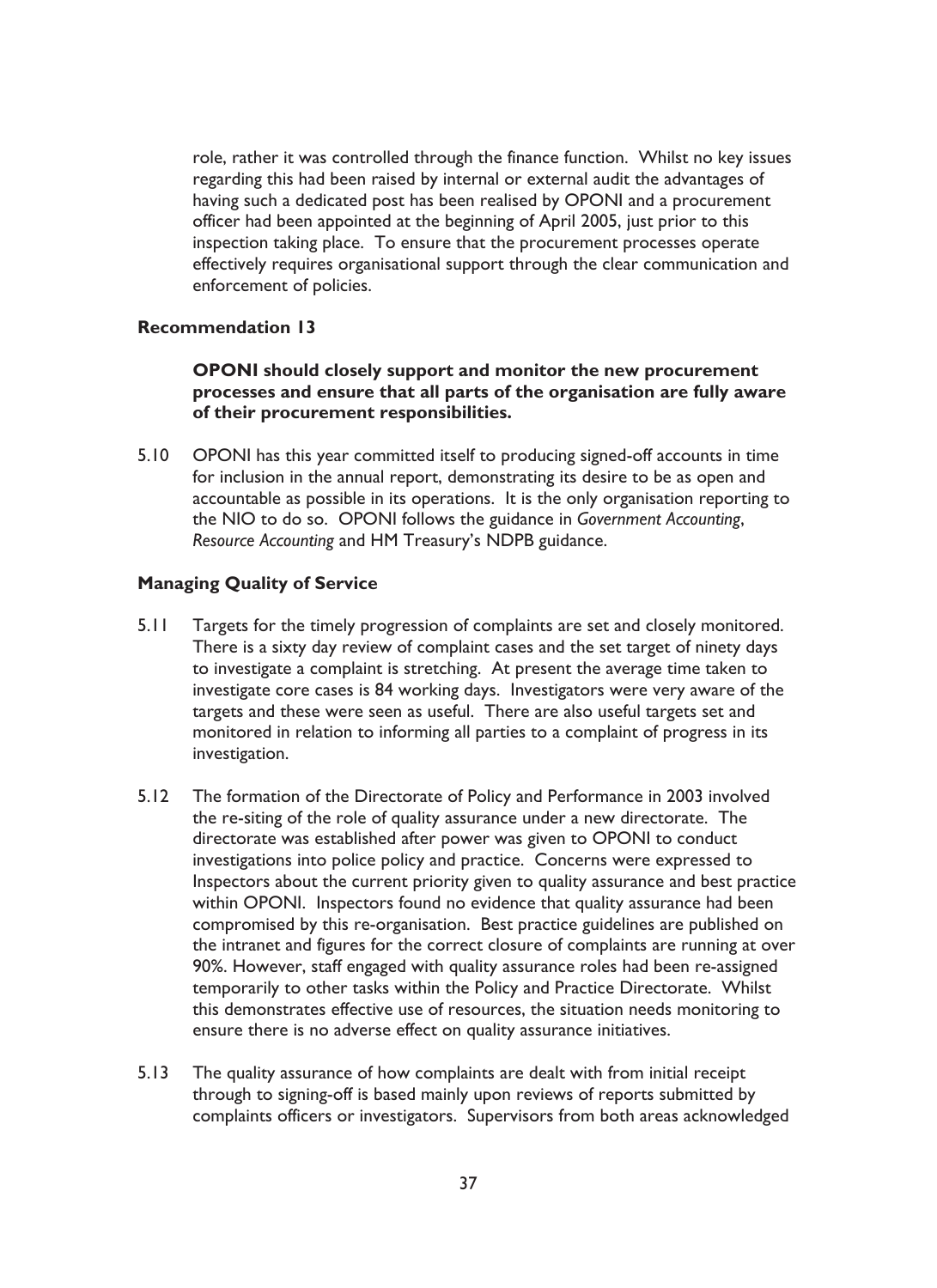that little dip-sampling of interviews with complainants or any other parties to the complaint is carried out. The current work load prohibits extensive use of dip sampling practices. However, the use of dip sampling would be a useful addition to already existing quality assurance methods and is encouraged by C|I.

 $5.14$ The production of statistical data is carried out by seconded NISRA staff and existing OPONI staff working under the Directorate of Policy and Practice. This has led to the formal application of research standards. NISRA operate strictly to set standards, whilst in the past OPONI in general followed and met these standards, they were not formally applied. Data produced by NISRA and OPONI staff is of a high quality and should become more detailed with the introduction of the new case handling system. However, there are some difficulties with the use of seconded staff. Induction to OPONI is run only periodically and this has meant that two of the existing three NISRA staff have not as yet had a formal induction. It would be useful if NISRA staff were provided with an induction package upon their arrival at OPONI.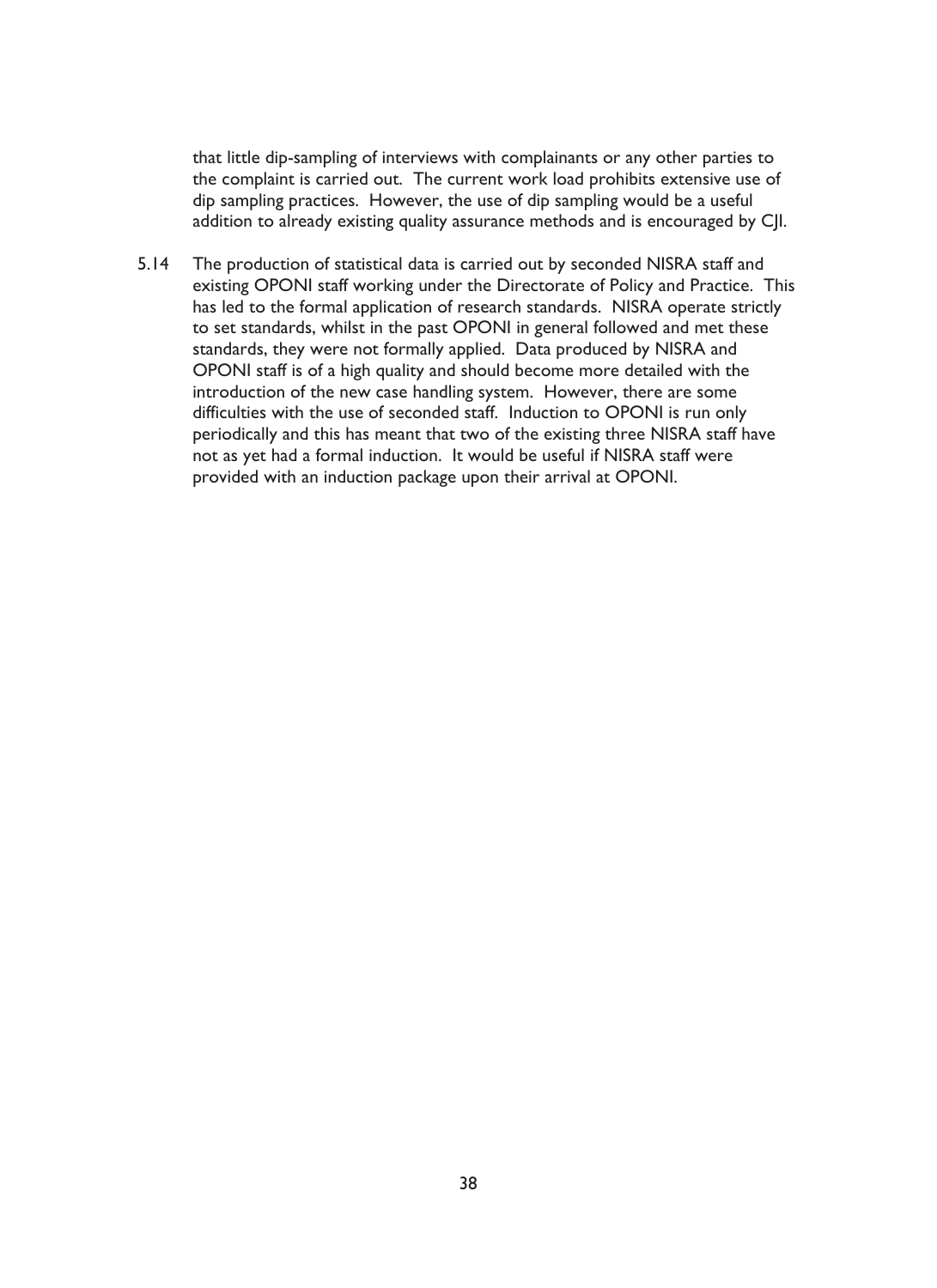### **Appendix I Recommendations**

- 1. OPONI, as part of its outreach strategy, should, with the co-operation of Police District Commanders, establish a programme of targeted presentations specifically designed for C.I.D. officers under their command.
- 2. To further increase its openness and external scrutiny OPONI should develop the role of the non-executive members of the Audit Committee.
- 3. The Ombudsman should take the opportunity of the forthcoming five-year review of legislation concerning the discharge of her functions to engage afresh with all the interested parties to establish better understandings about respective roles, objectives and methods of operation.
- 4. OPONI should establish clear protocols with the police as to the notification of quality assurance research methods into police policy and practice. These should include a framework for developing these types of approaches.
- 5. OPONI should appoint an independent community consultative group to provide a structured method of securing the community and stakeholder perspective on its work.
- 6. OPONI should continue to review its internal communications policy and develop the strategy to enable the effective dissemination of information throughout the organisation. This should include a framework of meetings at all levels with 'organisational information' as a standing agenda item
- 7. OPONI should gather the views of all staff prior to any future planned away days. It should also review the methodology employed in the last staff away days so that in future such events the methodology used encourages all staff, but in particular those at C and D grades, to contribute their feelings freely.
- 8. OPONI should take positive action to inform staff of the findings of, and actions arising from, the corporate cultural survey by extracting the executive summary of the document and circulating this to all staff whilst drawing their attention to the full report on the staff intranet. The corporate cultural survey should be made an annual event so that trends can be detected.
- 9. OPONI should re-state its commitment to reducing the numbers of seconded police officers. Long-term targets should be set, recognising that management will always have to respond to changing demands year by year.
- 10. OPONI should actively promote to its staff the support offered to them by the harassment officers and should ensure that staff in every department is made aware of their details and procedures for contacting them. OPONI should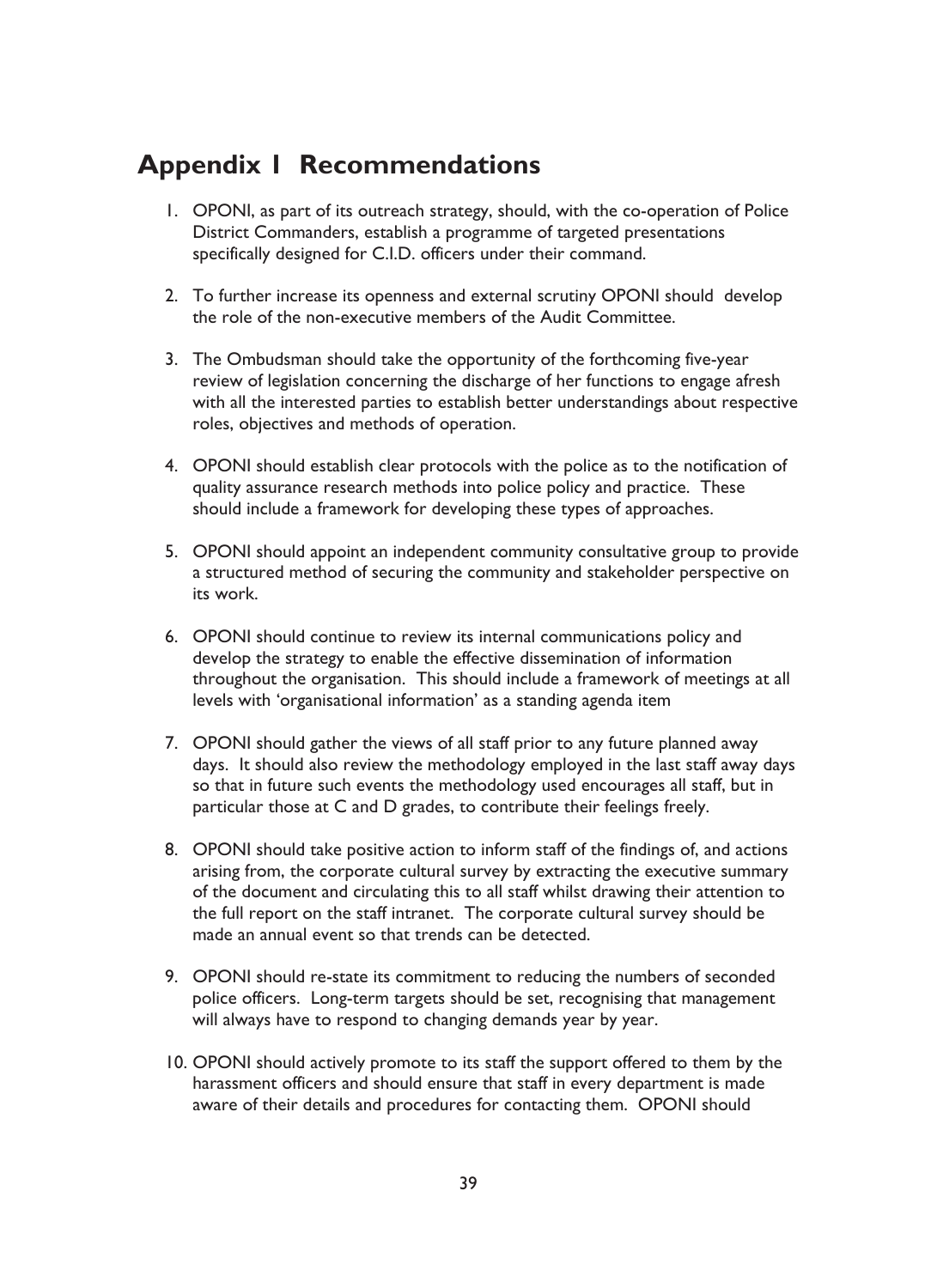publish contact details on the staff intranet as a follow up to any awareness raising initiative.

- 11. OPONI should continue its accredited training programme for investigators and should work together with the University of Portsmouth to publicise to the PSNI and other stakeholders the status and benefits of the programme.
- 12. OPONI should review the process by which training needs are identified so that training remains current and appropriate to the organisation, the role and the individual.
- 13. OPONI should closely support and monitor the new procurement processes and ensure that all parts of the organisation are fully aware of their procurement responsibilities.

Other suggestions not having the status of Recommendations are listed in appendix 3.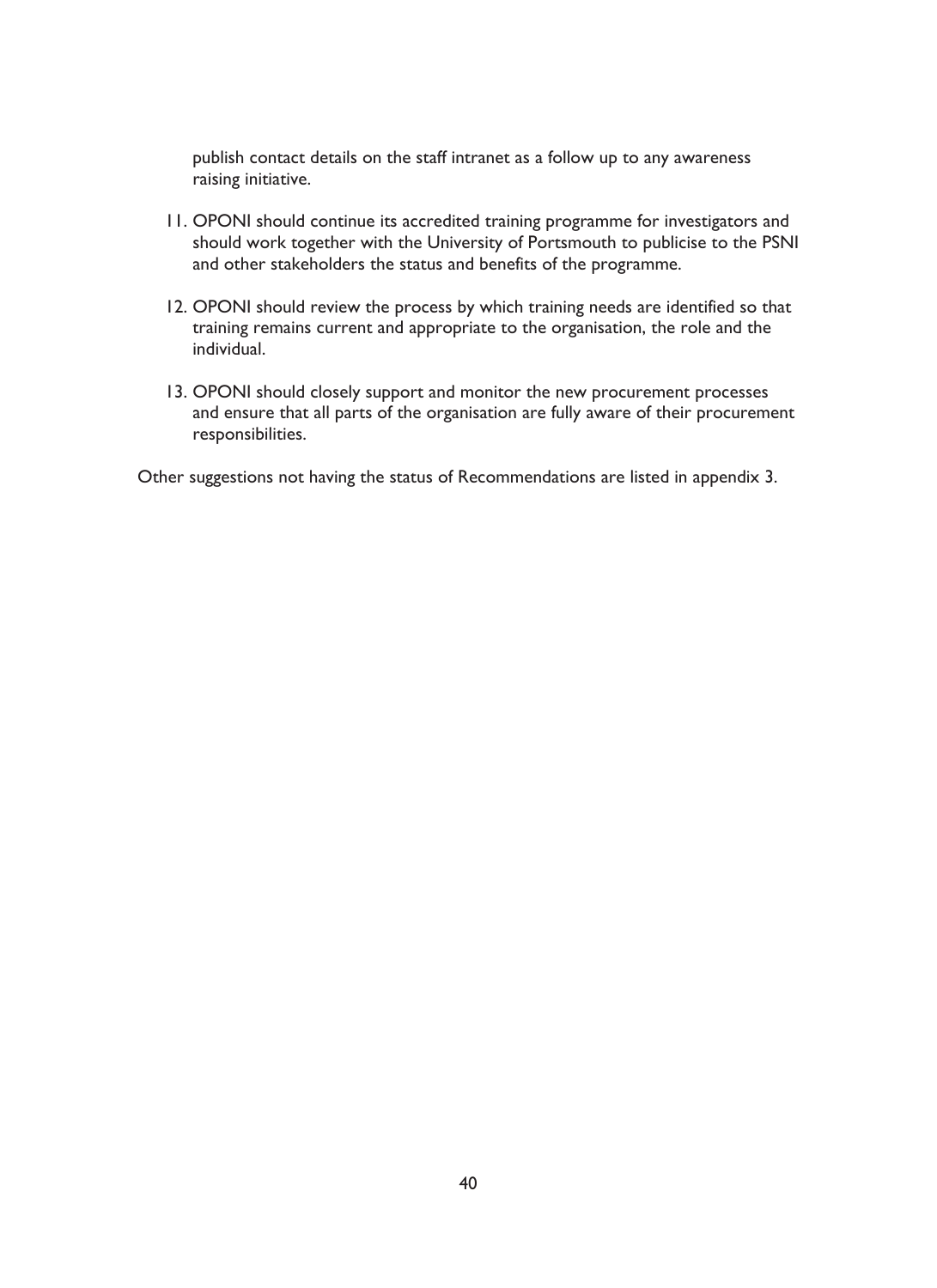# **Appendix 2 Methodology**

The inspection commenced from February 2005 onwards and consisted of the following main elements:

- $\mathbf{L}$ **Research and Data Collection**
- $2<sup>1</sup>$ Consultation - Stakeholder interviews and submissions
- $3.$ **OPONI** fieldwork
- $4<sup>1</sup>$ Feedback and refinement

### **I. Research and Data Collection**

Documentation concerning OPONI was sourced and consulted. These included:

Dr Maurice Hayes' review of the Police Complaints System published in 1997 NIO memos and submissions Enabling legislation The Patten Commission report The Criminal justice Review Northern Ireland Affairs Committee fifth report of the 2004-05 session **OPONI** publications **OPONI** website Home Office publication, 'Complaints Against The Police', December 2000 Civilian Oversight of police in Australia, Colleen Lewis and Tim Prenzier, Australian Institute of Criminology, December 1999 Garda Siochana Complaints Board Annual Report 2003 Overview of South African Independent Complaints Directorate Scottish Executive, HMIC report, 'The investigation of complaints against the police in Scotland' IPCC publications and website

### 2. Consultation- Stakeholder interviews and submissions

Letters were sent to over seventy organisations inviting comment on their interactions with OPONI and offering interviews with CJINI Inspectors or the alternative of making written submissions to inform the inspection. CII made clear to all contributors that the examination of individual cases lay outside the remit of the inspection.

24 written submissions were received and 28 interviews were carried out as a result of this process with persons representing their organisations or individuals representing their own views. The following organisations or individuals contributed to the inspection process by way of written submissions, interviews or in some cases both: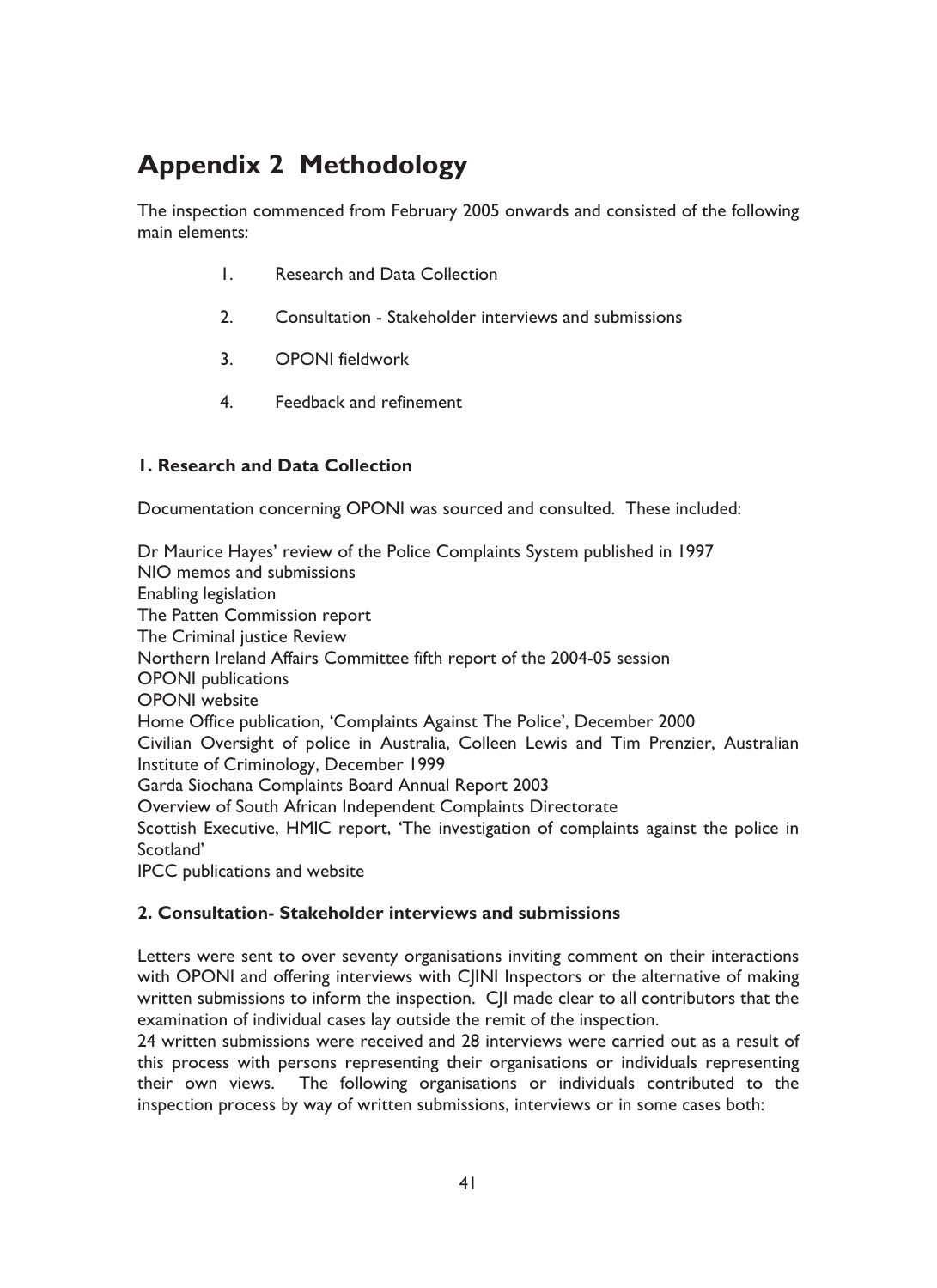Down District Policing Partnership Newry and Mourne District Policing Partnership **Cookstown District Policing Partnership Ballymena District Policing Partnership** Police Service for Northern Ireland Northern Ireland Retired Police Officers Association Police Federation for Northern Ireland The Police Superintendents Association for Northern Ireland Chief Police Officer Staff Association Policing Board for Northern Ireland Forensic Science Northern Ireland Equality Commission for Northern Ireland Northern Ireland Commissioner for Children and Young People NIO Police Division **Belfast Harbour Police** Independent Police Complaints Commission **Include Youth** Northern Ireland Council for Ethnic Minorities Church of Ireland Institute for Conflict Research Dr Maurice Haves The Northern Ireland Coroners Office **Belfast International Airport Police** Office of the Oversight Commissioner Mediation Northern Ireland Institute of Criminal Justice Studies - University of Portsmouth

In addition, CJINI received an unsolicited representation from: Lord Maginnis of Drumglass

### 3. OPONI Fieldwork

A team of four CJINI Inspectors and the Chief Inspector of Criminal Justice conducted a programme of interviews with the staff and management of OPONI over a period of four days commencing 19<sup>th</sup> April 2005. The formulation of the programme was greatly assisted by Greg Mullan, Director of Policy and Practice at OPONI. The programme consisted of individual structured and semi-structured interviews, focus groups, demonstrations and case tracking across a wide range of OPONI business. Staff representing the following business areas from all four directorates were interviewed by Inspectors:

**Professional Standards** Administrative Finance Human Resources Training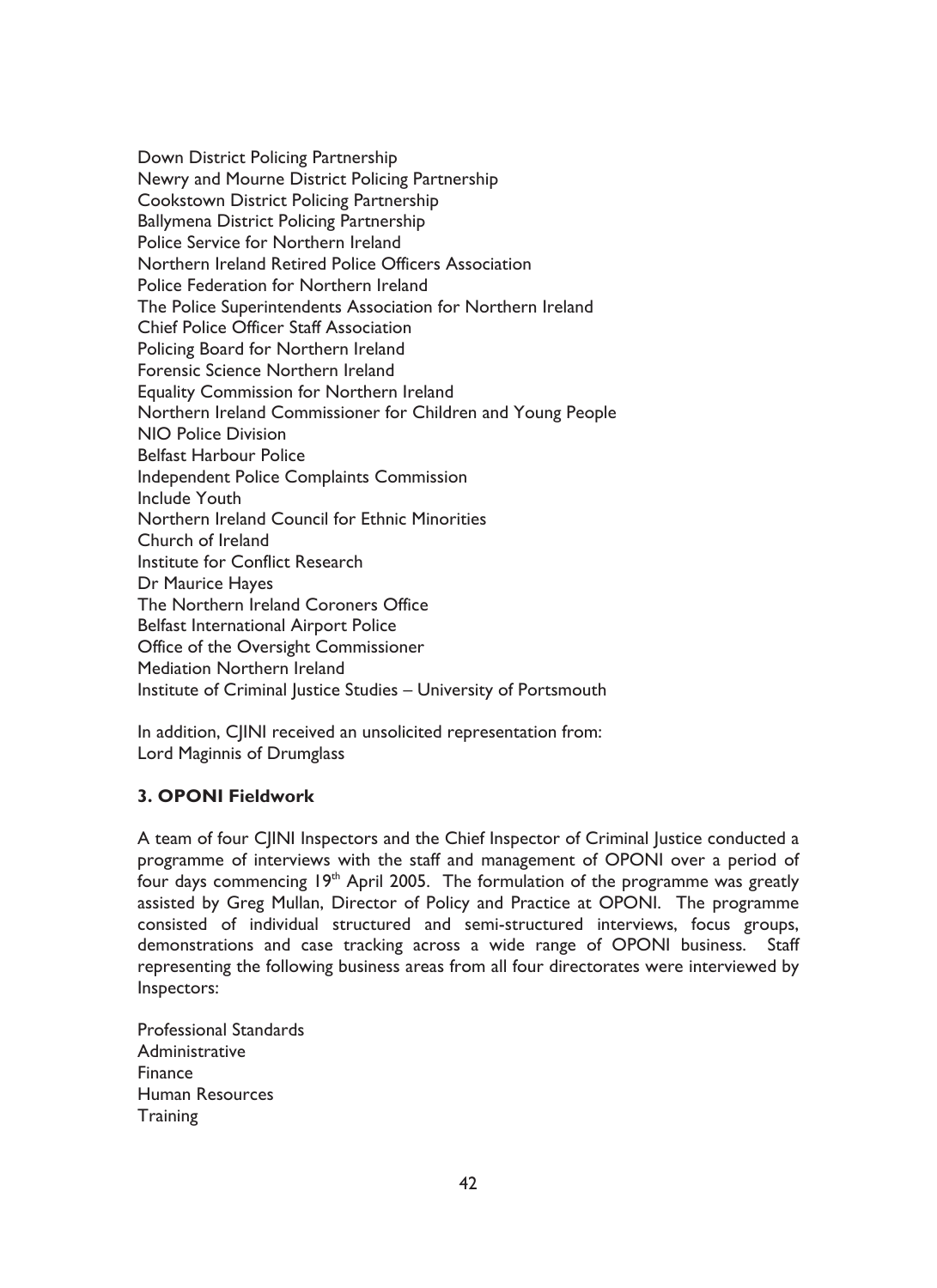I.T. Information Library services Complaints Investigations Intelligence Senior Management Team **Statistics** 

In addition to the programme of interviews Inspectors examined the intranet and case handling systems.

Following the four-day programme additional interviews were held with Union representatives and one of the non-executive members of the Audit Committee.

### 4. Feedback and Refinement

CJINI was assisted in the process of the inspection by the Parliamentary and Health Service Ombudsman, Ann Abraham. Ms Abraham attended a OPONI heads of unit meeting along with the Chief Inspector of Criminal Justice and the lead inspector. Following this meeting Ms Abraham visited OPONI and conducted informal meetings with the Police Ombudsman and her senior staff. Findings were collated and refined as a result of Ms Abrahams' advice before presenting them to OPONI senior management team. A draft outline of the proposed recommendations was prepared from the evidence gathered during the inspection and forwarded to OPONI so that action planning could be considered.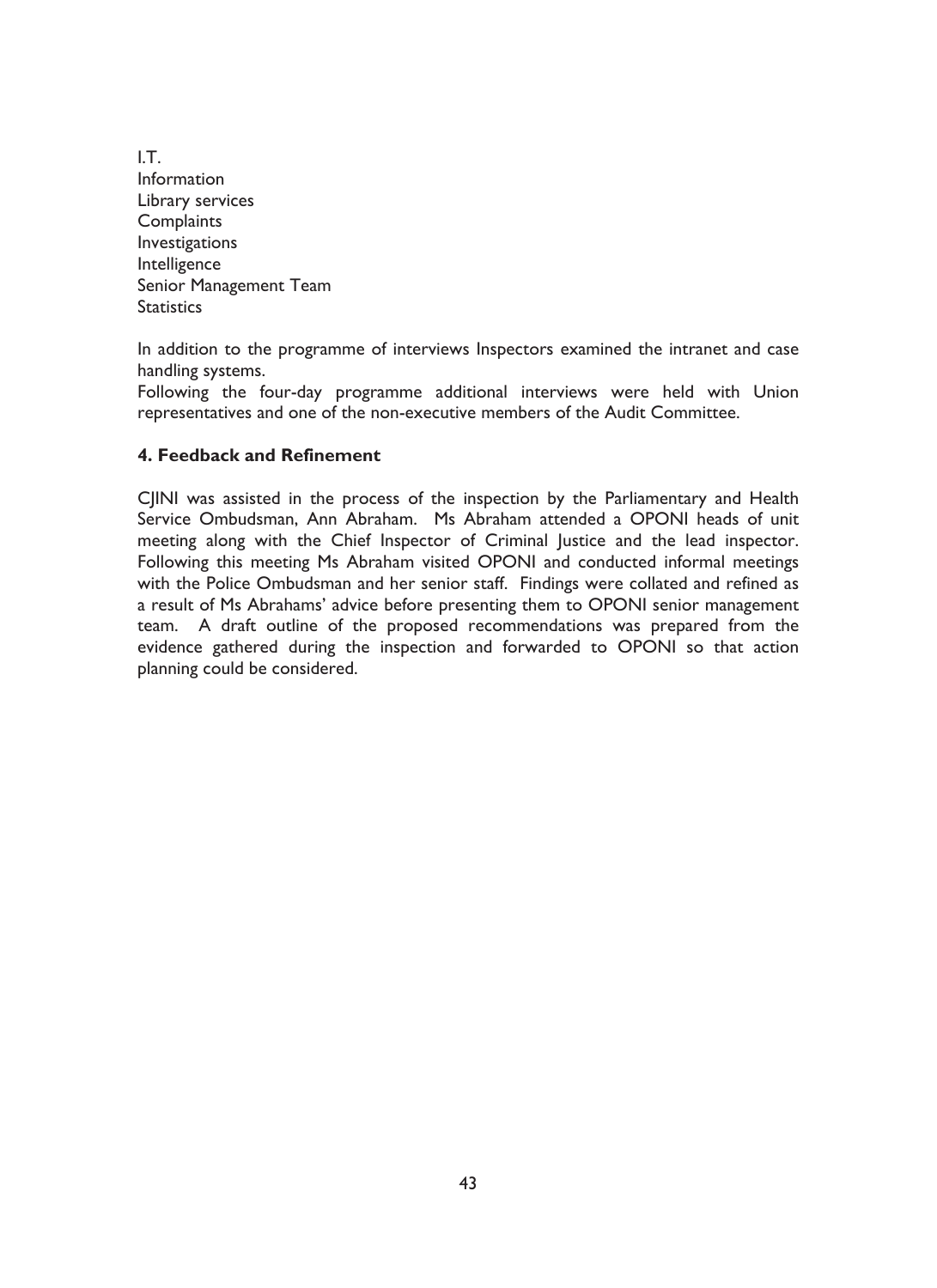### **Appendix 3 Minor recommendations**

- I. When delivering presentations to the police as part of the outreach strategy it would be useful to analyse participants' responses so as to compare the impact on newly recruited officers as against more experienced DCU staff (1.5)
- 2. Where an incident subject to a complaint and OPONI investigation has resulted in change to police policy or practice, it should be possible to include a review of these changes and publish this alongside the results of the investigation (1.18)
- 3. To improve the efficiency of OPONI with regard to the investigation of complaints it would be useful to develop a protocol with the PSNI concerning the timely supply of documentation from CJU's (1.24)
- 4. There should be more regular meetings between OPONI and the full Policing Board in an effort to improve relationships (1.25)
- 5. It would be useful if OPONI were to review its closure system for complaints and introduce a more user friendly service with the option of personal explanation of the reasons for closure (2.3)
- 6. The provision of information leaflets translated into the main ethnic minority languages used in Northern ireland for use by organisations such as NICEM would be a positive step in promoting the services offered by OPONI to people who have a different first language (2.7)
- 7. It would be a useful additional method of reporting to the community if answers to parliamentary questions were published to OPONI internet as well as to the staff intranet (2.14)
- 8. Where possible the publication of minutes of meetings, for example, SMT and INCC, on the intranet would be useful to staff and may help to improve internal communications (3.5)
- 9. It would be useful if a page counter system was implemented so that usage of the staff intranet could be monitored and adjustments made to information as appropriate (3.7)
- 10. There is a strong case for explaining policies at team meetings to re-inforce staff understanding of them and to enhance deployment, as well as giving staff another opportunity to voice any concerns (3.8)
- 11. C|I would encourage OPONI's aspiration to consider the use of the EFQM excellence model to aid further development (4.9)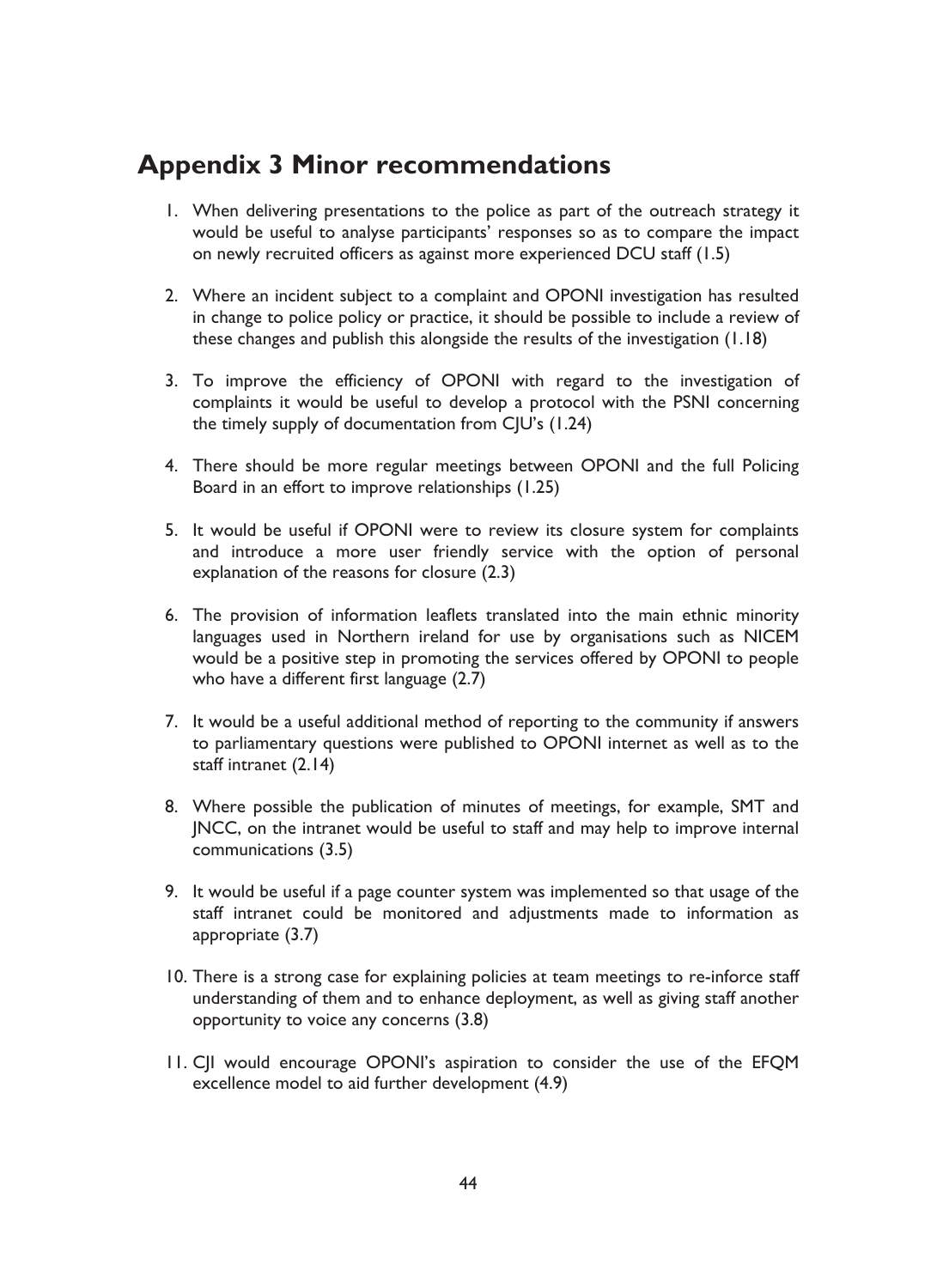- 12. CJI does not propose that training should be reduced, however, other incentives should be researched in an attempt to encourage retention of a skillful workforce (4.14)
- 13. OPONI should find a way to reinforce to its complaint officers considerations for their own health and safety. For example, during team briefings and providing written guidance. (4.23)
- 14. It would be useful if NISRA staff were provided with an induction package upon their arrival at OPONI. (5.14)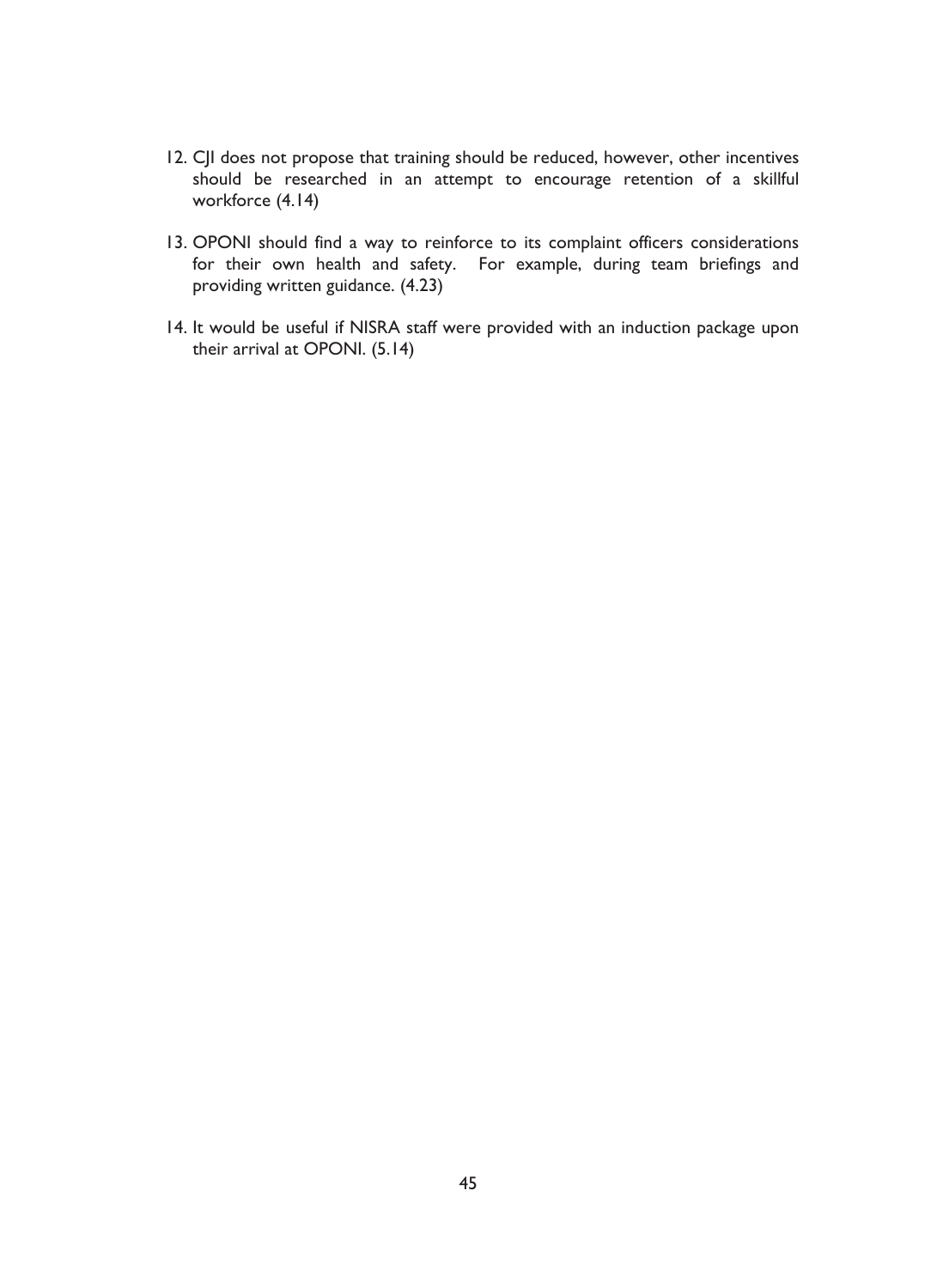# **Appendix 4 Performance statistics**



Figure I: Complaints and Allegations 2002-03 to 2004-05



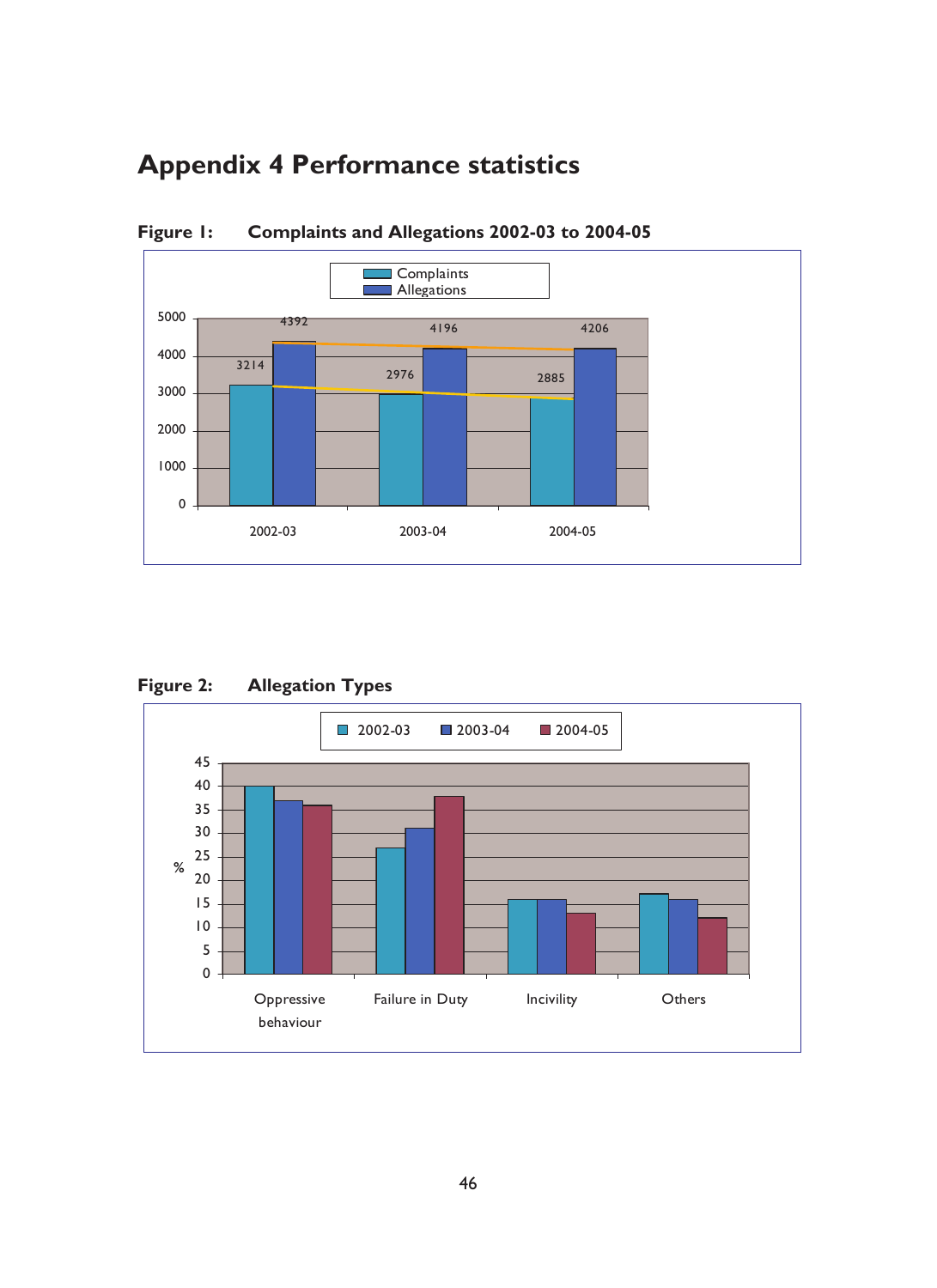■ 2002-03 ■ 2004-05 ■ 2003-04 60 50 40 30  $20$  $10$  $\overline{0}$ Closed Closed Closed-ill Informally Closed-Closedwithdrawn founded complainant following following resolved nonenquires investigationcooperation not substantiated

Figure 3: Most common categories of closed complaints 2002-03 to 2005-05

Categories of closure have changed over the period shown therefore figures for certain categories are not always available

#### Breakdown of OPONI staff by community background as at Figure 4: 01/01/05

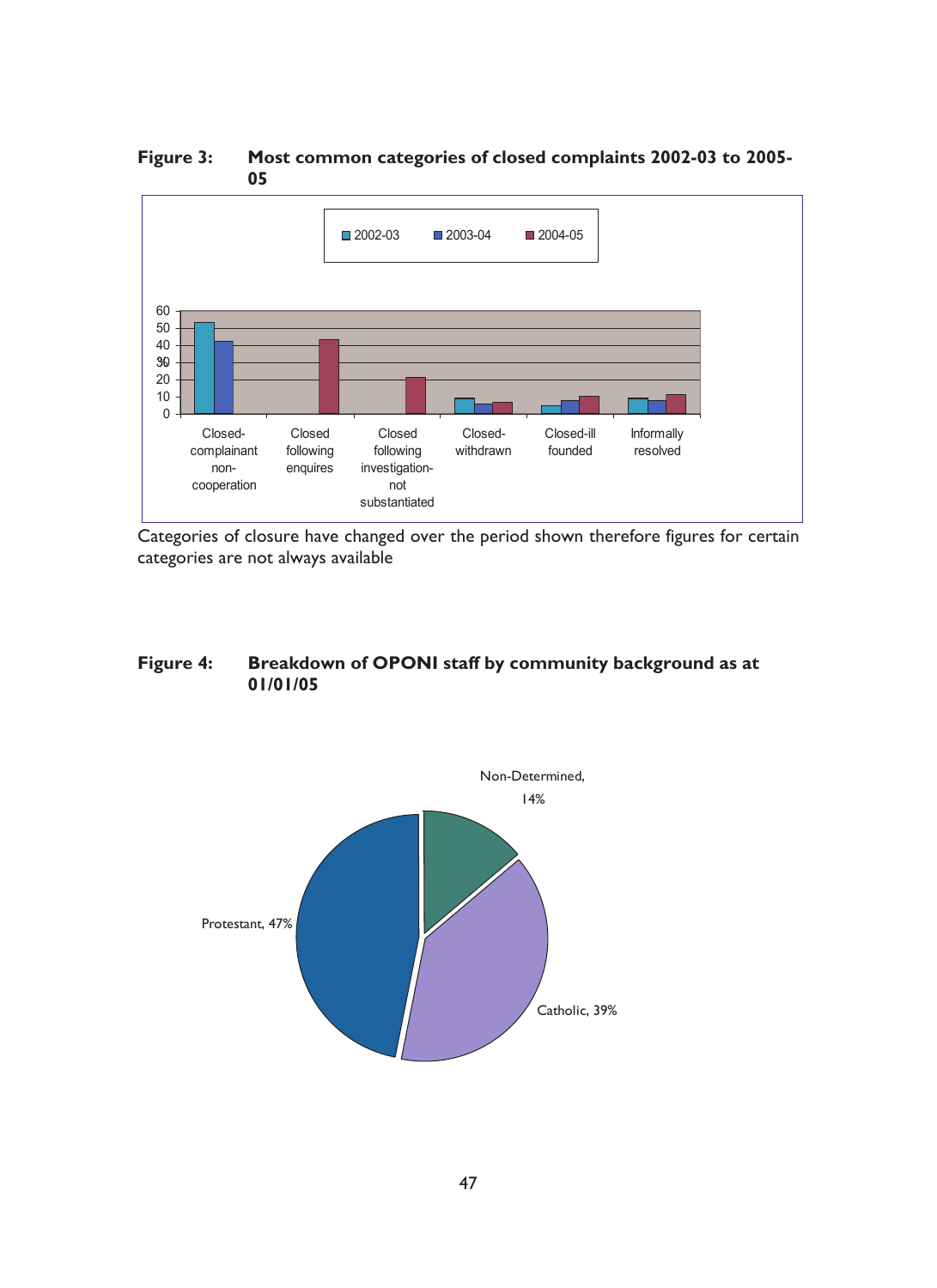



Figure 7: **Awareness of Police Ombudsman** 

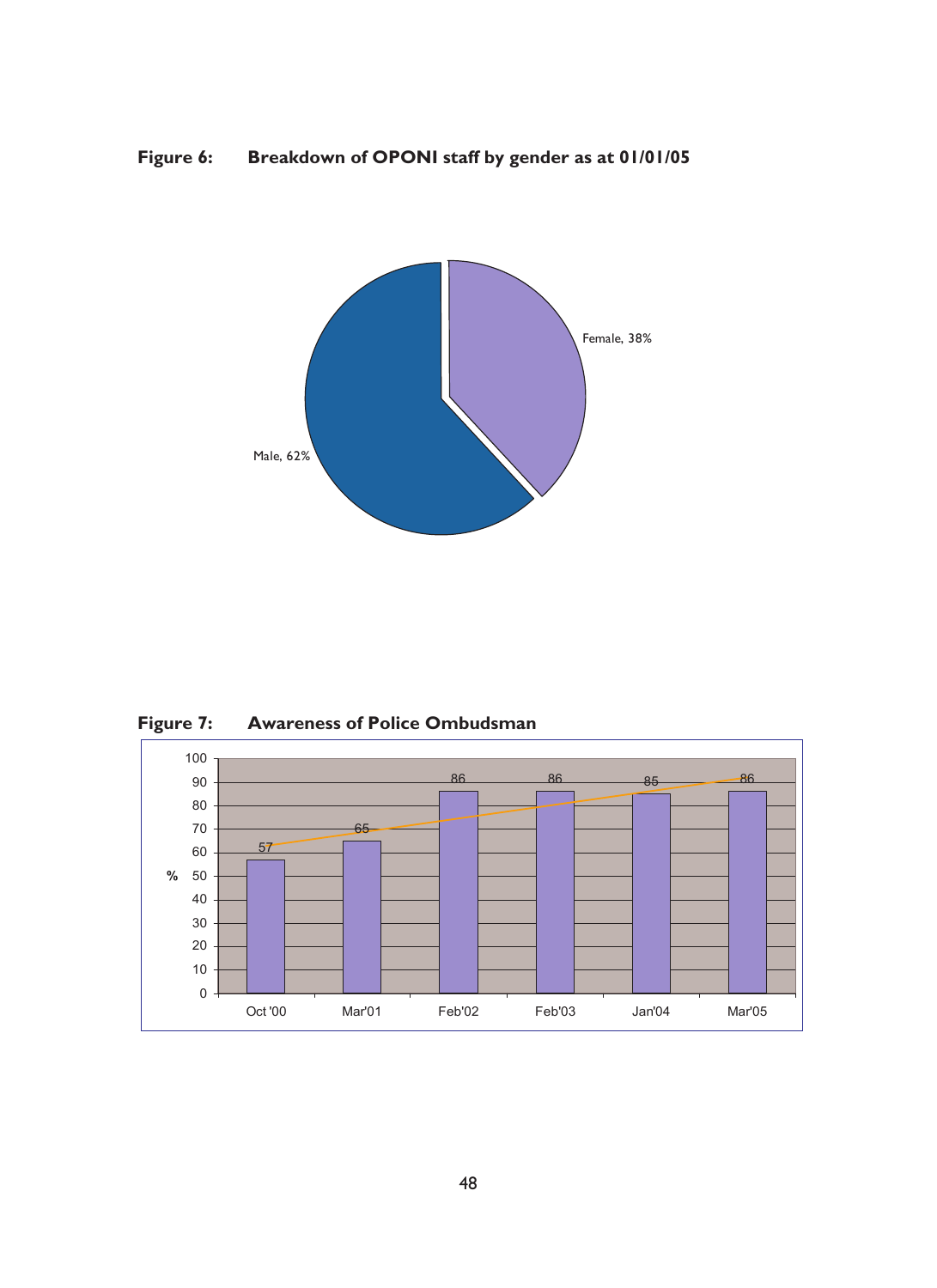

Figure 8: **Confidence in impartiality of Police Ombudsman** 

#### Figure 9: Proportion of respondents thinking the Police Ombudsman would help the police do a good job

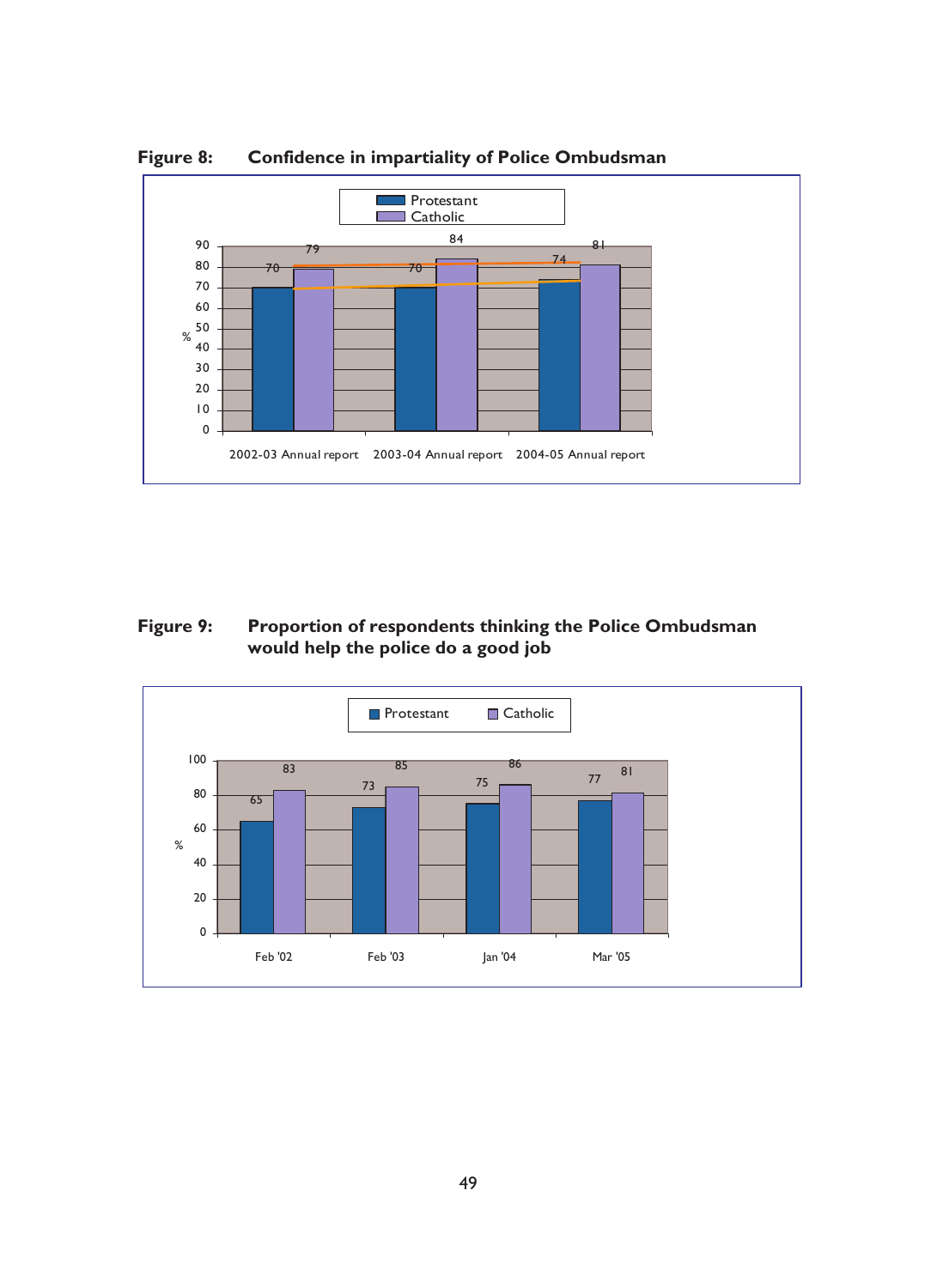

Figure 10: Complainant community background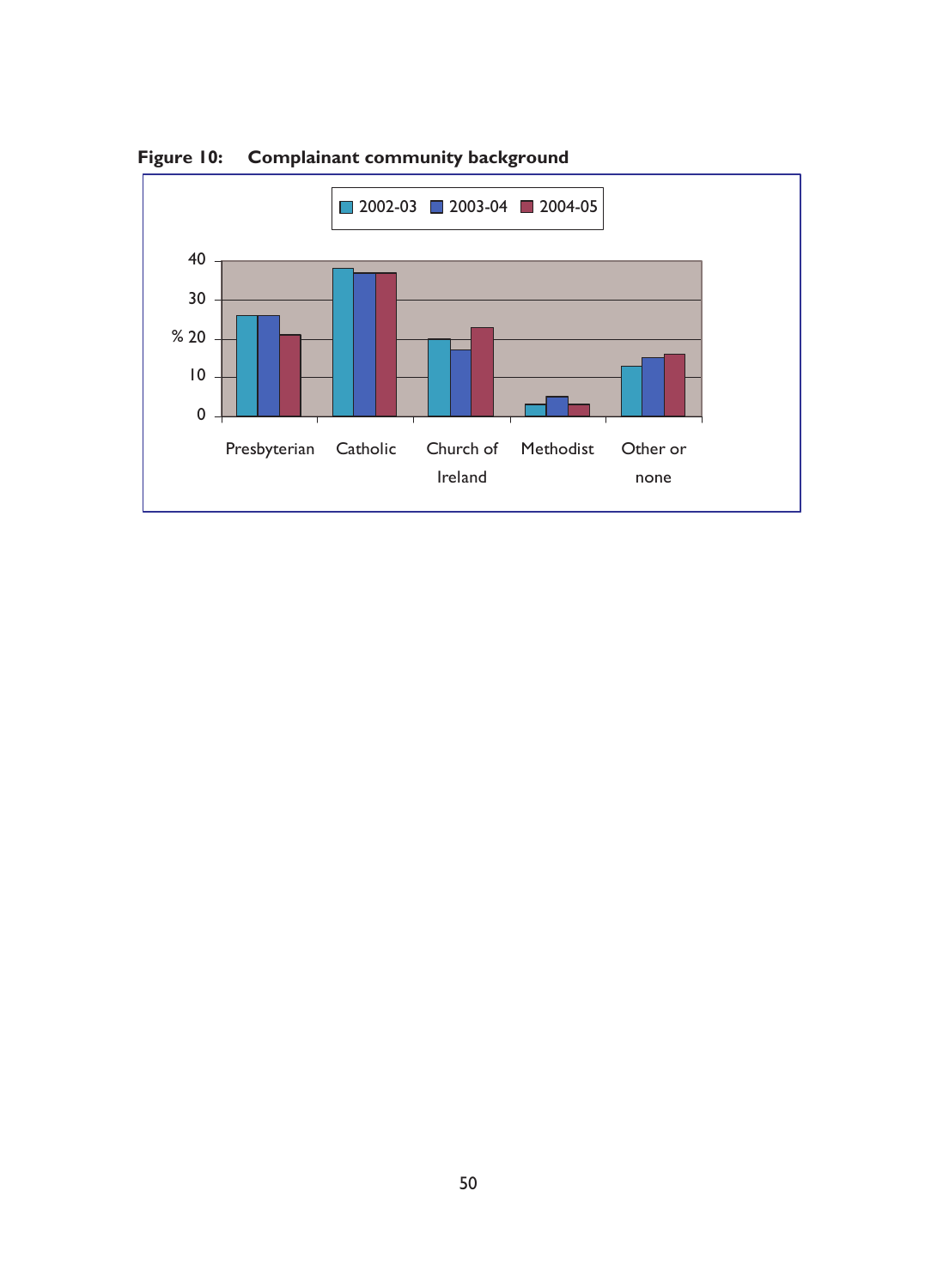### **Appendix 5 OPONI response to recommendations**

1. District Training is currently organised through PSNI training branch for all officers who serve in District Command Units. The Police Ombudsman seeks to get access at all types of officer, including CID officers when training is provided in the District Command Units. However CID officers rarely attend district training. The requirements of CID officers in relation to understanding of the work of the Police Ombudsman are identical to those of other officers. The Police Ombudsman will ask District Commanders to make CID officers available for training, and hopes that the PSNI will encourage these officers to attend the training when it is offered.

It is important to note that the Police Ombudsman's staff have also presented on five occasions this year at the Detective Foundation Course, Crime Training, usually to constables and sergeants, and on three occasions to the PSNI Senior Investigating Officer Training, at which presentations are made to officers up to the rank of Detective Superintendent. Presentations at these events involve discussion of issues such as primacy of an investigation following a critical incident, joint scene management, the impact of a Police Ombudsman investigation upon a PSNI investigation, disclosure and the distinctive roles of PSNI Internal Investigations Branch and the Police Ombudsman. On each occasion an offer is made to any CID team or squad at whatever level or location, to attend and meet with the officers in their preferred format. No requests have been made by CID officers in response to these offers.

- 2. The Police Ombudsman initiated the inclusion of non-executive members as suggested by Guidance issued by Her Majesty's Treasury. The Northern Ireland Office was persuaded that two non- executive members were required. They currently give a minimum of five days, but they are encouraged to familiarise themselves with the working of the Office, to visit the office when they wish to do so, and to attend key events such as the six monthly performance management reviews. Their involvement for additional days is at their initiative.
- 3. A review group will be established in November to take forward the statutory five-year review of the working of Part VII of the Police (NI) Act 1998. The review group will engage with all those who have any involvement with the Office.
- 4. Agreement has been reached with the PSNI as to a protocol for the communication of the fact that quality assurance exercises are to take place.
- 5. The Police Ombudsman has always viewed community-based consultation as absolutely essential. There is an existing extensive programme of outreach. The Police Ombudsman will explore the opportunities for enhanced structures for consultation.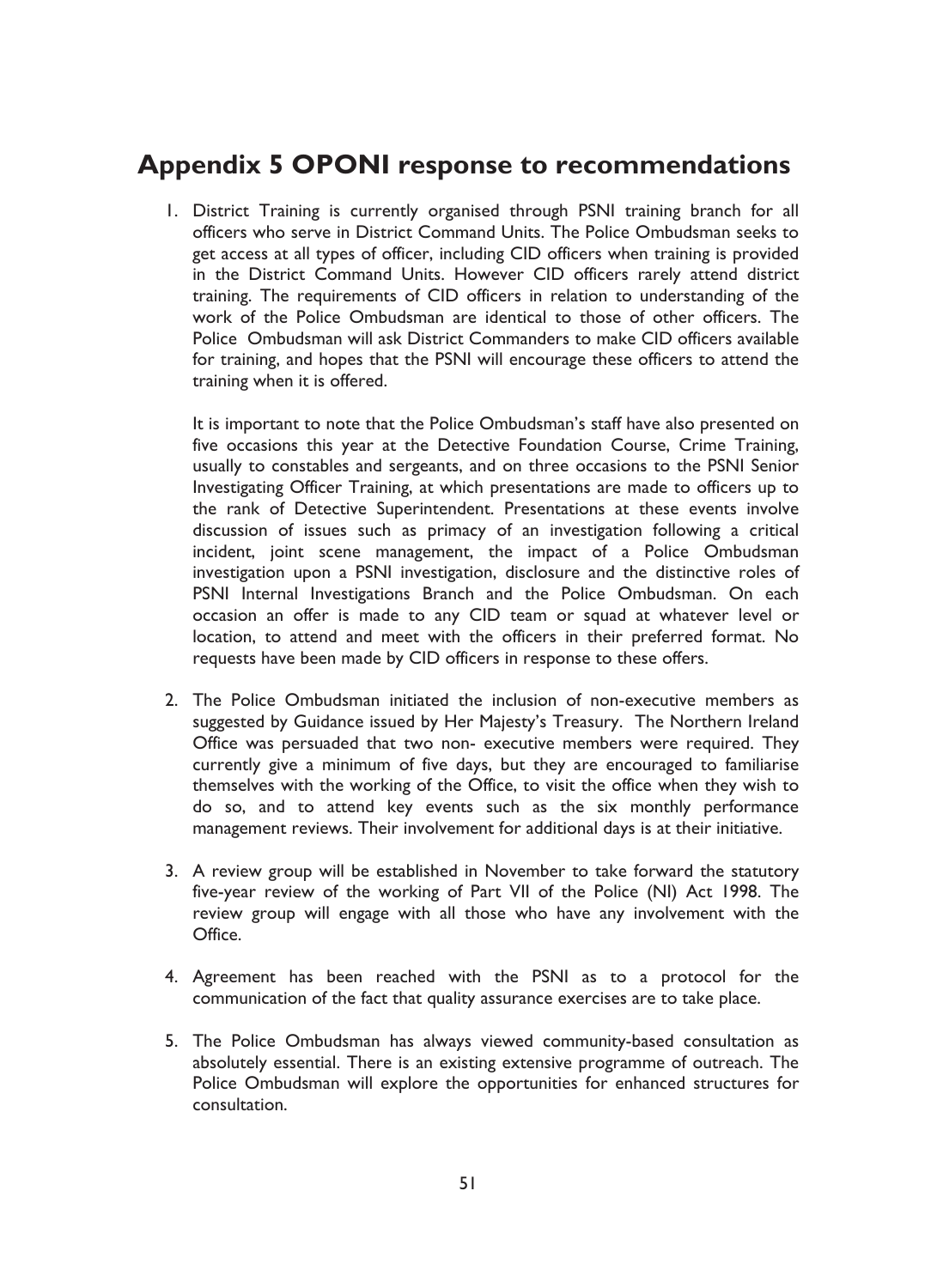- 6. The internal communication policy has been recently reviewed, subjected to consultation through the JNCC and adopted by the Senior Management Team. This policy, which will enhance communication within the Office, covers various aspects of communication including the continued dissemination of organisational information by various methods including the widely used intranet.
- 7. The views of staff and unions are sought prior to office-wide events, and the initial programme for the last away day was amended to ensure that it was created in accordance with staff wishes. There is extensive evaluation afterwards and future events are planned in the light of the outcome of the evaluation.
- 8. All staff were informed of the availability of the Corporate Cultural Survey and were advised of actions which were being taken in response to it. Such surveys will be conducted on a periodic basis as resources become available.
- 9. The use of seconded police officers is reviewed regularly. They will continue to be used as required for operational needs.
- 10. Staff are aware of the existence of the harassment policy which is available on the intranet. All staff will be made aware again of nominated harassment officers are aware of the existence of harassment officers and of the policy. The issue is part of the induction of all new staff.
- 11. The office will ensure that appropriate training continues to be provided to staff. Arrangements to publicise the training provision, including the award of accredited investigator status are in hand.
- 12. A training needs analysis has been conducted and the Office will review the scheduling of organisational and individual training needs.
- 13. The Office has always taken its procurement responsibilities with great seriousness and will continue to monitor and support all aspects of procurement to ensure that good practice is maintained.

### Other suggestions not having the status of recommendations /Minor **Recommendations**

- L. The Police Ombudsman has considered all the minor recommendations and it is the case that Minor Recommendations 1,2,,5,6,,8,10,13 and 14 are already normal practice in the Office.
- 2. As regards Minor Recommendation 3 the current protocol in relation to the supply of information from the CJUs is being amended.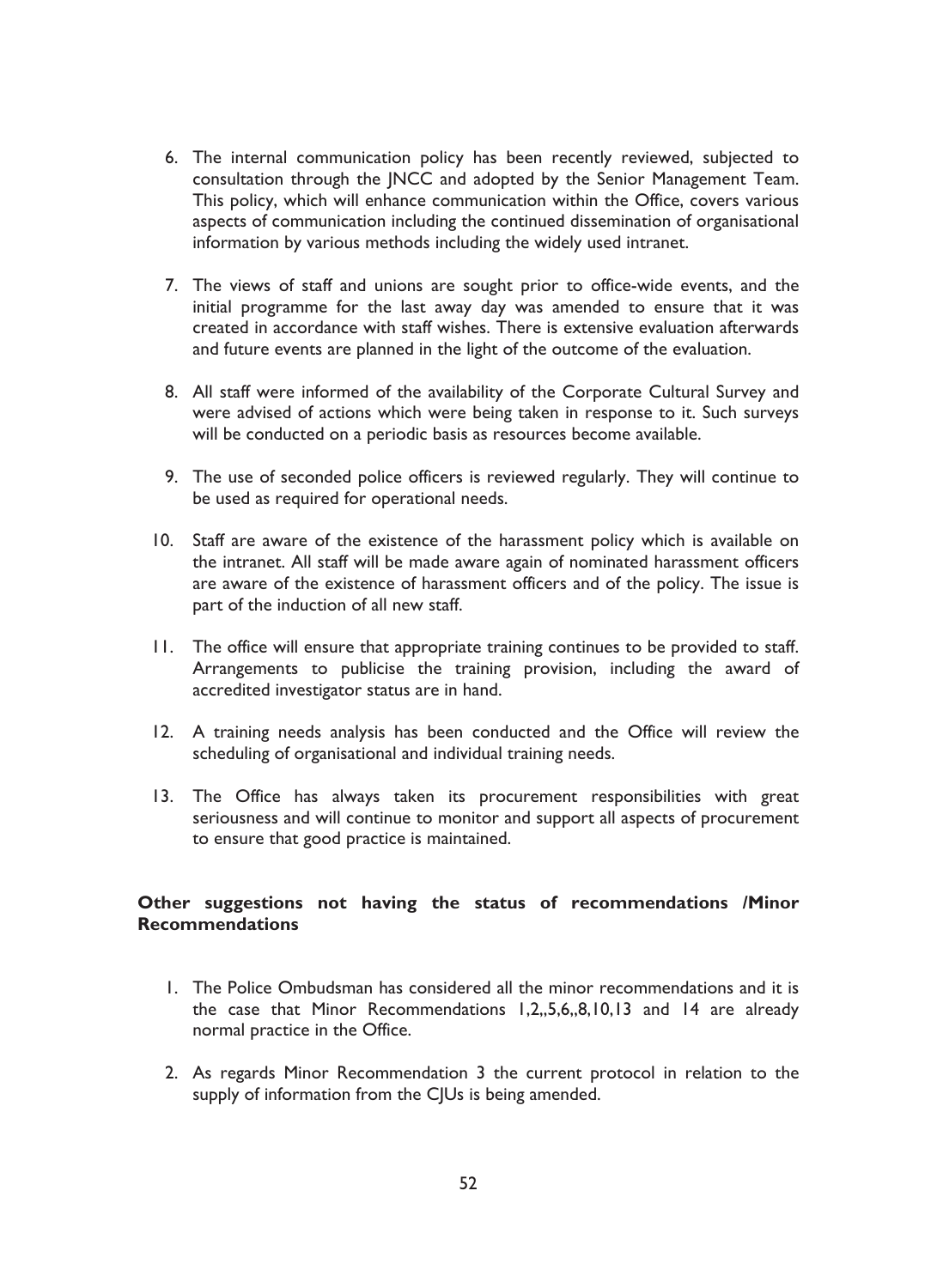- 3. As regards Minor Recommendation 4 the Police Ombudsman and her staff have been unable to persuade the Northern Ireland Policing Board to engage on a more regular basis, despite significant efforts.
- 4. As regards Minor Recommendation 7 the Police Ombudsman and her staff have noted that Parliamentary Questions and the answers thereto are published on the Parliamentary web-site. However the Police Ombudsman is happy to consider the matter further.
- 5. As regards Minor Recommendation 9 the Police Ombudsman has installed a page counter, but will not monitor individual staff usage as it is the view of the Senior Management Team that this would be an unwarranted intrusion into staff privacy.
- 6. The Police Ombudsman will consider the use of EFQM (Minor Recommendation 11) and is seeking to address the retention of her staff (Minor Recommendation 12) by all available means.